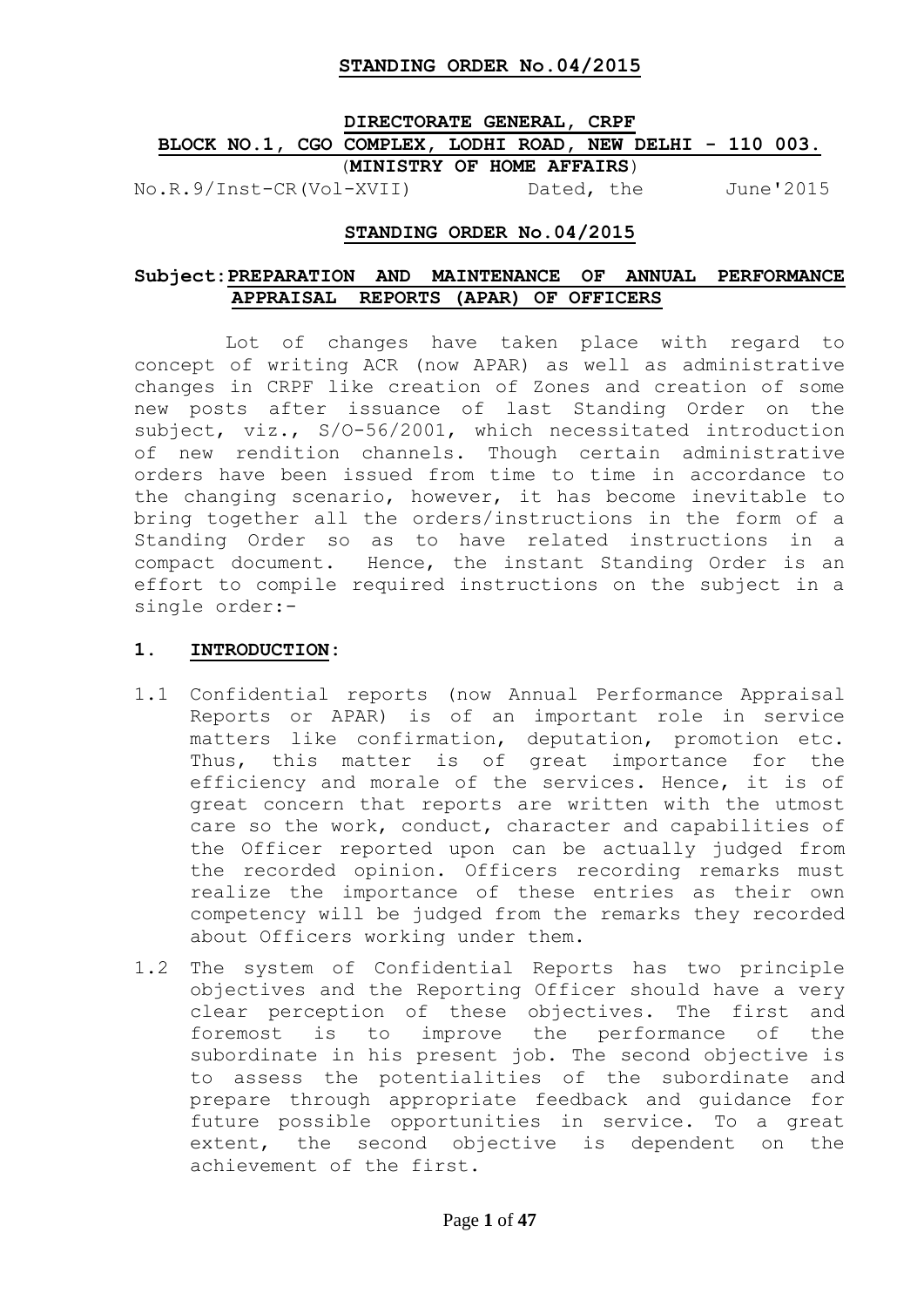- 1.3 The practice of fixing physical/ financial targets/ objectives/ goals for each year shall be adopted for each Officer. These targets/ objectives need not always be expressed in quantitative and physical measure. Wherever possible, they should be so expressed, but some targets objectives could be set and described in qualitative terms or as goals or milestones which are intended to be achieved during the year. If an adequate analysis is made, every job can be broken down into tasks/ goals/ milestones. The endeavour should be made to look at one"s job as consisting of specific targets/ objectives/goals/ milestones, whether they are described in quantitative or qualitative terms.
- 1.4 The new appraisal system requires certain attitudinal changes. The Reporting and Reviewing Officers should not shy from mentioning shortcomings in performance, attitudes and overall personality of the Officer reported upon. It should further be realized by the Reporting and Reviewing Officers that the whole objective is to develop the Officer and the exercise of report writing is not intended to be a fault-finding process, but a developmental one.

### **2. MEMORANDUM OF SERVICES:**

- 2.1 With a view to enabling the Reporting Officers to make correct overall assessment of the work and conduct of their subordinates, the Reporting Officers are required to maintain Memorandum of Services in respect of each officer employed under them. All instances of good and bad work coming to the notice of Reporting Officer should be promptly noted in the Memorandum of Services. Impression formed by the Officer at the time of visits, inspections, and interviews etc., should also be included in the Memorandum. This Memorandum should not be reduced to a black book of recording instances of only adverse nature. Instances of good work should also be liberally recorded.
- **2.2** The Memorandum of Services, should invariably, be consulted at the time of writing annual reports. The Memorandum of Service in respect of an Officer should be a complete and continuous record of his service and accordingly, it should not be destroyed after the annual report has been written.
- **2.3** The entries in the Memorandum of Service should be based on facts and documentary evidence. The Memorandum of Service may also be consulted on the occasions of making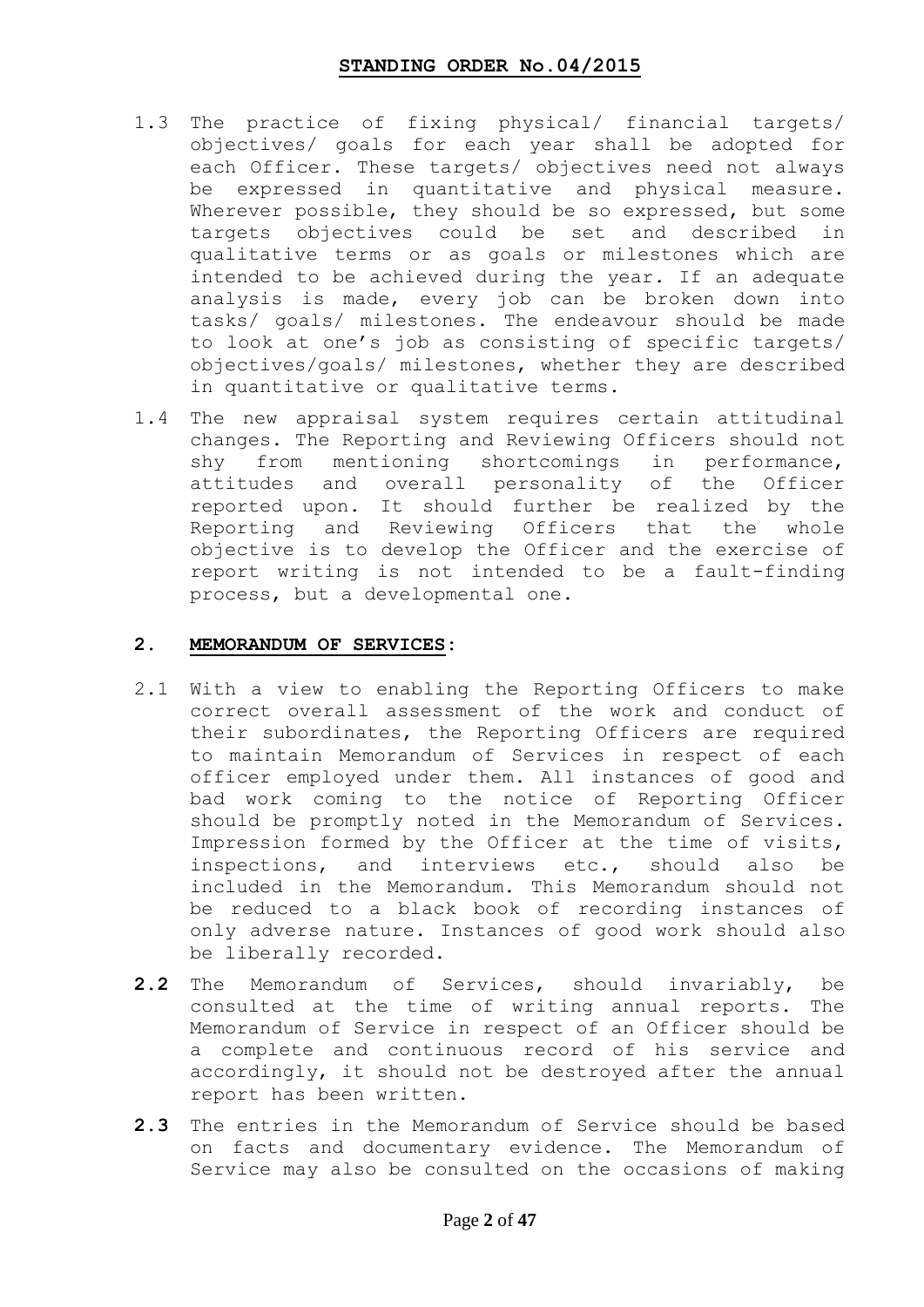transfer, promotion or writing specific reports. For writing the annual report, only those entries in the Memorandum which pertain to the year of the report should be taken into account. The entries in the Memorandum of Service need not necessarily be communicated.

**2.4** Superior Officers while visiting a unit will see the Memorandum of Service. It will be mandatory for the Reporting Officer to send a copy of his quarterly assessment, alongwith any advice or appreciation issued to an Officer on the quality of his work, to the Reviewing Authority with copy to the Superior Reviewing authority. This apart from allowing the Reviewing and Superior Reviewing authority to keep a check that the instructions with regard to the Memorandum of Service are being followed will also enable them to keep abreast of the work quality of Officer subordinate to them. While visiting subordinate offices, the reporting, reviewing and superior reviewing authority should carry the quarterly reports and also themselves assess the work quality of subordinates reported upon. This should have a positive impact on the objectivity in recording the APAR. The instructions in this context are annexed as **ANNEXURE-I.**

### **3. WRITING OF A.P.A.Rs**

- 3.1 In accordance with the existing instructions, the Reporting and Reviewing Officers are required to have at least 3 months" experience of supervising the work and conduct of the Government servant reported upon to record their assessment in the APAR. Where the Officer reported upon has taken Earned Leave for a period of more than 15 days, the total period spent on leave can be deducted from the total period spent on any post, for purpose of computing the period of 3 months which is relevant for writing entries in the APAR. Leave taken for short duration need not be treated as relevant for the purpose.
- **3.2** If an Officer is transferred during the middle of the reporting year, he should immediately write the APARs of his subordinates in respect of the year for the period upto the date of his transfer if he happens to have three months experience. The report so written by the earlier reporting officer may be got reviewed immediately by the reviewing officer (without waiting till the end of the calendar year or financial year, as the case may be) within two weeks after the receipt of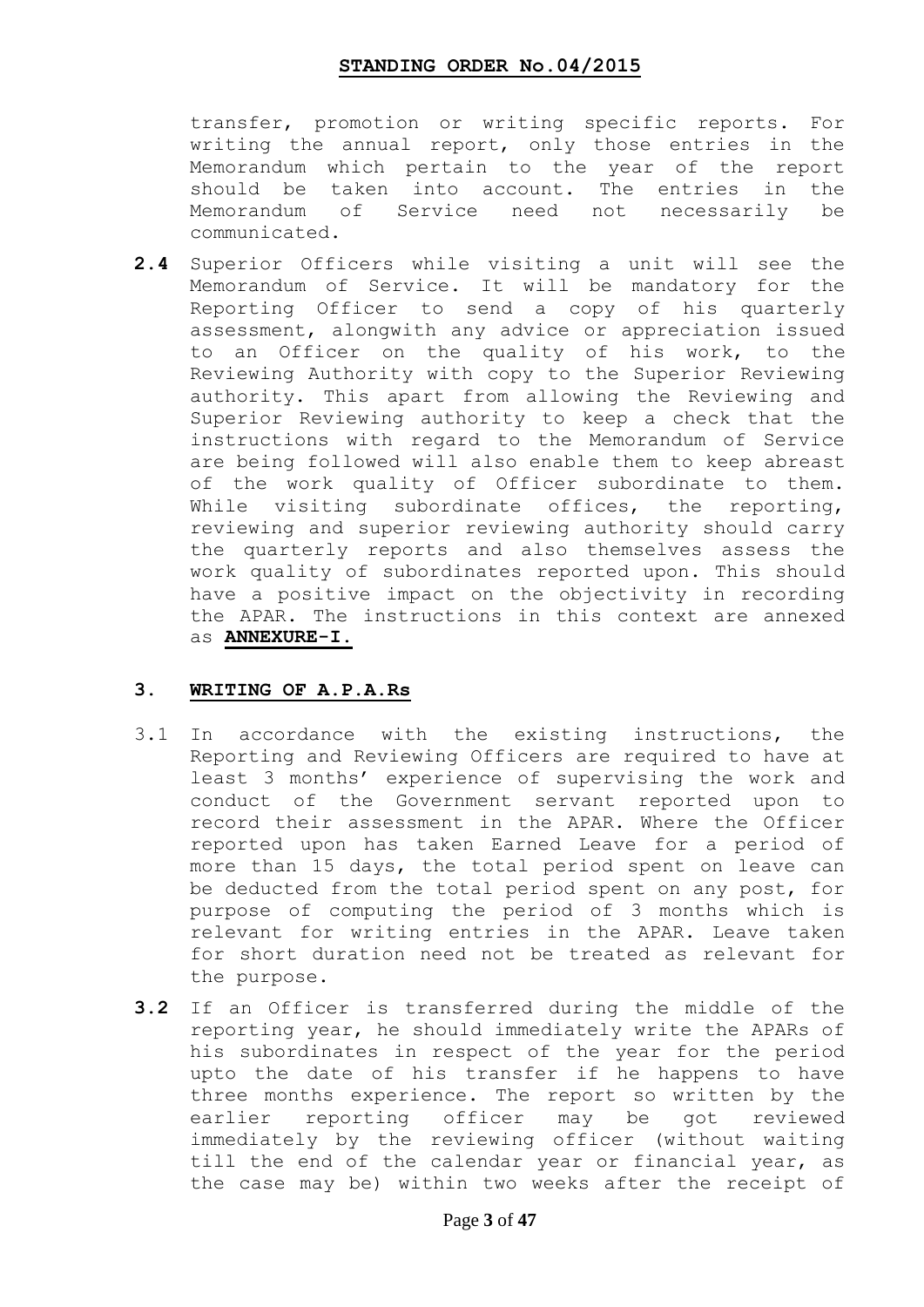report from the earlier reporting officer and will kept the APARs in his custody. If the reviewing authority is transferred not simultaneously with Reporting Officer, but after sometime, he will hand over such reports to his successor and the successor will review the reports of remaining period if he happens to have three months' experience. If, however, a reviewing authority retires while there is no change in the Reporting Officer and the subsequent reviewing authority does not have three months" experience of the work and conduct of the reportee, the reviewing portion will be left blank with a suitable note, recorded therein. This note can be recorded by the new reviewing authority who could not review the report because he did not have even three months" experience.

- **3.3** When, there is no Reporting Officer having the requisite experience of three months or more during the period of report, as a result of which no Reporting Officer is in a position to initiate the report, the Reviewing Officer himself may initiate the report as a Reporting Officer, provided the Reviewing Officer has been the same for the entire period of report and he is in a position to fill in the columns to be filled in by the Reporting Officer. Where a report is thus initiated by the Reporting Officer, it will have to be reviewed by the officer above the Reviewing Officer.
- **3.4** When, the Reporting Officer retires or otherwise demits office, he may be allowed to give the report on his subordinates within a month of his retirement or demission of office. Similarly, the Reviewing Authority can also review the APARs of his subordinates within one month of his retirement or demission of office.
- **3.5** Where an Officer has not served under the Reporting Officer for more than three months, a certificate **(NIC)**  to this effect should be kept in his CR Dossier so that reasons for not initiating the APAR for that particular period can be known at a glance.
- **3.6** Officers writing the APARs should have carefully observed the work and conduct of those under their control, and have provided required training and guidance, where necessary. The APARs should be based upon the results of such observations as well as the periodical inspections.
- **3.7** Reference to a specific incident may be made, if at all only by way of general nature e.g., inefficiency, dilatoriness, lack of initiative or judgment etc.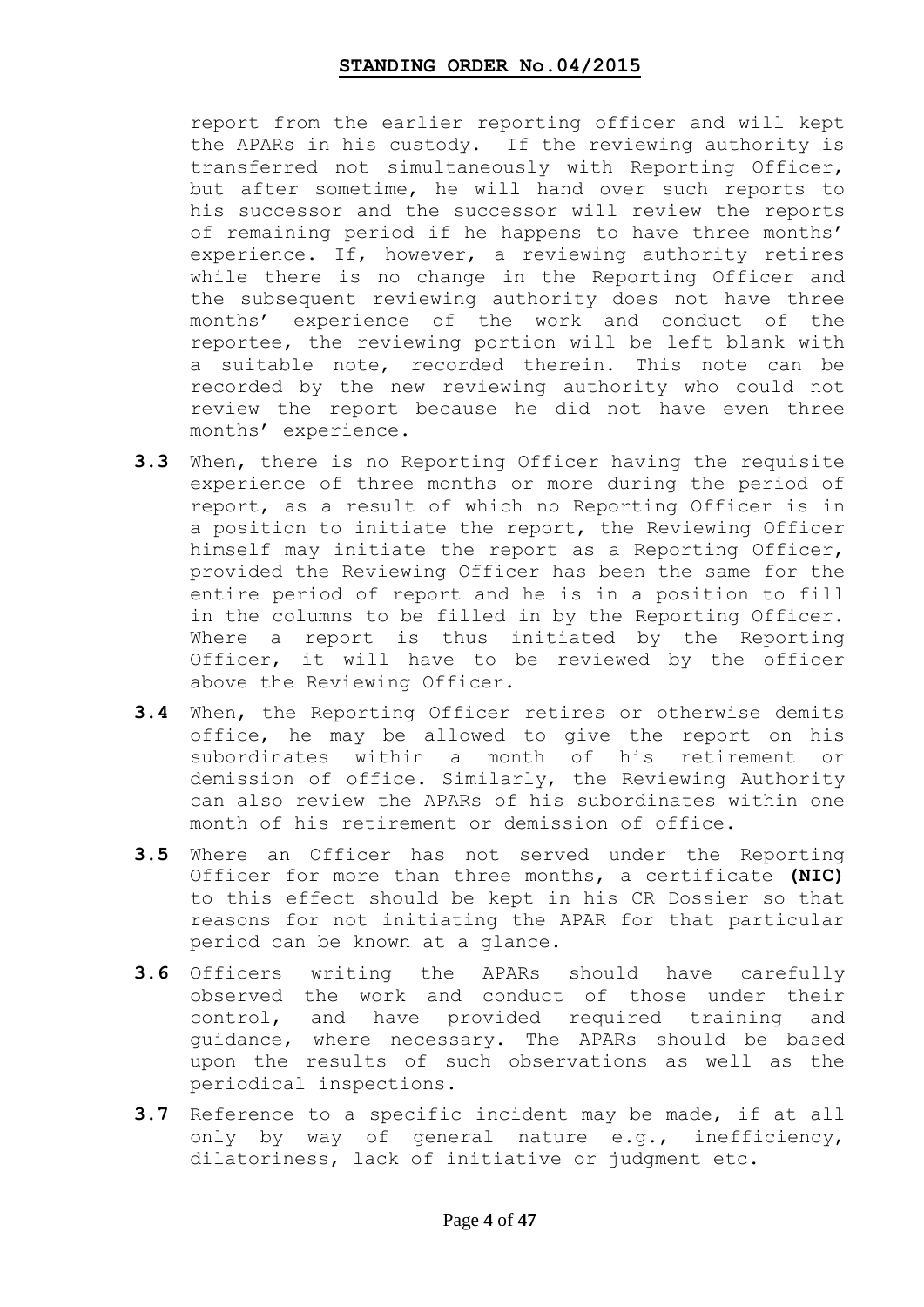- 3.8 There may be occasions when a superior Officer may find it necessary to criticize adversely the work of an Officer working under him or he may call for an explanation for some act of omission or commission and taking all circumstances into consideration, it may be felt that while the matter is not serious enough to justify the imposition of minimal formal punishment, it calls for some formal action such as the communication of a written warning/displeasure/reprimand. Where such a warning/displeasure/reprimand is issued, it should be placed in the personal file of the Officer concerned.
- **3.9** At the end of the financial year, the reporting authority while writing the confidential report of the Officer, may decide **not to make a reference** in the confidential report to the warning/ displeasure/ reprimand, **if,** in the opinion of that authority, **the performance** of the Officer reported upon, after issue of the warning or displeasure or reprimand, as the case may be, **has improved and has been found satisfactory.**
- 3.10 When a confidential report does not cover an earlier period during the year, the Reporting Officer should, at the top of the report, mention the period of gap indicating the reasons for which a report for that period has not been written.

### 3.11 **INSTRUCTIONS REGARDING THE EFFECT OF AWARD OF DG"S DISPLEASURE TO OFFICERS OF THE CAPF**

In supersession to MHA"s letter NO.I-45026/25/87-Pers-II dated June 1989, MHA vide their OM No.I-45026/01/2015- Pers-II dated 27/3/2015 has issued the following fresh instructions :-

- i) Displeasure is not a penalty enlisted in Rule 11 of CCS(CCA) Rules 1965 and therefore it cannot be considered for denial of promotion.
- ii) If a displeasure or warning has been given to an officer/member of the CAPF, the Reporting/ Reviewing/Accepting Authority, while writing the Annual Performance Assessment Report (APAR), should take this into consideration and decide to reflect or not to reflect the same based on the improvement or otherwise noticed in the person after receipt of the displeasure or warning.
- iii)Once the APAR of an officer or member of the CAPF is finalized for the year or the date for finalizing such APAR is over, the displeasure or warning conveyed will become infructuous. These revised instructions will take effect from the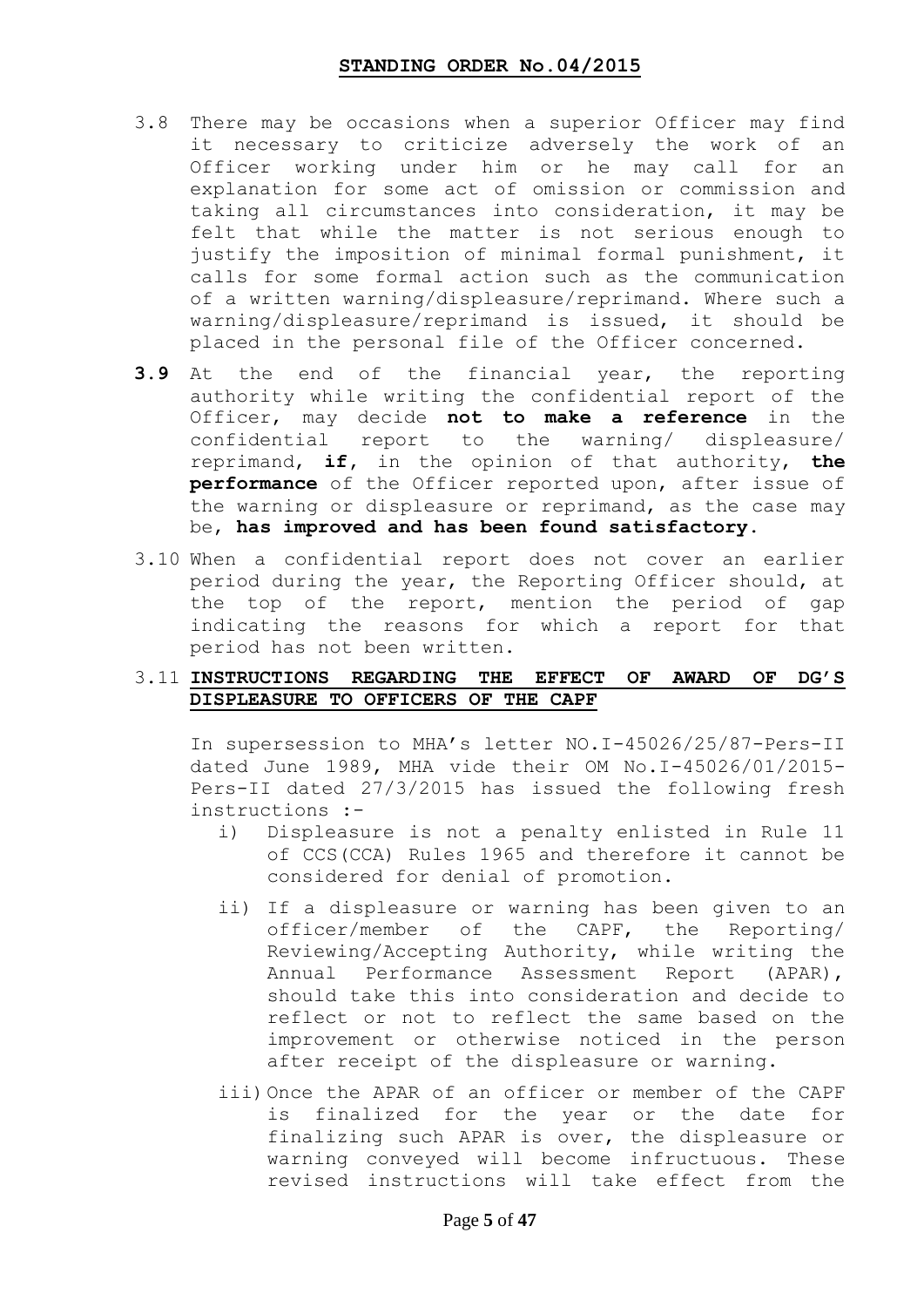date of issue of this OM. In no case, cases settled before issue of this OM in the light of the instructions dated June 1989 in vogue till now, will be reopened.

- 3.12 The Annual Confidential Report (now APAR) should also contain a general assessment of the Government servant and he should be graded according to his performance. *A Government servant should not be graded outstanding unless exceptional qualities and performance has been noticed in him. Grounds for giving such a grading should be clearly brought out.*
- 3.13 If the Reporting Officer feels that a prescribed course of training is required by an official in order to equip him better for his duties or to develop his potentialities, he may make a separate recommendation to the Appropriate Authority on this matter. The confidential report would not be a proper place for such recommendation.
- 3.14 While it is expected that the detailed format with alternative answers prescribed for APARs would go a long way to minimize cryptic, vague or non-committal remarks being made in the reports, there may be cases where the entries are not sufficiently meaningful. Such reports should be returned to the Reporting Officer for amplification or explanation.
- 3.15 There may be cases, where though the remarks in the CR are not adverse in a strict or narrow sense, the effect of these remarks cumulatively on the service prospects of the Officer are adverse (e.g. fall in standards of the Officer"s performance as compared to his past performance). In such cases, the attention of the Officer should be specifically drawn to that fact, so that he could be alerted for improving his performance.
- 3.16 The practice of granting letter of appreciation or notes of commendation to Government servants and placing them in Confidential Reports Dossier should be discouraged except the following cases:-
	- (i) Letters of appreciation issued by the Government or a Secretary or Head of Department in respect of any Outstanding work.
	- (ii) Letters of appreciation issued by special bodies or commissions or committees, etc., or excerpts of their Reports expressing appreciation for a Government servant by name.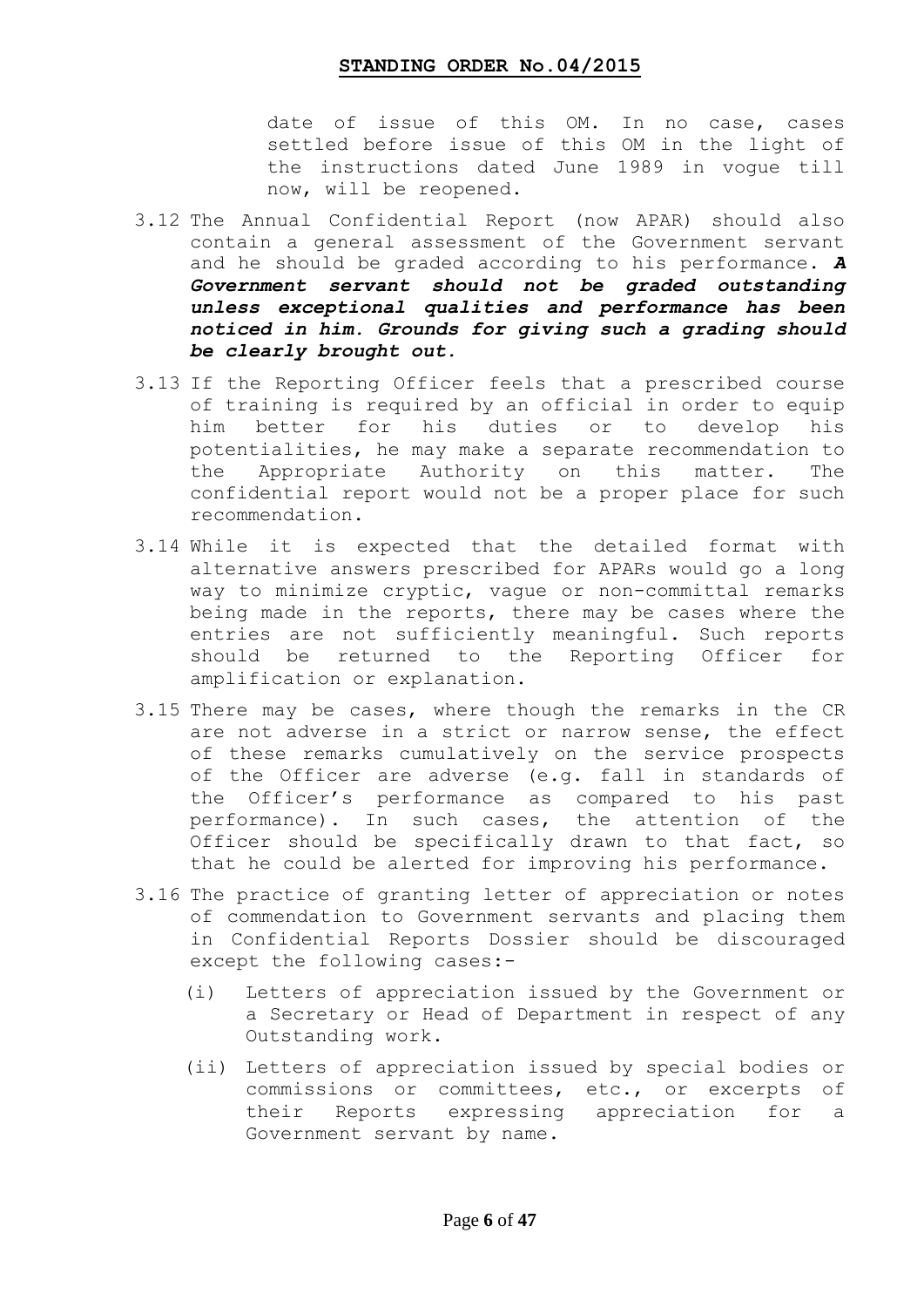(iii) Letters of appreciation from individual nonofficial or from individual officials (other than a Secretary or Head of Department) may go into the Confidential Report if confined to expressing appreciation for services rendered far beyond the normal call of duty and provided the Secretary or the Head of the Department so directs.

Appreciation of work should be recorded in Annual Confidential Report (now APAR) rather than in letters of appreciation which do not give complete perspective of the Government servant"s good and bad points.

- 3.17 Orders/memorandum/communication of important nature pertaining to adverse APARs/disciplinary cases/ punishment/representation/appeal etc, particularly, where it has an adverse implication, are required to be acknowledged by the recipient/addressee. In the past, it has been noticed that acknowledgement/receipts are not received within a reasonable time, and in some cases, they are not received at all. Obtaining and placing acknowledgement/receipt in relevant files/record/ dossiers, as the case may be, is a must in such cases to avoid complications at a later stage. Therefore, while issuing such memoranda/orders, it should be ensured that the Heads of Offices invariably obtain and place on record the acknowledgement of the persons concerned, as a token of delivery of the said order/communication to the persons concerned.
- 3.18 The assessment by the concerned Reviewing/ Accepting Authorities should be impartial & objective and in case such authorities decide to down/upgrade the grading given by the Reporting/Reviewing Officer, sufficient reasoning must be duly given/ recorded.
- 3.19 I agree or disagree with the Reporting Officer/ Reviewing Officer" used by the Reviewing/Accepting Authority shall not be construed as sufficient reason for upgrading/downgrading the overall grading given by the Reporting Authority/ Reviewing Authority.

### **4. PERIODICITY:**

4.1 APARs should be recorded annually for the period covered by financial year to fall in line with the majority of Services and co-incide with the period of Annual Action Plan.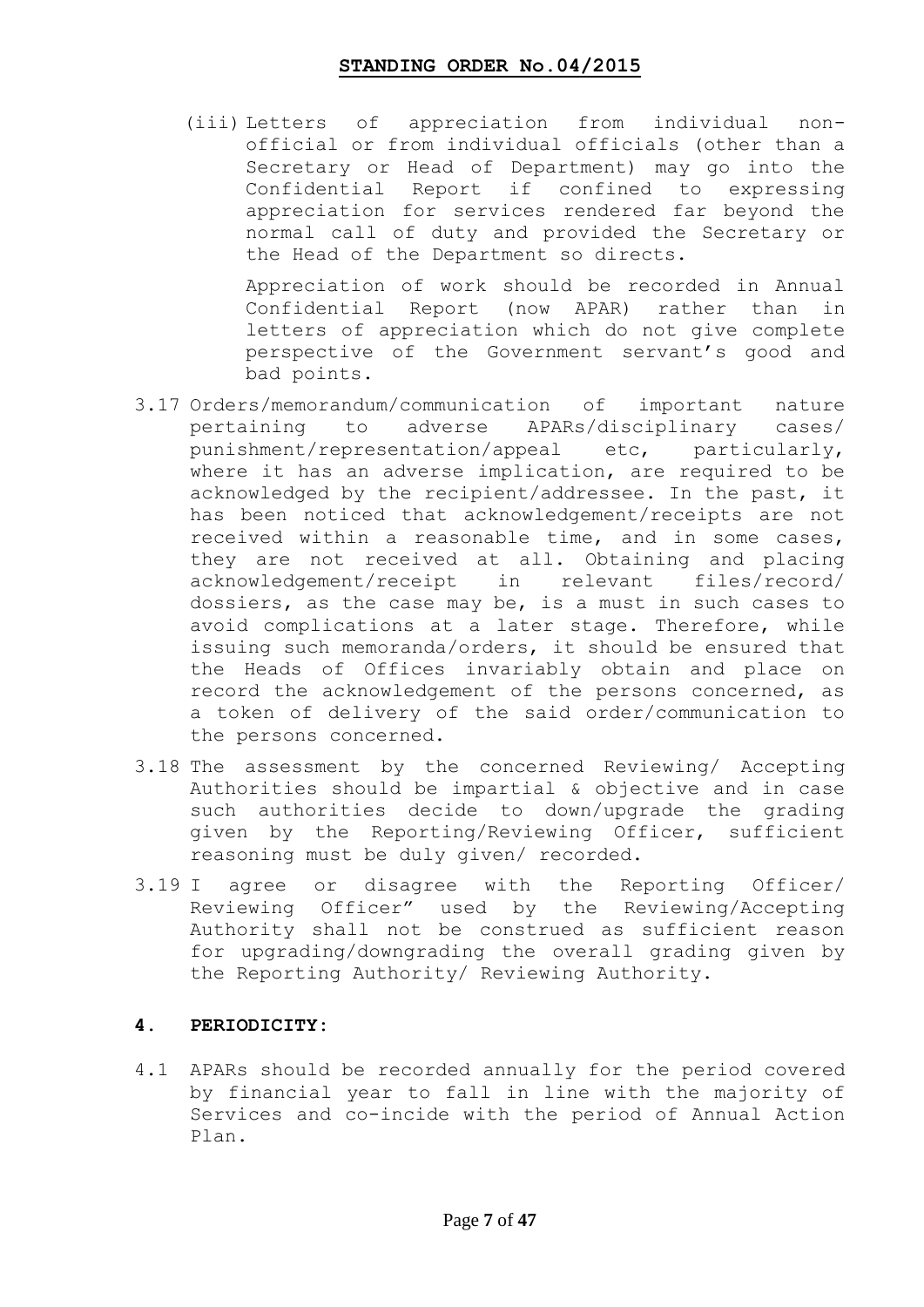- 4.2 Normally, there should be only one report covering the year report, there can be situations in which it becomes necessary to write more than one report during a year. There is no objection to two or more independent reports being written for the same year by different Reporting Officers in the event of a change in the Reporting Officer during the course of a year, provided that no report should be written unless a Reporting Officer has atleast three months' experience on which to base his report. In such cases, each report should indicate precisely the period to which it relates and the reports for the earlier part or parts of the year should be written at the time of the transfer or immediately thereafter and not deferred till the end of the year. The responsibility for obtaining confidential reports in such cases should be that of the Head of the Department or the Office.
- 4.3 The annual report should be recorded within one month of the expiry of the report period and delay in this regard on the part of the Reporting Officer should be adversely commented upon; if the officer to be reported upon delays submission of self-appraisal, this should be adversely commented upon by the Reporting Officer.
- 4.4 No Officer under suspension should be allowed to write/review the APARs on his subordinates, if during major part of writing/reviewing he is under suspension as he might not have full opportunity to supervise the work of his subordinates.

### **5. SELF APPRAISAL - RESUME OF WORK DONE:**

5.1 In the forms for the performance of self appraisal, sufficient spaces have been allotted for making necessary entries both the Officers reporting upon and by the Reporting and Reviewing Officer. The space allotted would only be used for making any entries and no extra sheets would be attached, any APARs containing additional sheets would not be accepted.

The Department of Personnel and Training have taken strong objection to the enclosing of additional pages and have issued instructions to all Ministries and Departments.

5.2 It is reiterated for the guidance of all concerned that the self-appraisal should be precise to the point and refer to the areas of responsibility of the Officer reported upon and should be strictly within the prescribed limit of 300 words. The self appraisal should reflect actual achievements during the period so that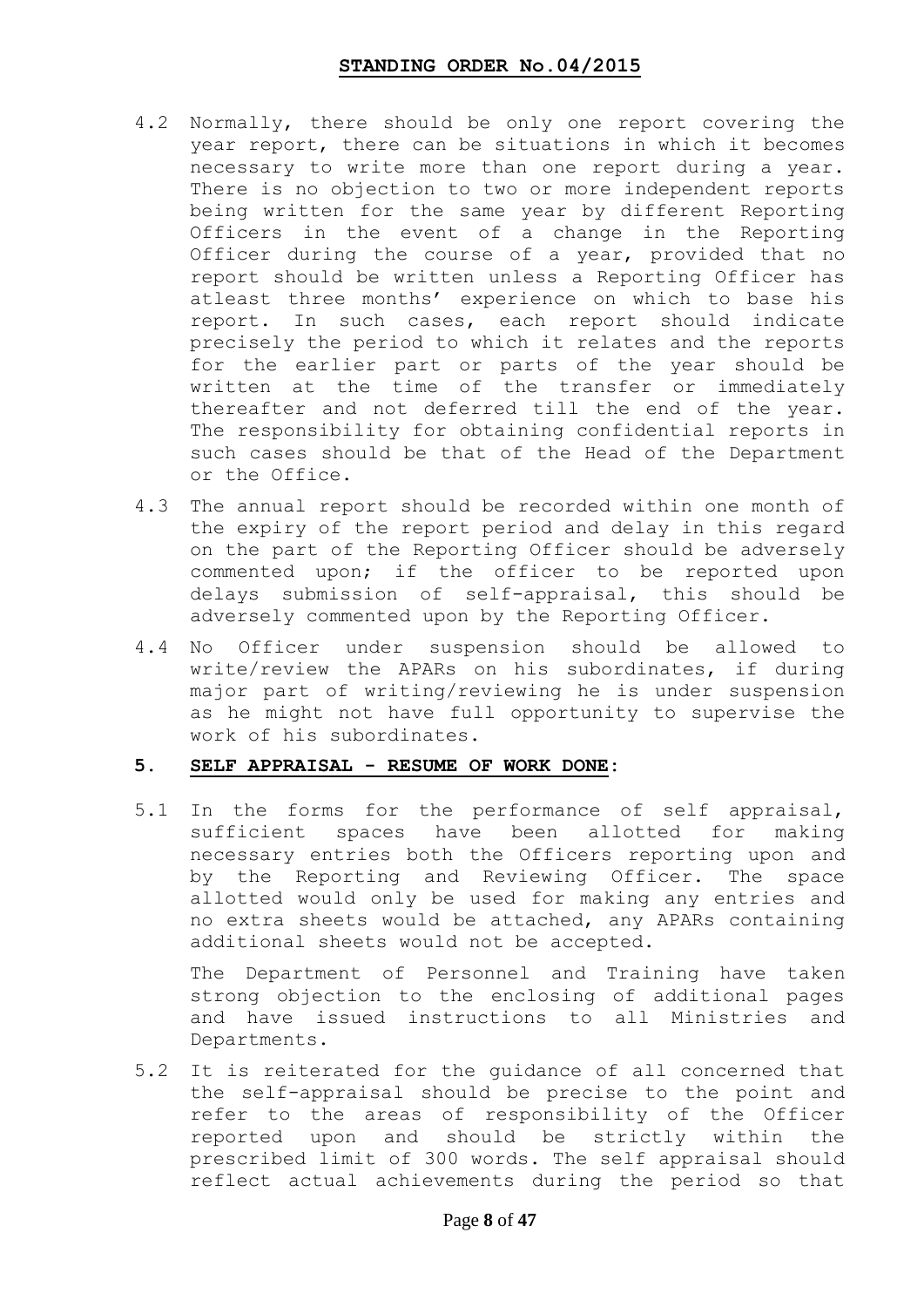the scope for disagreement with it is reduced to the absolute minimum.

While it is not possible to make any generalization on the question which of the remarks of the Reporting Officer in relation to the self-appraisal of the Officer reported upon should be treated as adverse or otherwise, the following may be taken as general guidelines by all concerned:-

If the Reporting Officer records alongwith reasons against the column provided that the self-appraisal contains too much self-praise, such disagreement will not be considered as adverse remarks. Therefore, while recording reasons for disagreement with the self appraisal, the Reporting Officer may make it clear, whether or not his observations on the self-appraisal are to be taken as adverse remarks. If the Reporting Officer disagrees with the self-appraisal and intimates such disagreement to be taken as adverse, he may back it up with factual details and put them on record. Nothing prevents the Reporting Officer to point out the inadequacies or exaggerations in the self-appraisal and ask the Officer if he would like to reconsider it. Such an approach may rule out the possibility of disagreement in a large number of cases.

The Reporting Officer's observations have necessarily to be with reference to the actual performance of the Officer during the period and that too on the basis of established facts and other relevant materials contained in the Memorandum of Services etc.

Confidential report is an annual assessment of the work and conduct of every Officer serving under the Government and there is no reason for dispensing with the writing of CRs in the case of Officers appointed on contract. Further, the CR written on the Officer appointed on contract will enable the authorities to keep a watch on his performance and decide whether to terminate the contract or renew it, according to the circumstances of each individual case.

### **6. TIME SCHEDULE**

6.1 Following is the time schedule for preparation/ completion of APAR:-

| $SNO$ Activity                                                    |  |            | Date by which to be   |  |
|-------------------------------------------------------------------|--|------------|-----------------------|--|
|                                                                   |  | completed. |                       |  |
| 1. Distribution of blank APAR 31 <sup>st</sup> March (this may be |  |            |                       |  |
| forms to all concerned                                            |  |            | completed even a week |  |
|                                                                   |  | earlier)   |                       |  |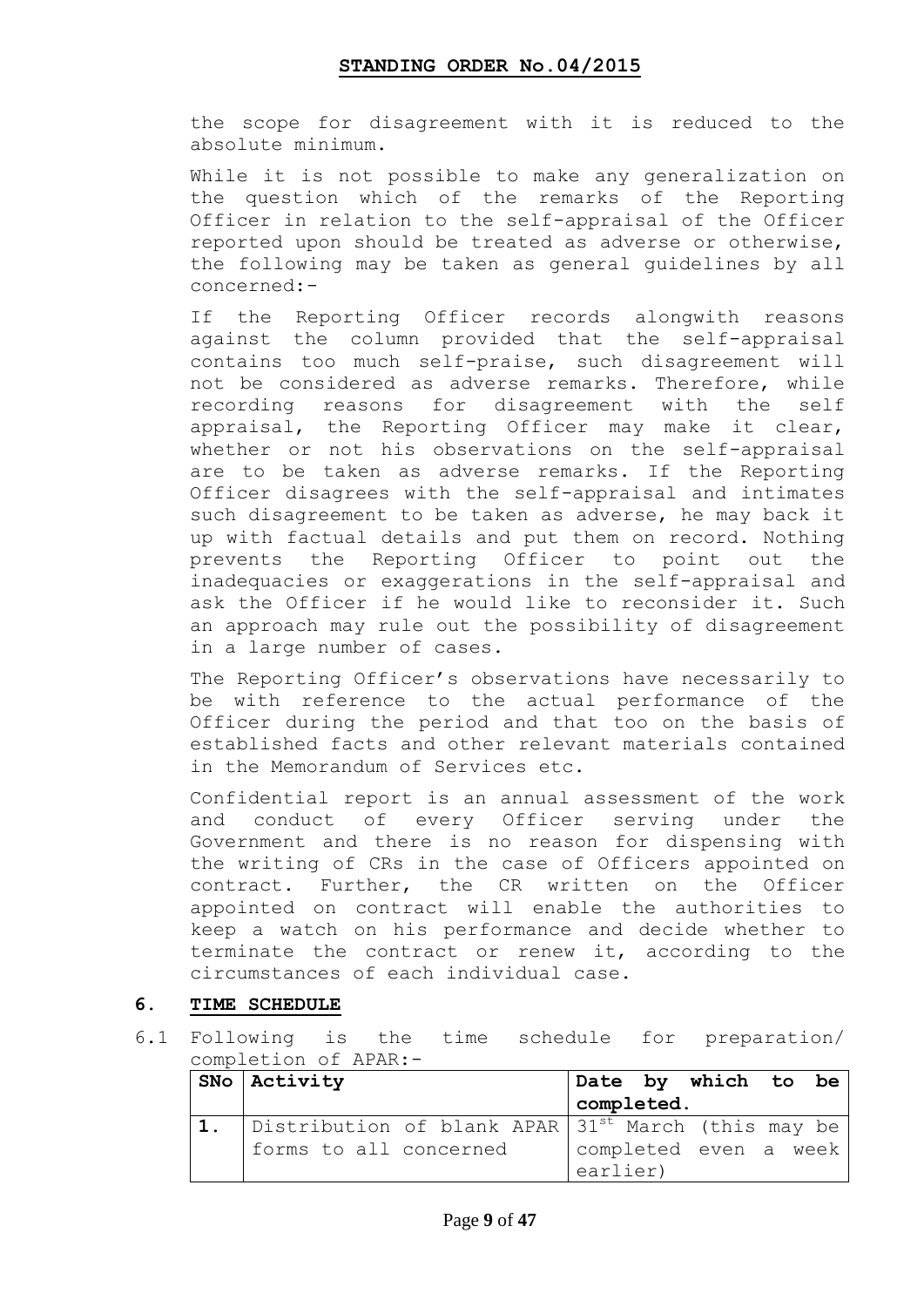| 2. | Submission of self-                           | $15th$ April                  |
|----|-----------------------------------------------|-------------------------------|
|    | appraisal to reporting                        |                               |
|    | Officer                                       |                               |
| 3. | Submission of report by $30^{\text{th}}$ June |                               |
|    | reporting Officer to                          |                               |
|    | reviewing Officer                             |                               |
| 4. | Report to be completed by                     | $31^{\text{st}}$ July         |
|    | reviewing Officer and to                      |                               |
|    | be sent to accepting                          |                               |
|    | authority/SRO                                 |                               |
| 5. | Appraisal by accepting 31st August            |                               |
|    | authority/SRO                                 |                               |
| 6. | Disclosure to the Officer                     | $15^{\text{th}}$<br>September |
|    | reported upon.                                |                               |
| 7. | Receipt of representation,                    | 15 days from the date         |
|    | if any, on APAR.                              | communication<br>оf           |

- 6.2 In regard to Item 2 in the time schedule, it is clarified that Reporting Officer should not wait till the expiry of the time-limit for self-appraisal of the Officer to be reported upon. After the expiry of first week, if self-appraisal is not received by that time, the Reporting Officer should take it upon himself to remind the Officer to be reported upon in writing, asking him to submit the self appraisal by the stipulated date. It should also be made clear in the reminder that if the Officer to be reported upon fails to submit the self-appraisal by the stipulated date, the report will be written without self-appraisal. If no self-appraisal is received by the stipulated date, the Reporting Officer can obtain another blank APAR form and proceed to write the report on the basis of his experience of the work and conduct of the Officer reported upon. While doing so, he can also point out the failure of the Officer reported upon to submit his selfappraisal within the stipulated time.
- 6.3 It has been emphasizing from time to time the need to complete the Annual Confidential Reports (now APAR) of all classes of employees in time for smooth consideration of cases pertaining to confirmation, promotion, deputation to ex-cadre posts, etc. A timeschedule was prescribed for various stages in the matter of writing of Confidential Reports in DoPT OM NO. 21011/1/2005-Estt. (A) (Pt-I) dated 23/07/2009 as indicated at para 6.1 above. The writing of APAR is a public trust and responsibility. Hence, the time schedule for preparation of Confidential Reports and other instructions as laid down in DoPT OM dated 23-7-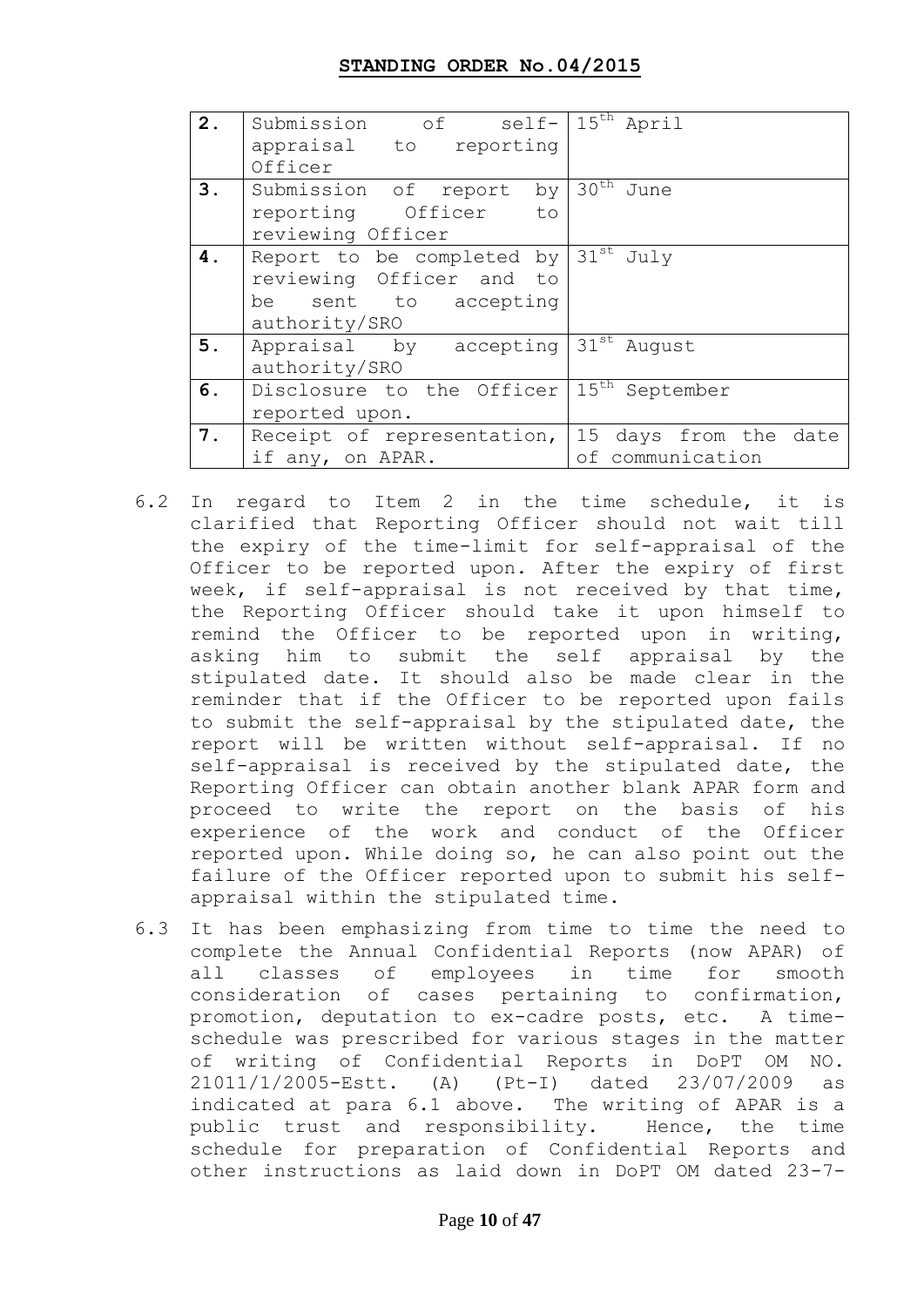2009 should be scrupulously followed to ensure that APARs are completed in time.

- 6.4 As cases continue to occur where confirmation, regular promotion, appointment to sensitive posts, etc., could not be considered in time because of non-availability of APAR for the relevant period, the matter of timely completion of APARs was further reviewed in DoPT and it has been found necessary to prescribe a time limit after which the Reporting/Reviewing Officer shall forfeit his right to record the APAR. It has been decided that while the time-limits prescribed in the aforesaid OM dated **23/07/2009** should be adhered to as far as possible, in case the APAR is not initiated by the Reporting Officer for any reasons beyond  $30<sup>th</sup>$  June of the year in which the financial year ended, he shall forfeit his right to enter any remarks in the APAR of the Officer to be reported upon and he shall submit all APARs held by him for reporting to the Reviewing Officer on next working day. Similarly, the Reviewing Officer shall also forfeit his right to enter any remarks in the APAR beyond  $31^{st}$  August of the year in which the financial year ended. The Section entrusted with maintaining the APARs shall, while forwarding the APARs for selfappraisal with copy to the Reporting/Reviewing Officers, also annex the schedule of dates as enclosed herewith. It shall also bring to the notice of the Secretary concerned in the case of Ministry/Department and the Head of the organization in the case of attached and subordinate office, the names of those Group 'A' and 'B' Reporting Officers and Group "A" Reviewing Officers in the month of October after receiving the completed CRs who have failed to initiate/review the APARs even by  $30<sup>th</sup>$ June or  $31^{st}$  August, as the case may be. The Secretary in the Department/Head of the Organization in the case of attached/subordinate offices may direct to call for the explanation of the concerned Officers for having performed the public duty of writing the APARs within the due date and in the absence of proper justification direct that a written warning for delay in completing the APAR be placed in the APAR folder of the defaulting Officer concerned.
- 6.5 In case the remarks of the Reporting or Reviewing Officer, as the case may be, have not been entered in the APAR due to the concerned Officer forfeiting his right to make any entry as per the provision in 6.4 above, a certificate to this effect shall be added in his APAR for the relevant period. In case both the Reporting Officer and Reviewing Officer had forfeited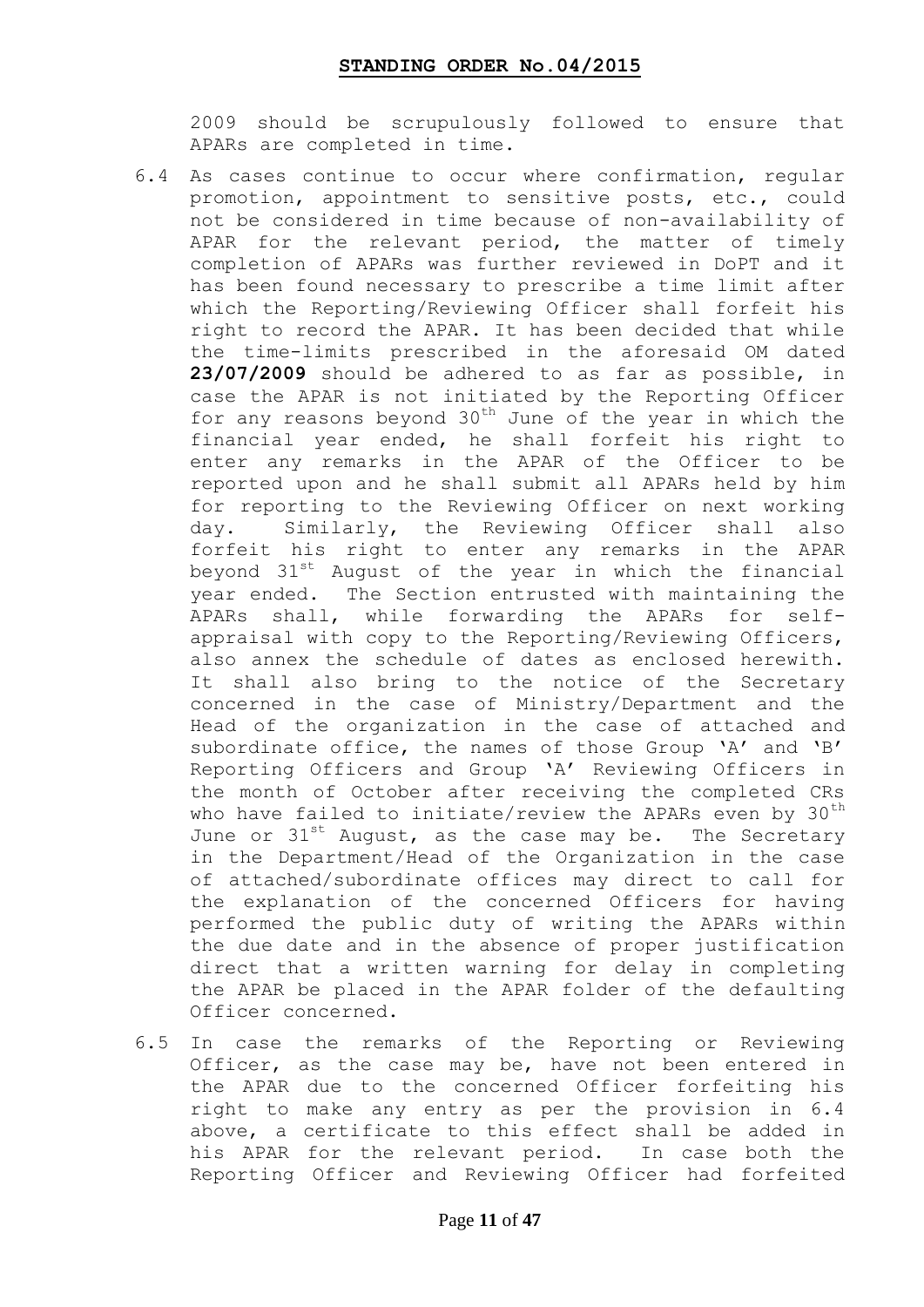their rights to enter any remarks, the CR format with self appraisal given by the Officer to be reported upon will be placed in his APAR folder.

- 6.6 These instructions shall be applicable for the APARs for the period 2008-09 onwards.
- 6.7 The Reporting Officer will complete the APAR as per the schedule above. The Reporting Officer shall have no right to enter any remarks in the CRs after 30<sup>th</sup> June following the annual reporting period.
- 6.8 The Reviewing Officer will also complete the review of the APAR as per the schedule above. The Reviewing Officer shall have no right to enter any remarks in the CRs after 31<sup>st</sup> August following the annual reporting period.

### **7. RENDITION CHANNEL OF APARs:**

7.1 The channels of rendition of APARs in respect of Officers, including Medical Officers, are prescribed in **ANNEXURE-II** attached.

### **8. INITIATION AND MAINTENANCE OF APARs:**

- 8.1.1 **2-I/C / DC / AC :** The APARs will be initiated in duplicate by the Reporting Officers and sent to the Reviewing Officers as per rendition channel. Reviewing Officers after endorsing their remarks will send the APARs to accepting authority/SROs for it's acceptance. On acceptance of APAR by accepting authority/SRO, the APAR is considered as completed. On completion of APAR, the SRO will send both copies of APAR to the Adm IGP of the Officer concerned, where the Sector APAR folder is being maintained. The concerned Adm Sector IGP will ensure communication of APAR to concerned Officer and upto-date maintenance of Sector APAR folder. One copy of the completed APAR alongwith receipt of communication is to be sent by Adm Sector IGP to this Directorate for placing the same in Directorate APAR folder.
- 8.1.2 **Commandants** : As per revised rendition channel, concerned Zonal Spl. DsG/Addl.DsG are the accepting authority/SRO in respect of Commandants and their Zonal APAR folders are also being maintained by respective Zones. On completion of APAR, the concerned Zone will ensure its communication to concerned Officer and uptodate maintenance of Zonal APAR folders. One copy of the completed APAR alongwith receipt of communication is to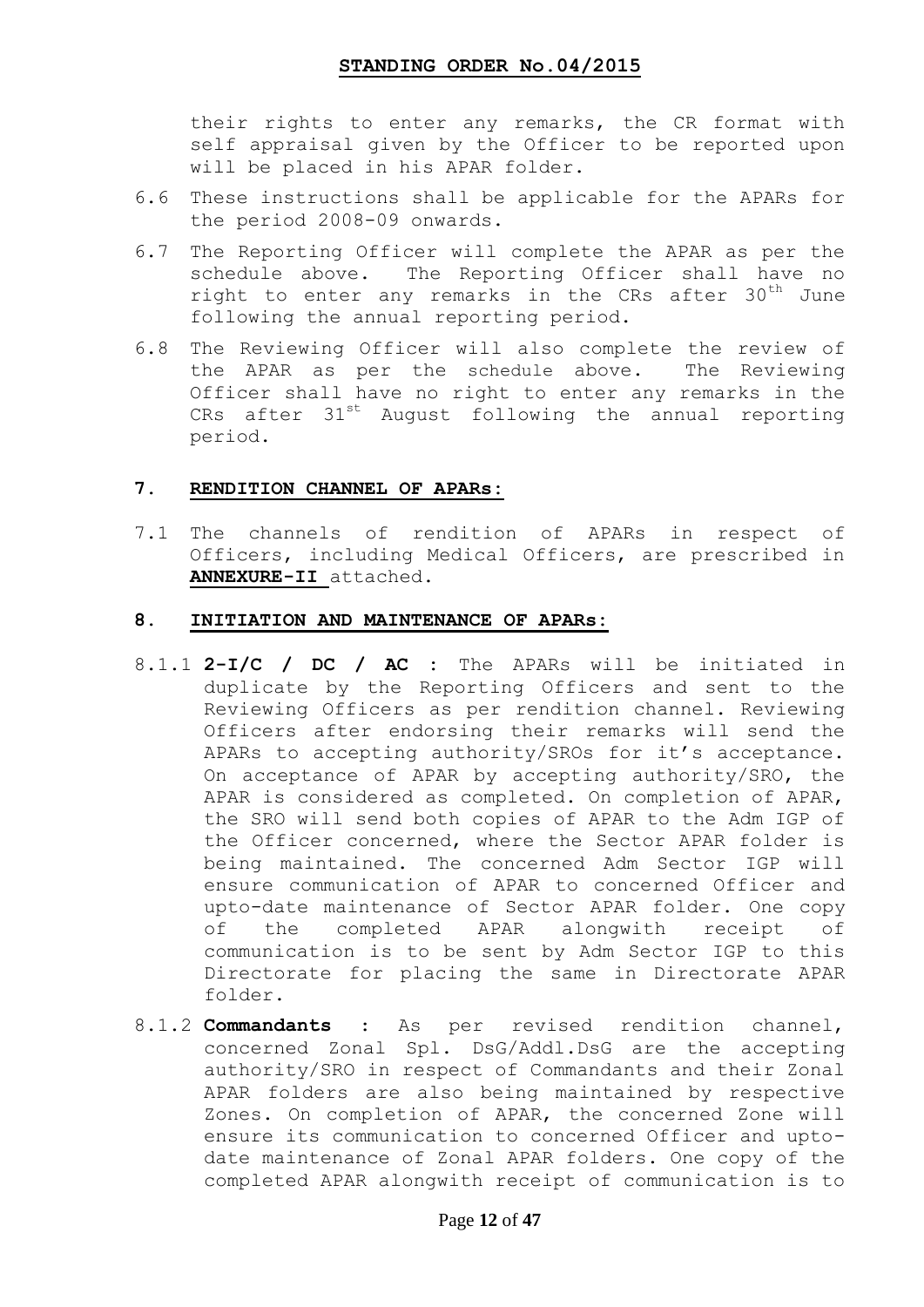be sent by Zonal Spl. DG/Addl. DG to this Directorate for placing the same in Directorate APAR folder.

- 8.1.3 **DIsG** : In the case of DIsG, concerned IsG and Spl.DG/Addl.DG are the Reporting/Reviewing Officers respectively as per rendition channel and DG, CRPF is the accepting Authority/SRO. Both their APAR folders are also being maintained at Directorate. Therefore, concerned Zonal Spl. DG/Addl. DG after endorsing their remarks in the capacity of Reviewing Officers will send both copies of APAR to the CR & Vig Branch of Directorate for getting the remarks of DG CRPF endorsed, communication to the DIsG concerned and placing in both APAR folders.
- 8.1.4 **Inspectors General** : In the case of IsG, the concerned Spl. DG/Addl. DG are reporting Officers, DG CRPF is the Reviewing Officer and HS is accepting Authority/SRO. The APAR folders in respect of IsG are being maintained by Personal Section of DG, CRPF, therefore, concerned Spl. DG/Addl. DG after initiating APARs of IsG, will send both copies to the Sr. PS to DG CRPF for further course of action.
- **8.1.5 Addl. DG :** In the case of Addl. DG of CRPF cadre, DG CRPF is the Reporting Officer, HS Reviewing Officer and HM is the accepting authority/SRO. Both the APAR folders in r/o cadre Addl. DG are being maintained by Personal Section of DG, CRPF. Therefore Addl. DG of CRPF cadre will send his resume to Sr. PS to DG CRPF for further course of action.
- **8.1.6 Indian Police Service Officers:** APAR correspondence in respect of IPS cadre officers is being dealt by Personal Section of DG CRPF, therefore, APARs in respect of these Officers be sent to Personal Section of DG CRPF after its completion as per rendition channel for further course of action.
- **8.2 APARs IN R/O OFFICERS POSTED IN TRAINING INSTITUTIONS :**  There is duality in writing the APARs of DIsG and Commandants posted in Training Institutions (except ISA and CRPF Academy). For these Officers, two separate APARs one as Adm APAR and another as Training APAR are to be initiated, for which, separate APAR forms as circulated vide this Directorate Letter No. R.9/Instrn-CRC dated 14/08/2012 have been devised and their Reporting, Reviewing and Accepting Authority/SRO have also been incorporated in the rendition channel enclosed as "**Annexure-II"**.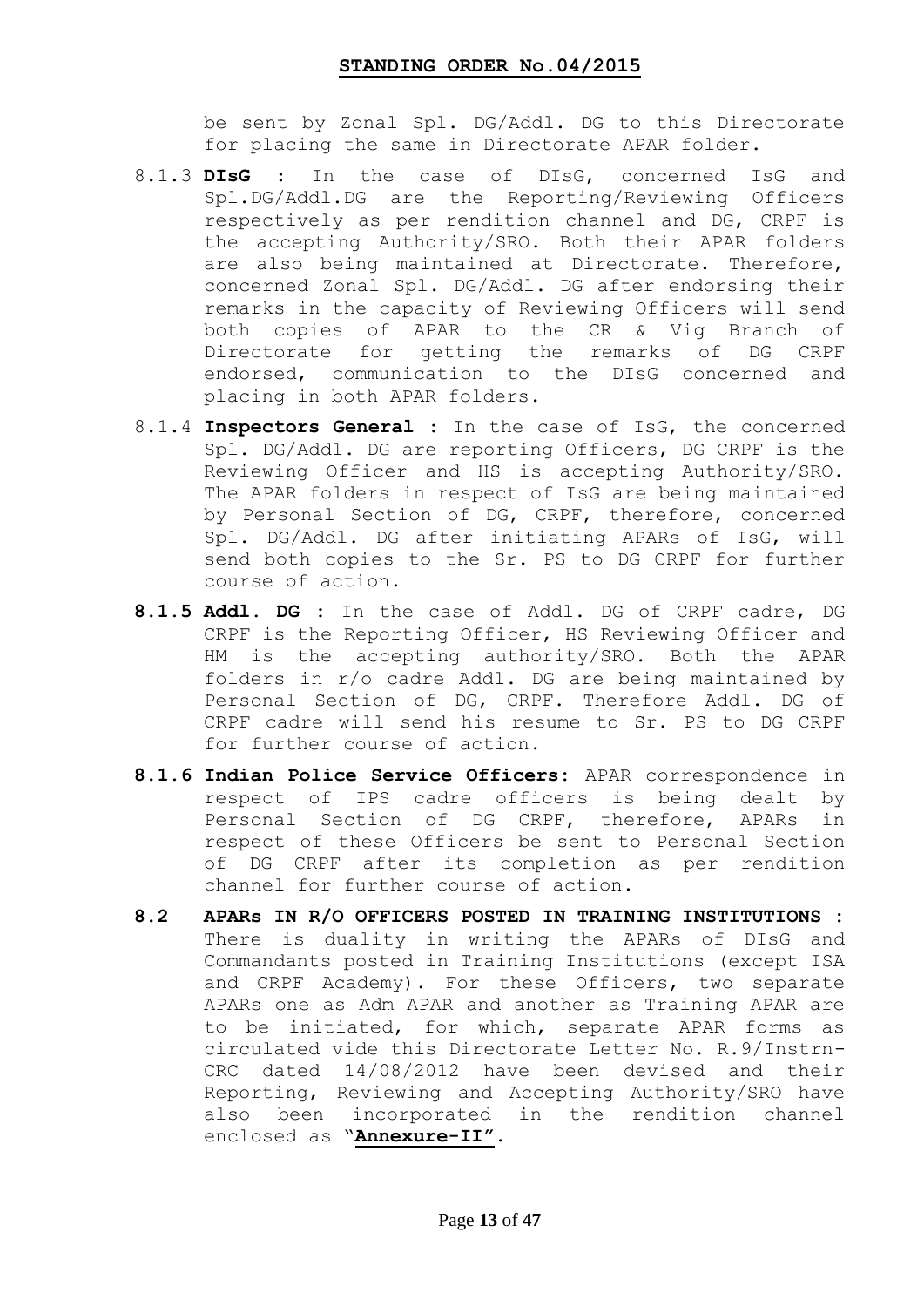- **8.3 APARS IN R/O COMMANDANTS POSTED IN CoBRA UNITS:**  Similarly, there is duality in writing the APARs of Commandants posted in CoBRA Units, two separate APARs in respect of these Officers, one as Adm APAR and another as Ops APAR are to be initiated, for which, separate APAR forms as circulated vide this Directorate letter No. R.9/Instrn-CRC (Vol-XV) dated 26/03/2012 have been devised and their Reporting, Reviewing and Accepting Authority/SRO have been incorporated in rendition channel enclosed as **"Annexure-II"**.
- **8.4 AFFIXING OF PHOTOGRAPHS ON APAR PROFORMA:** Though the revised page No. 01 (Personal Data) of APAR format in respect of all the Officers incorporating space for pasting two photographs i.e., one right lateral view full size (head to toe) standing posture of the Officer and another passport size photograph has already been circulated vide this Directorate letter No. R.9/Instrn-CRC dated 12/11/2012 for adoption from the APAR assessment year 2012-13 onwards but from the APARs of Officers being received in this Directorate, it has been observed that while affixing photographs on the designed space, the instructions issued as stated above are not being followed in letter and spirit. Hence, it is further clarified that :-
	- 1. Colour photograph in working uniform with plain white background should be affixed on the APAR.
	- 2. The **right lateral view full size (head to toe) standing posture photograph** of the Officer should be in such a position that his right shoulder is facing camera.
	- 3. The photographs are to be without headgears (except for Sikh Officers).
- 8.5 Consequent on promotion of a 2 I/C to the rank of Commandant, his APAR dossier maintained by Sector IG is to be transferred to the concerned Spl. DG/Addl. DG Zone for further maintenance.
- 8.6 Consequent on promotion of a Commandant to the rank of DIG, his APAR dossier maintained by Zone is to be transferred to the CR & VIG Dte., for further maintenance.
- 8.7 When an Officer is transferred from one Sector Unit/Office to another Zone/Sector Unit/Office, Sector APAR dossier will be transferred to new Zone/Sector HQrs without any delay.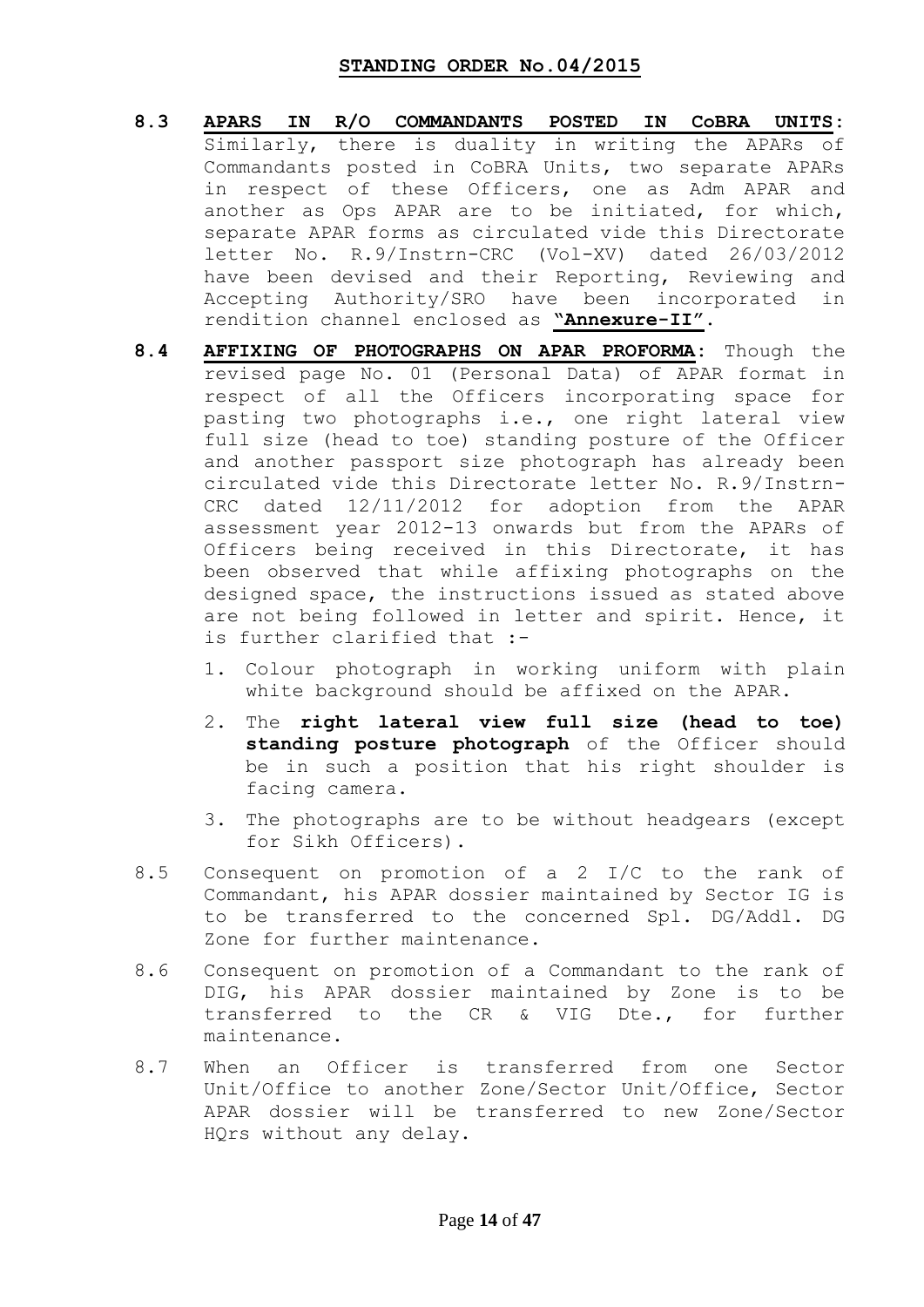- 8.8 IRLA number should invariably be mentioned against the name of Officer in the APAR format at Column No.1 as well as in non-initiation certificates. Further Name, Rank & IRLA No. should also be mentioned in all the pages of APAR format as given on top of the right side corner of the prescribed APAR format.
- 8.9 The APAR dossier of Officers, who have resigned/ discharged/dismissed/removed/retired from service, and deputationists will be maintained by the Sectors where the Officer remained posted last.
- 8.10 APAR dossiers of Officers, who retired/dismissed/ removed/discharged/resigned from service, will similarly be weeded out after a period of five years from the date of the retirement/removal/ discharge/dismissal etc. However, in case, where a civil or criminal case against the Govt. or any authority or against the officer, during his service for any matter connected with his service is pending, the APAR file of such persons shall be retained during the pendency of the original suit/appeal/review /revision, etc. notwithstanding the period prescribed for retention. The dossier, however, be weeded out on expiry of two years after the final disposal of the case by the highest court approached by the Officer/Govt. Similarly, when an Officer whether serving or retired, expires, his APAR dossier will be weeded out two years after definite information about his/her death.
- 8.10.1 After a period of retention of the APAR dossier for two years, if a specific written request is received from the concerned retired officer to this effect, the CR dossier may be provided to him. Before any APAR dossier is weeded out on completion the normal retention period, it may be certified by the concerned section that no request for handing over the APAR dossier has been received from that retired officer. However, if any disciplinary proceedings were pending finalization in respect of the officer at the time of his retirement, the period of two years shall count from the date of issue of final orders in the disciplinary proceedings.
- 8.11 As regards Officers on deputation, their APARs for the relevant period will be obtained by the Directorate from the borrowing organizations and one copy of the same will be sent to Zonal/Sector HQrs for placing in his APAR dossier maintained by the Zonal/ Sector HQrs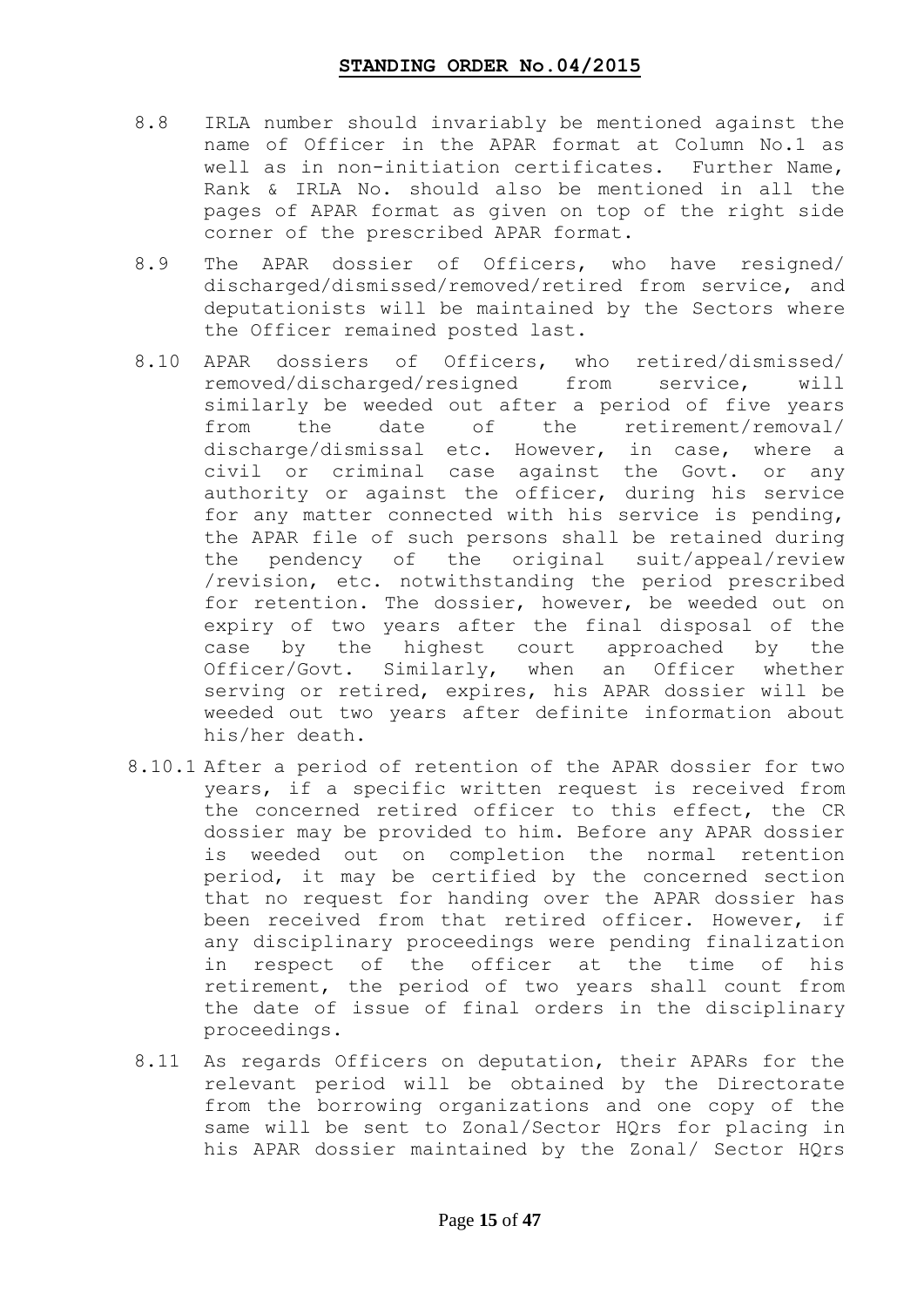where the Officer remained posted prior to his proceeding on deputation.

- 8.12 Adequate care should be taken to ensure that the secrecy of confidential documents is not in any way compromised. The reporting and reviewing Officers are required to indicate their names and designations at appropriate place provided in the APAR form.
- 8.13 In order to enable the reviewing authority to discharge his responsibility properly, it has now been decided that where a reviewing Officer is not sufficiently acquainted with the work of the Officer reported upon so as to be able to form an independent opinion of his own, it should be the responsibility of the reviewing Officer to verify the correctness of the remarks of the initiating Officer, after making such inquiries as he may consider necessary. Wherever needed and feasible, he should also give hearing to the person reported upon before recording his remarks.
- 8.14 **IsG (Medical)** :
	- a) Adm APAR in r/o IG/Director (Medical) posted at Directorate General/ Force Hqrs will be initiated in duplicate by ADG (Hq) and sent to ADG (Medical), CAPFs for initiating it's Technical Part, who, on initiating the technical part, shall send the APAR to DG CRPF for it's review and acceptance by HS.
	- b) Adm APAR in r/o IsG (Medical/Medical Superintendents) posted in 100 Bedded Hospitals will be initiated by concerned SDG/ADG Zone and sent to ADG (Medical), CAPFs for initiating it's Technical Part, who, on initiating the technical part, shall send the APAR to DG CRPF for it's review and acceptance by HS.
- 8.15 **DIsG (Medical)** :- Adm APAR in r/o DIsG (Medical) posted in 50 Bedded CHs will be initiated by concerned Sector IG, who after initiating Adm. part of APAR will send it to the Director/IG (Medical) at Force Hqrs for initiating Technical Part of APAR. After initiating Technical Part of APAR, the Director/IG (Medical), Dte., CRPF will sent to the concerned Zonal SDG/ADG for review of Adm. Part of APAR, who after review of Adm. Part of APAR will sent to ADG (Medical), CAPFs for review of Technical Part of APAR. After review of Technical Part of APAR, ADG (Medical), CAPFs will send to DG CRPF for acceptance. [A note of function of DIG (Medical) will also be given by IG (Medical) of nearest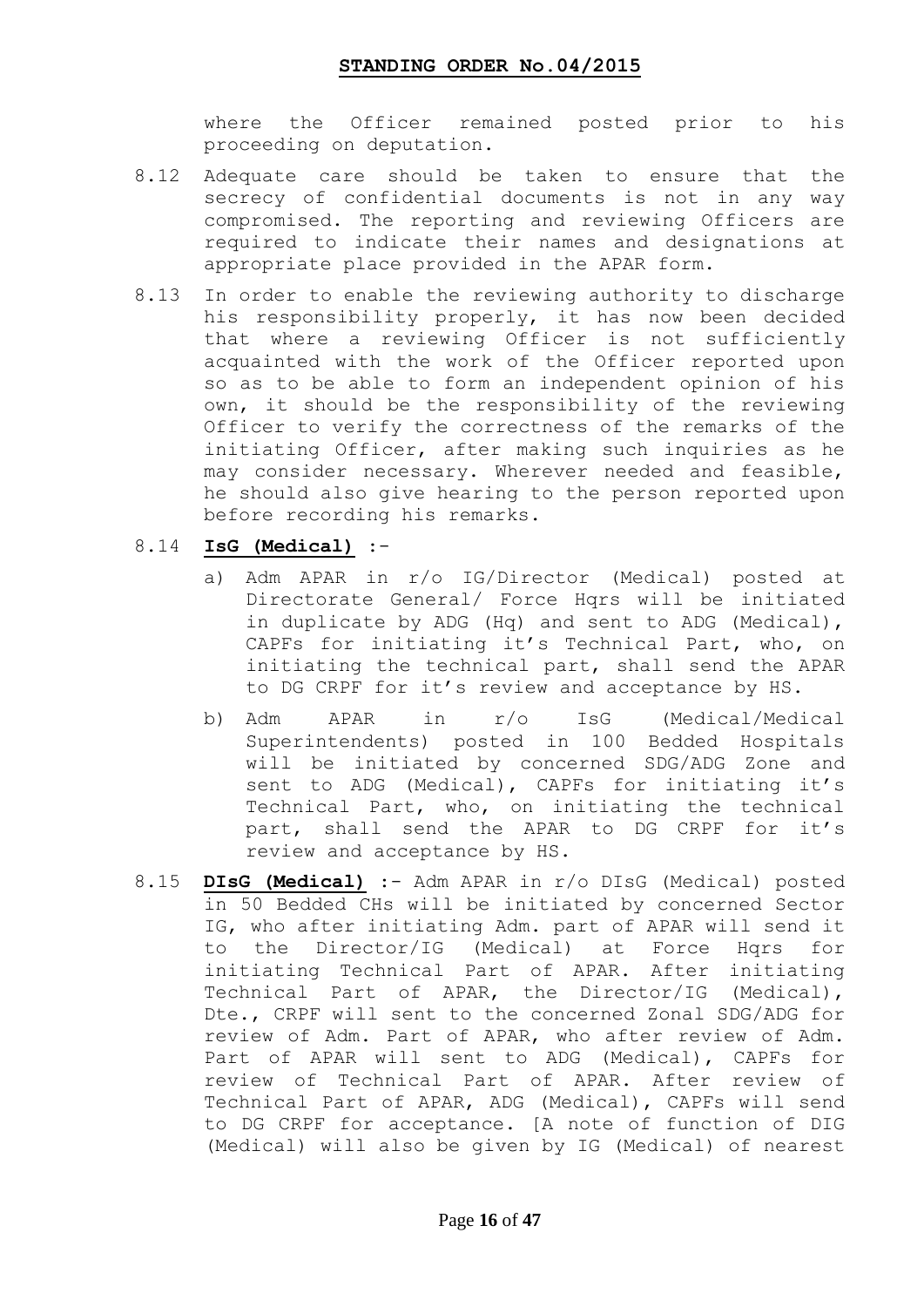referral 100 Bedded CH to Director/IG (Medical), Dte, CRPF.

- 8.16 **CMOs(SG)** :
	- a) Adm as well as Tech. APAR in r/o CMOs(SG) posted in Medical Dte., will be initiated by Director/IG (Medical), Dte and send it to ADG (Med) CAPFs for review of Technical Part of APAR. After review of Technical Part of APAR, the ADG (Med), CAPFs will send it to ADG (Hqr), Dte., CRPF for review of Adm. Part of APAR, who, after review, will send it to DG CRPF for acceptance.
	- b) Adm as well as Tech. APAR in r/o CMOs(SG) posted in 100 Bedded CHs will be initiated by IG (Medical)/Medical Superintendent of same CH and sent to ADG (Med) CAPFs for review of Technical Part of APAR. After review of Technical Part of APAR, the ADG (Med), CAPFs will send it to ADG (Hqr), Dte., CRPF for review of Adm. Part of APAR, who, after review, will send it to DG CRPF for acceptance.
	- c) Adm as well as Tech. APAR in r/o CMOs(SG) posted in 50 Bedded CHs will be initiated by DIG (Medical)of same CH and sent to concerned Sector IG for review of Adm. Part of APAR. After review of Adm. Part of APAR, the concerned Sector IG will send it to Director/ IG (Med), Dte., CRPF for review of Technical Part of APAR, who, after review, will send it to concerned SDG/ADG Zone for acceptance.
	- d) Adm Part of APAR in r/o CMOs(SG) posted in 20 Bedded/GC/Trg Centre Hospitals will be initiated by DIsG of respective GC/Training Institute. In case, where both (GC and Training Institute) have common hospital, the Adm. APAR will be initiated by DIG GC. After initiation of Adm. Part of APAR, the concerned DIG GC/Training Institute will send it to the DIG(Medical) of nearest 50 Bedded CH for initiation of Technical Part of APAR, who after initiation of Technical Part of APAR will send it to concerned Sector IG for review of Adm. Part of APAR. After review of Adm. Part of APAR, the concerned Sector IG will send it to concerned SDG/ADG Zone for acceptance.
	- e) Adm Part of APAR in r/o CMOs(SG) posted in unit will be initiated by unit Commandant. If the CMO (SG) happens to be senior to unit Commandant, the Adm. Part of APAR will be initiated by Adm. DIG.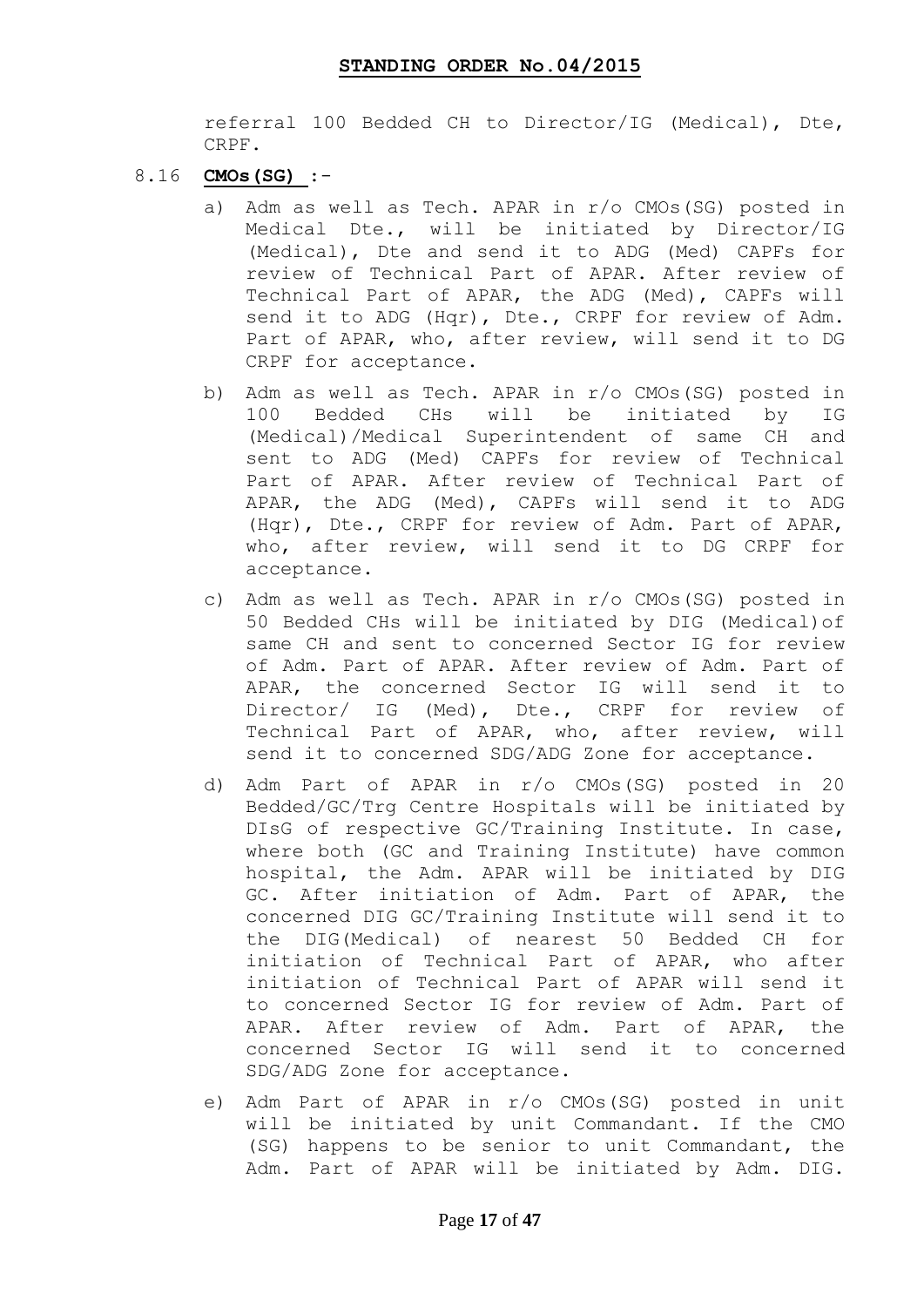However, if Adm. DIG & Ops DIG are both available, then Ops DIG will initiate the Adm Part of APAR. After such initiation of Adm. Part of APAR, the concerned D.I.O. will forward it to DIG (Medical) of nearest 50 Bedded CH for initiation of Technical Part of APAR, who after initiation will send it to the concerned Sector IG of Adm I.O. for review of Adm Part of APAR. After review of Adm Part of APAR, concerned Sector IG will send it to SDG/ADG of respective Zone for acceptance.

### 8.17 **CMOs (OG)/SMOs/MOs:-**

- a) Adm as well as Tech. APAR in r/o CMOs (OG)/SMOs/MOs posted in 100 Bedded CHs will be initiated by IG (Medical)/Medical Superintendent of same CH and sent to ADG (Med) CAPFs for review of Technical Part of APAR. After review of Technical Part of APAR, the ADG (Med), CAPFs will send it to ADG (Hqr), Dte., CRPF for review of Adm. Part of APAR, who, after review, will send it to DG CRPF for acceptance.
- b) Adm as well as Tech. APAR in r/o CMOs (OG)/SMOs/MOs posted in 50 Bedded CHs will be initiated by DIG (Medical) of same CH and sent to concerned Sector IG for review of Adm. Part of APAR. After review of Adm. Part of APAR, the concerned Sector IG will send it to Director/ IG (Med), Dte., CRPF for review of Technical Part of APAR, who, after review, will send it to concerned SDG/ADG Zone for acceptance and maintenance.
- c) Adm Part of APAR in r/o CMOs (OG)/SMOs/MOs posted in 20 Bedded/GC/Trg Centre Hospitals will be initiated by Commandant GC/ Commandant Training Institute and reviewed by DIG/Principal of respective GC/Training Institute. In case where both the institutions have common hospital, it will be initiated by Commandant GC and reviewed by DIGP GC. The Technical Part of APAR in r/o CMOs (OG)/SMOs/MOs posted in such Hospitals will be initiated by senior most CMO (SG) of the nearest 50 Bedded CH/100 Bedded CH so nominated by Medical Directorate. CMO (SG) so nominated will initiate Tech. APAR after conducting Technical inspection of the respective 20 Bedded Hospital. It will be reviewed by DIG (Med)/IG (Med) of nearest 50/100 Bedded CH, as the case may be. The Adm Reviewing Officer, after review, will send APAR of such Medical Officers to Technical Reporting Officer,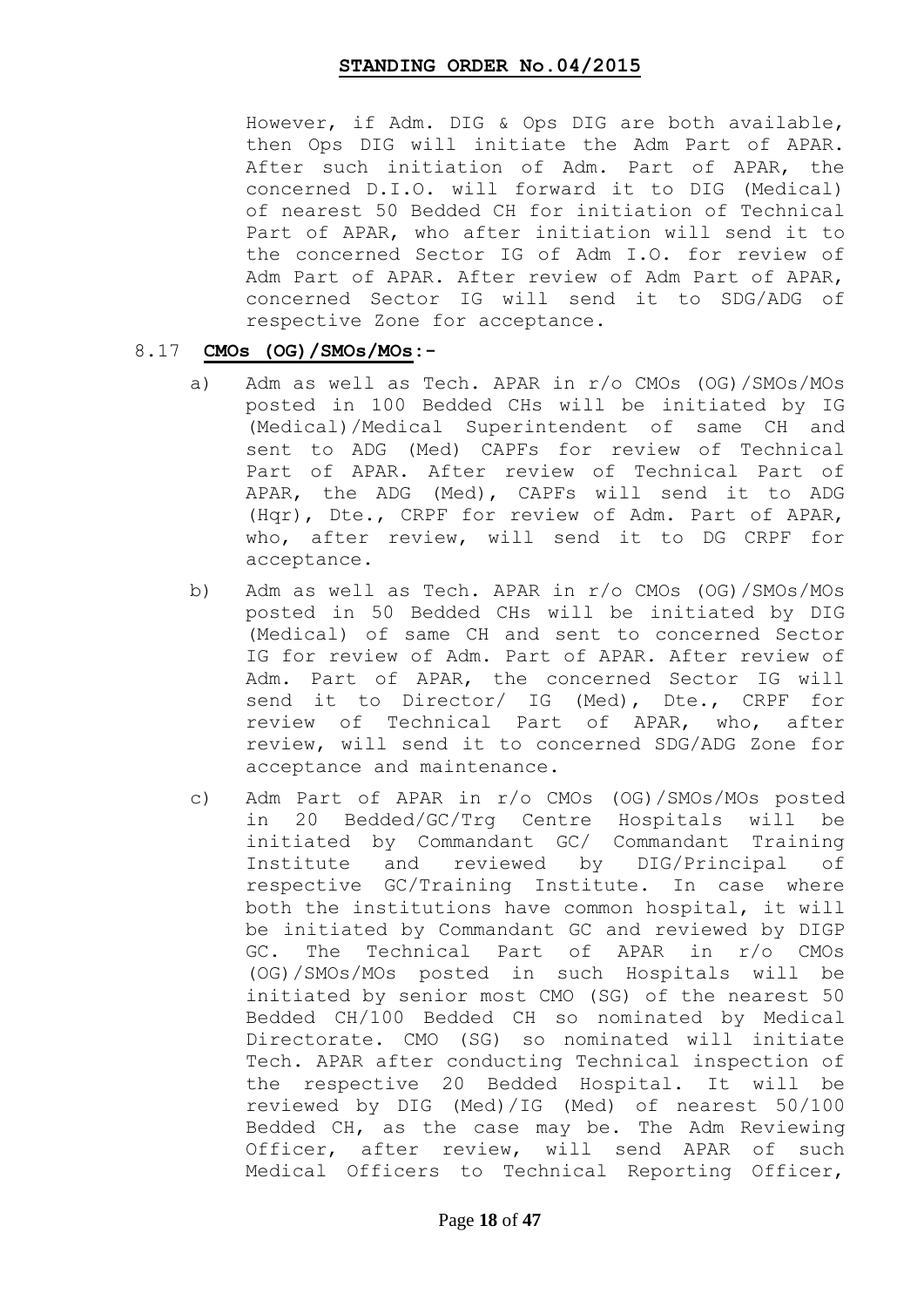who after initiating Tech. APAR will send it to Tech. Reviewing Officer. After Tech. Review of APAR, it will be sent to Sector IG for acceptance.

d) Adm Part of APAR in r/o CMOs(OG)/SMOs/MOs posted in duty Bns will be initiated by unit Commandant, who after initiation will send it to DIG (Med)/CMO (SG) of 20 BH having jurisdiction for initiating Tech. Part of APAR. After initiating Tech. Part of APAR, the Tech. IO will send it to the IG/DIG (Med) of respective CH having jurisdiction higher than Tech. IO, who, after reviewing Tech. Part of APAR will send it to Ops DIG for review of Adm. Part of APAR. If Adm. DIG & Ops DIG are both available, then Ops DIG will review the ADM. Part of APAR. The Adm. Reviewing Officer after reviewing the APAR will send it to the concerned Sector IG for acceptance.

### **9. INITIATION OF APARs OF SPORTSMEN**

- 9.1 The CSO/Unit Commander, under whom they are posted for sports training may be in a fit position to give their opinion about the discipline, conduct, professional efficiency, etc., of the sportsmen and this can be taken into consideration while initiating APARs. Therefore, the opinion of CSO/Unit Commander, as the case may be, should be called for by the Officer initiating APARs and taken into account.
- **9.2** Some of the members of Central Games and Sports Teams have to remain away from Units for a considerable part of the year due to sports schedule made after Annual Sports Conference. In such cases, Unit Commandants, while initiating APARs, make endorsements like 'I do not know him' or 'he often remains absent from Unit on sports duty' etc. Although such observations may be factually correct but the same amounts to noncommittal and may not be fair to the sportsmen concerned as they remain away from Units on specific instructions/to carry out sports training schedule planned for them.

### **10. MENTION IN APAR REGARDING COURSES / PHYSICAL FITNESS / STATEMENT OF HEALTH:**

10.1 The remark relating to ill health or physical defects is a factual statement. It would not be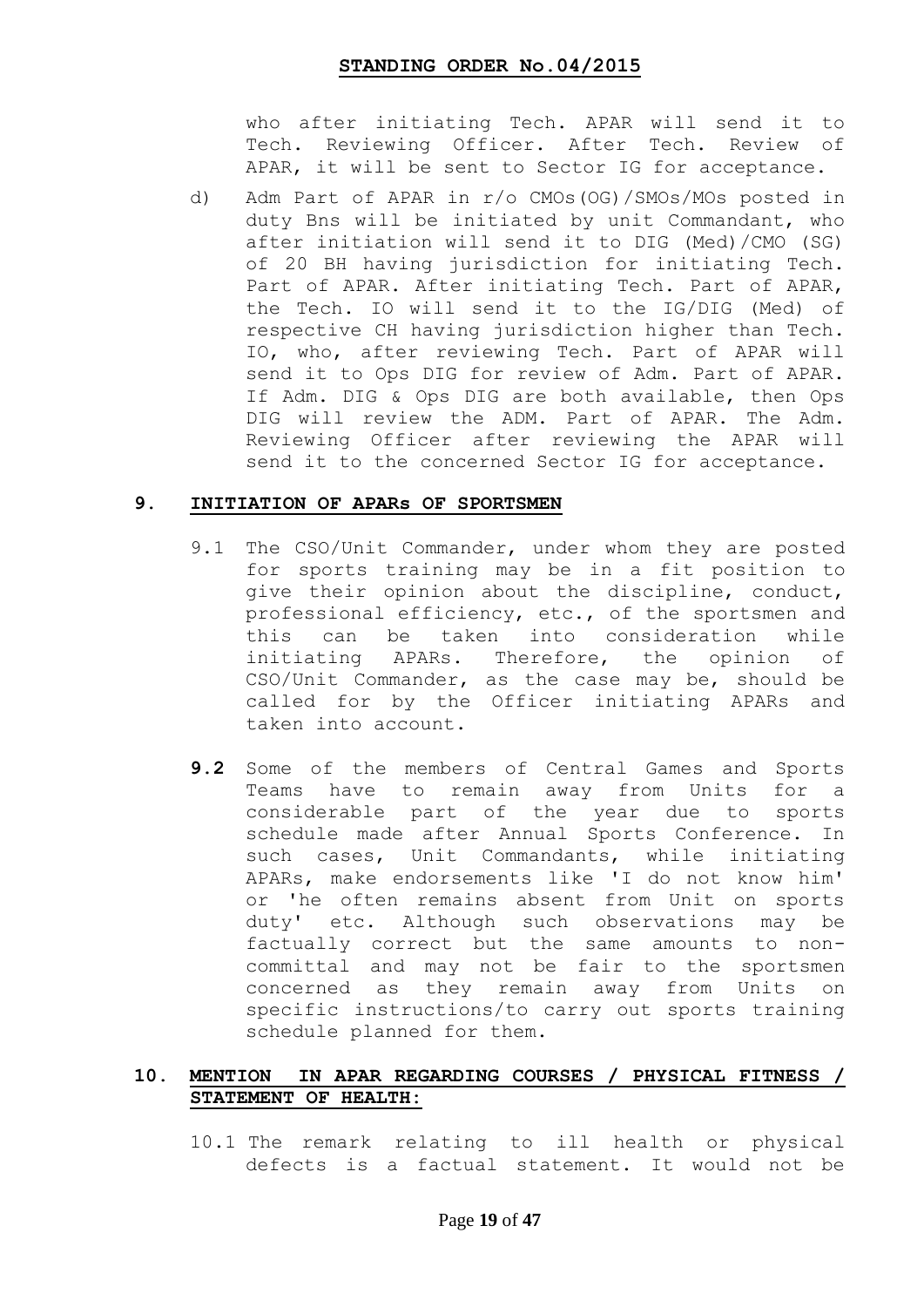proper to treat this as an adverse remarks to be communicated to the officer concerned unless there is a specific mention in the remarks of the reporting/reviewing officer that the ill health has been aggravated by the officer himself by negligence on his part or by abuse of his personal life and it militates against efficient performance of his duties.

10.2 In the existing APAR format, the State of Health of such officers, shall be recorded in the 'State of Health' column. The Medical Category obtained in the AME should be indicated clearly.

#### **11. GRADING:**

The categorization of grading is as under. No other grading except mentioned below be made by Initiating, Reviewing and Accepting authorities:-

- **a) Outstanding**
- **b) Very Good**
- **c) Good**
- **d) Below Good**

### **12. FILLING UP COLUMN FOR INTEGRITY:**

The following procedure should be followed in filling up the column relating to integrity: -

- i) If the officer's integrity is beyond doubt, it may be so stated.
- ii) If there is any doubt or suspicion, the column should be left blank and action taken as under:
	- a. A separate secret note should be recorded and followed up. A copy of the note should also be sent together with the confidential report to the next superior officer who will ensure that the follow-up action is taken expeditiously. Where it is not possible either to certify the integrity or to record the secret note, the Reporting Officer should state either that he had not watched the officer's work for sufficient time to form a definite judgment or that he had heard nothing against the officer, as the case may be.
	- b. If, as a result of the follow-up action, the doubts or suspicions are cleared, the officer's integrity should be certified and an entry made accordingly in the confidential report.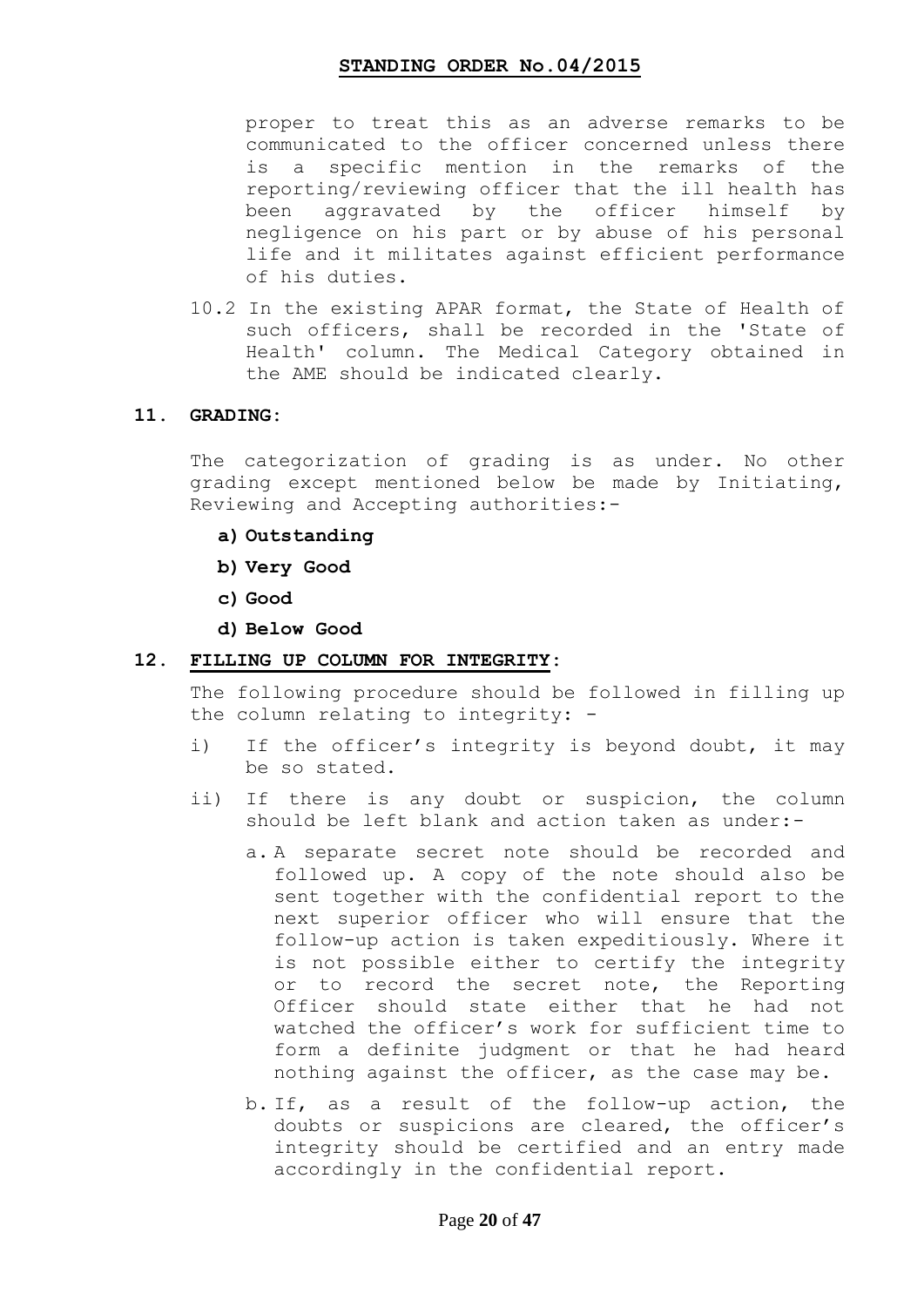- c. If the doubts or suspicions are confirmed, this fact should also be recorded and duly communicated to the officer concerned.
- d. If as a result of the follow-up action, the doubts or suspicions are neither cleared nor confirmed, the officer"s conduct should be watched for a further period and thereafter action taken as indicated at (b) and (c) above

### **13. COMMUNICATION OF APAR**

The **G.I., Dept. of Per. & Trg., O.M. No. 21011/1/2005- Estt. (A) (Pt-II), dated the 14th May, 2009** has brought numerous changes with regard to writing of Confidential Reports, which are as follows:-

- i) The existing nomenclature of the Annual Confidential Report will be modified as Annual Performance Assessment Report (APAR).
- **ii)** The full APAR including overall grade and assessment of integrity shall be communicated to the concerned officer after the Report is complete with the remarks of the Reviewing Officer and the Accepting Authority wherever such system is in vogue. Where Government servant has only one supervisory level above him as in the case of personal staff attached to officers, such communication shall be made after the reporting officer has completed the performance assessment.
- iii) The section entrusted with the maintenance of APARs after its receipt shall disclose the same to the officer reported upon.
- **iv)** *The concerned officer shall be given the opportunity to make any representation against the entries and the final grading given in the Report within a period of fifteen days from the date of receipt of the entries in the APAR.* The representation shall be restricted to the specific factual observations contained in the report leading to assessment of the officer in terms of attributes, work output etc. While communicating the entries, it shall be made clear that in case no representation is received within the fifteen days, it shall be deemed that he/she has no representation to make. If the concerned APAR Section does not receive any information from the concerned officer on or before fifteen days from the date of disclosure, the APAR will be treated as final.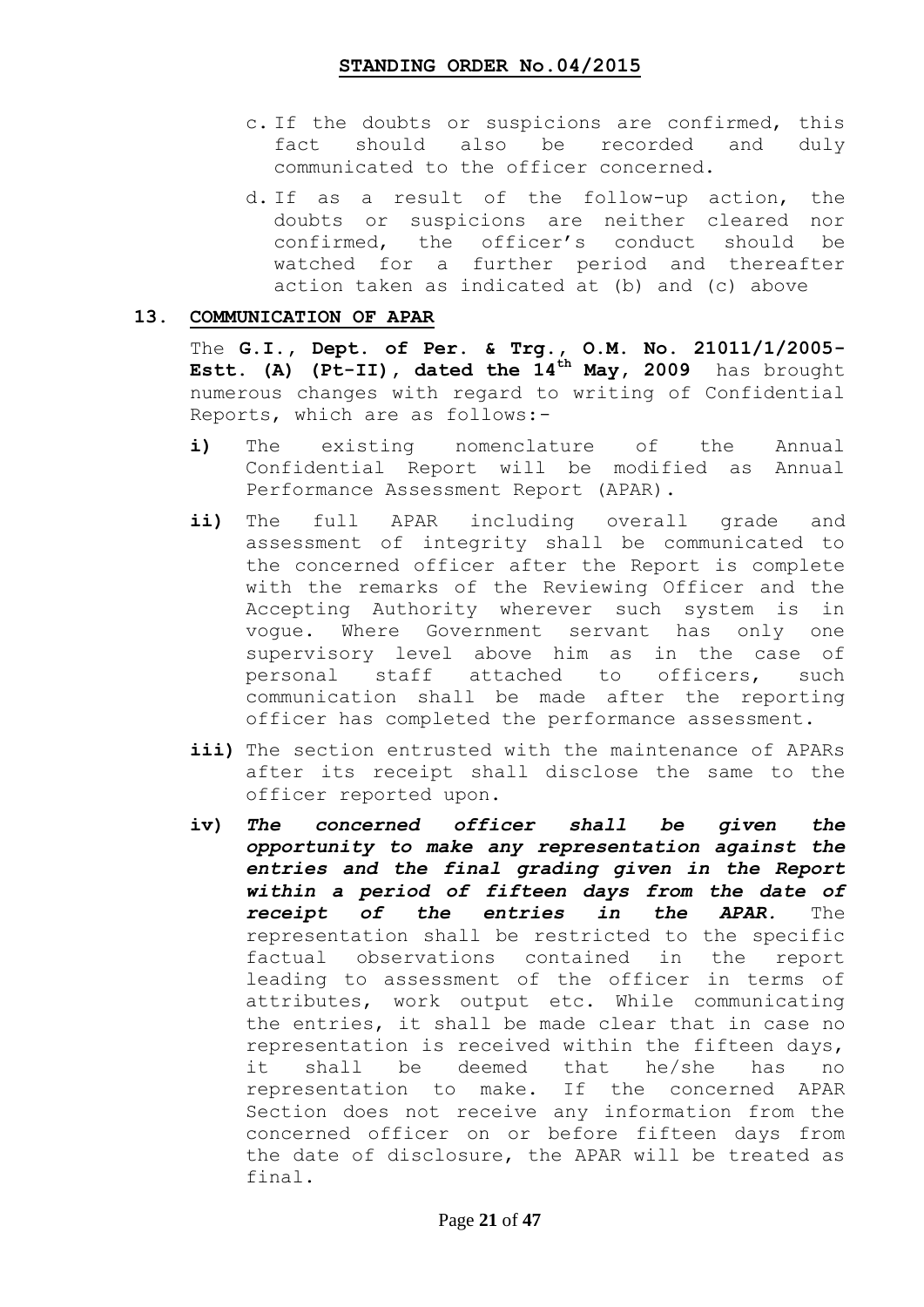- **v)** The new system of communicating the entries in the APAR shall be made applicable prospectively only with effect from the Reporting Period 2008-09 which is to be initiated after  $1^{st}$  April, 2009.
- **vi)** The Competent Authority for considering adverse remarks under the existing instructions may consider the representation, if necessary, in consultation with the reporting and/or reviewing officer and shall decide the matter objectively based on the material placed before him within a period of thirty days from the date of receipt of the representation.
- **vii)** The Competent Authority after due consideration may reject the representation or may accept and modify the APAR accordingly. The decision of the Competent Authority and the final grading shall be communicated to the officer reported upon within fifteen days of receipt of the decision of the competent authority by the concerned APAR Section.
- 13.1 Since following are the accepting authorities in respect of the Officers mentioned below and their one APAR folder is being maintained by them, they will be responsible for communication of APAR to the concerned Officers and keeping it"s accepted copy in the APAR folder being maintained by them:-

| SlNo. | Rank                                                                                                 | APAR being<br>maintained by |
|-------|------------------------------------------------------------------------------------------------------|-----------------------------|
|       | Commandants (except posted in Concerned<br>Dte., CoBRA/RAF/Signal units Zones<br>& Trq Inst)         |                             |
| 2.    | 2-I/Cs, DCs & ACs (except   Concerned<br>posted in Dte., Trg Sectors<br>Institutions & Signal Units) |                             |

 Similarly, following are the accepting authorities in respect of the Doctors mentioned below and their one APAR folder is being maintained by them, they will be responsible for communication of APAR to the concerned Doctor and keeping it's accepted copy in the APAR folder being maintained by them:-

| <b>S1</b><br>No. | Rank                                                                      | being<br><b>APAR</b><br>maintained by |
|------------------|---------------------------------------------------------------------------|---------------------------------------|
|                  | CMOs (SG) (except posted in   Concerned Zones<br>100 Bed CHs & Med. Dte.) |                                       |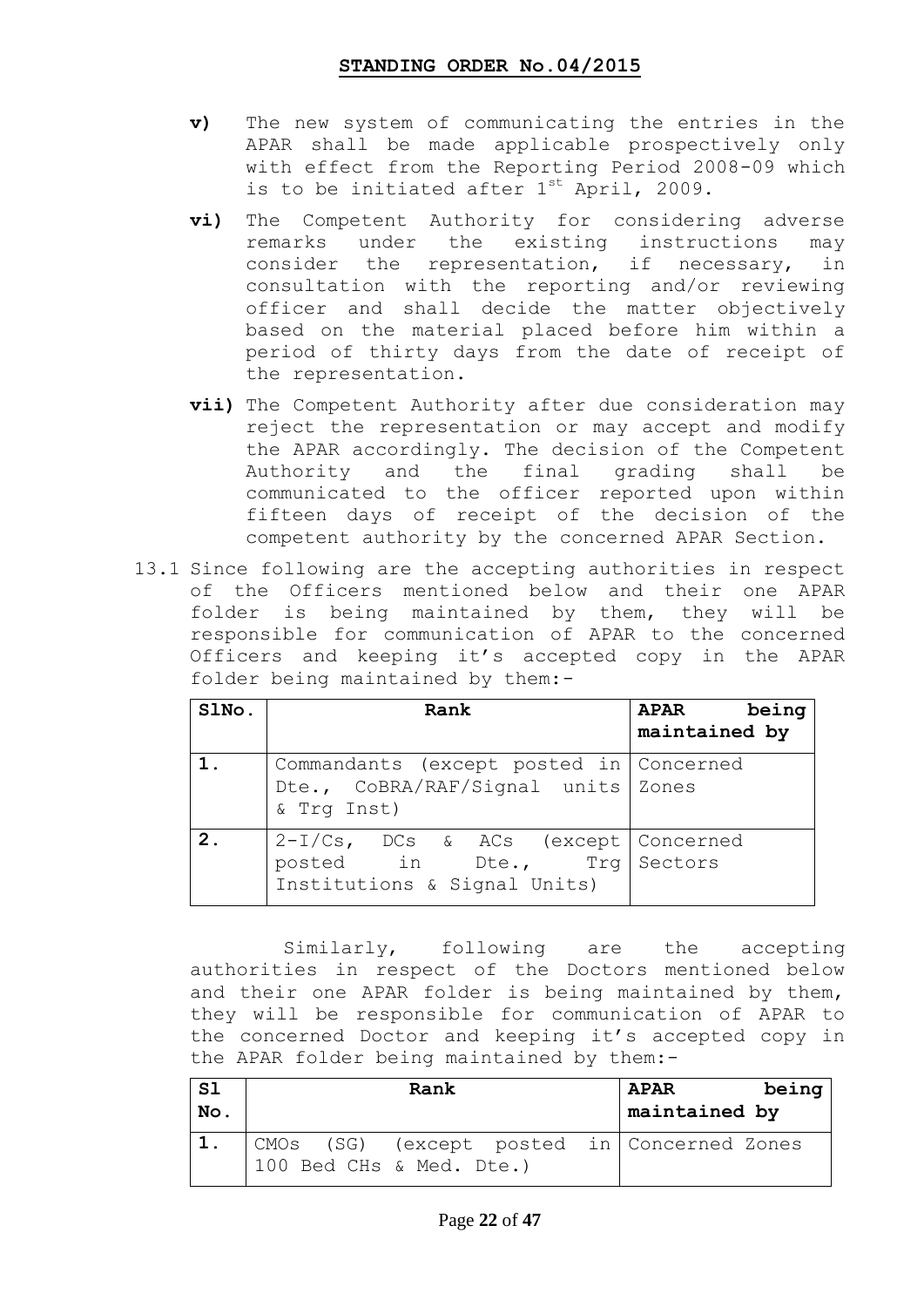| 2. | CMOs (OG)/SMOs/MOs posted in<br>50 Bed CHs.                             |          | Concerned Zones      |
|----|-------------------------------------------------------------------------|----------|----------------------|
| 3. | CMOs (OG)/SMOs/MOs posted<br>20 Bedded Hospital<br>GCs/Training Centres | in<br>of | Concerned<br>Sectors |
|    | CMOs (OG)/SMOs/MOs posted in<br>duty<br>Bns.                            |          |                      |

- 13.2 Therefore, the authorities shown as responsible to communicate the APAR as per sub paras 13.1 and 13.2 above, after communication, will forward another copy of the APAR in r/o concerned Officers/Doctors to CR & Vig Branch of Dte. alongwith receipt of communication for placing the same in Dte. APAR Folder.
- 13.3 Since both the APAR folders in respect of Officers of the above ranks (as mentioned in para 13.1 and 13.2 above) posted in remaining Offices of the Force are being maintained at Dte. level, CR & Vig. Branch of Dte., will be responsible for communication and keeping accepted copy of APAR in concerned APAR folder.

### **14. REPRESENTATION/APPEAL**

As per DoP&T No.ID No.21011/1/2014-Estt(A) Dy No.959029 dated 13/02/2014 conveyed vide MHA UO No.I-45020/2/2015- Pers-II dated 06/04/2015 the representation preferred against the entries in the APAR by the concerned officer should be decided by an authority superior to one who gave the entry in the APAR in both situations i.e either two tier (Reporting/Reviewing) or three tier (Reporting/ Reviewing/Accepting Officer).

### **For the APAR"s before the assessment period of 2008-09**

14.1 Onlyone representation against adverse remarks (including reference to "warning" or communication of displeasure of the Government or 'reprimand' which are recorded in the confidential report of the Government servant)/grading should be allowed within fifteen days of their communication. While communicating APAR to the Government servant concerned, the time limit should be brought to his notice. However, the Competent Authority may, in its discretion, entertain a representation made beyond this time if there is satisfactory explanation for the delay.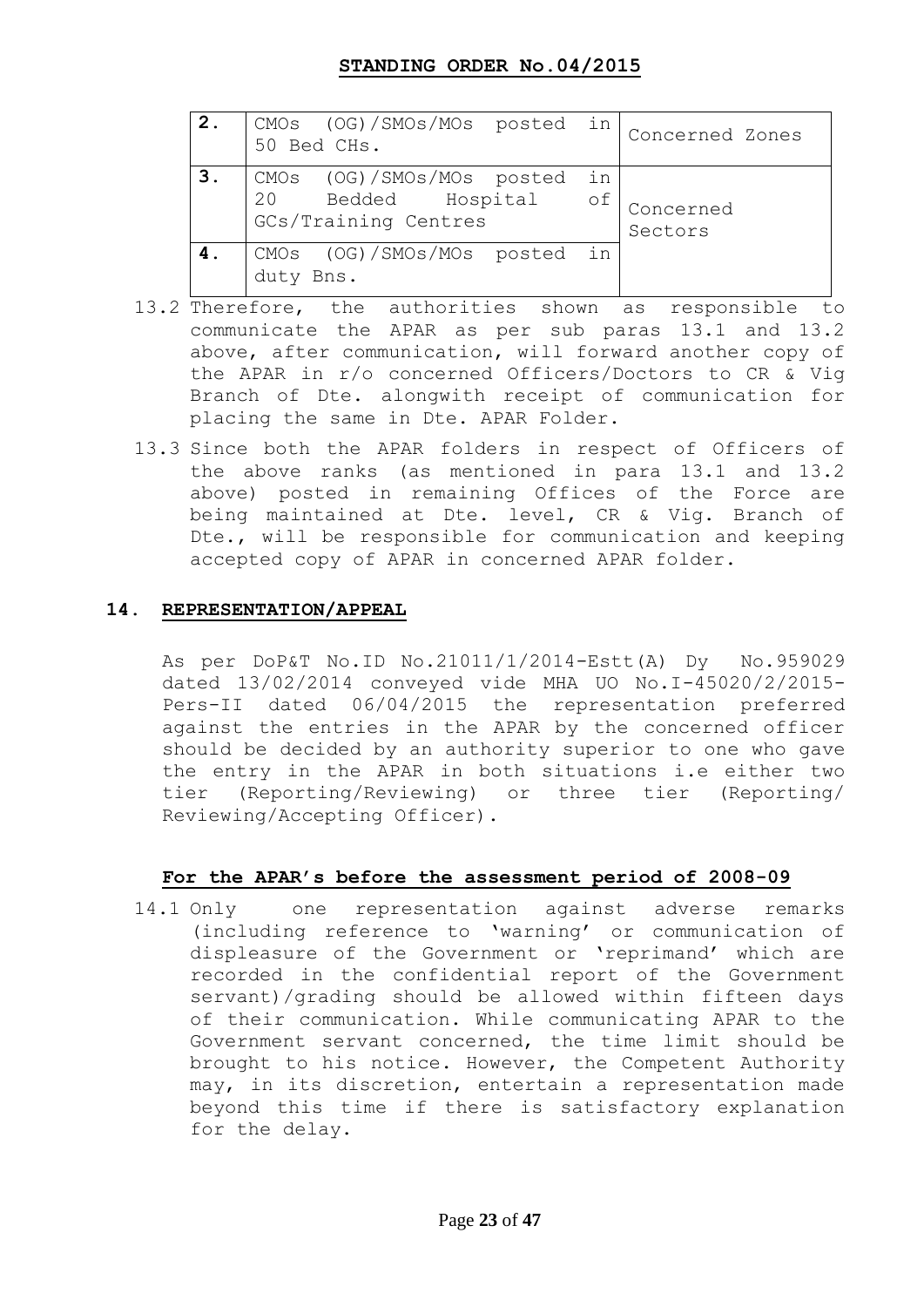- **14.2** Representation against adverse remarks will lie to the authority immediately superior to the countersigning authority/accepting authority, if any. If the immediate superior authority has already reviewed the confidential report in question and has also expressed his view either agreeing or disagreeing with the adverse remarks recorded and accepted by the countersigning authority, the representation should, in that event lie to the next higher authority.
- 14.3 All representations against adverse remarks should be decided expeditiously by the Competent Authority and in any case, within the months from the date of submission of the representation. Adverse remarks should not be deemed to be operative if any representation filed within the prescribed time limit is pending. If no representation is made within the prescribed time, or once this has been finally disposed of, there would be no further bar to take notice of the adverse remarks.

### **For the APAR"s for the assessment period of 2008-09 & onwards.**

- 14.4 As intimated vide MHA OM No. I-45020/7/2014-Pers-II dated 02/09/2014, the DoPT has clarified that **DoPT"s OM dated 14.5.2009 does not provide for further representation/appeal after the Competent Authority has decided on the 1st representation/appeal submitted by the officer reported upon against the adverse remarks/below benchmark grading in his APAR.** Therefore, 2nd appeal/representation against the adverse remarks/below benchmark gradings in APAR after the 1<sup>st</sup> appeal/representation is decided by the competent authority *(the authority next senior to the accepting authority) shall not be entertained.*
- 14.5 MHA have prescribed a proforma for submission of comments on the representation. A copy of the prescribed proforma is enclosed as **Annexure – III**. Whenever a representation is forwarded to this Directorate, comments in the proforma prescribed may be enclosed duly prepared in full scape paper, leaving sufficient space for endorsing the remarks of this Directorate.
- 14.6 Whenever the representation, etc., contains a reference to any previous letter, circular, etc., a copy of the said documents should also be attached with the comments on the representation.
- 14.7 When a decision is taken to expunge a portion of remarks considered adverse, the procedure is to obliterate the adverse remarks in such a way that on perusal of the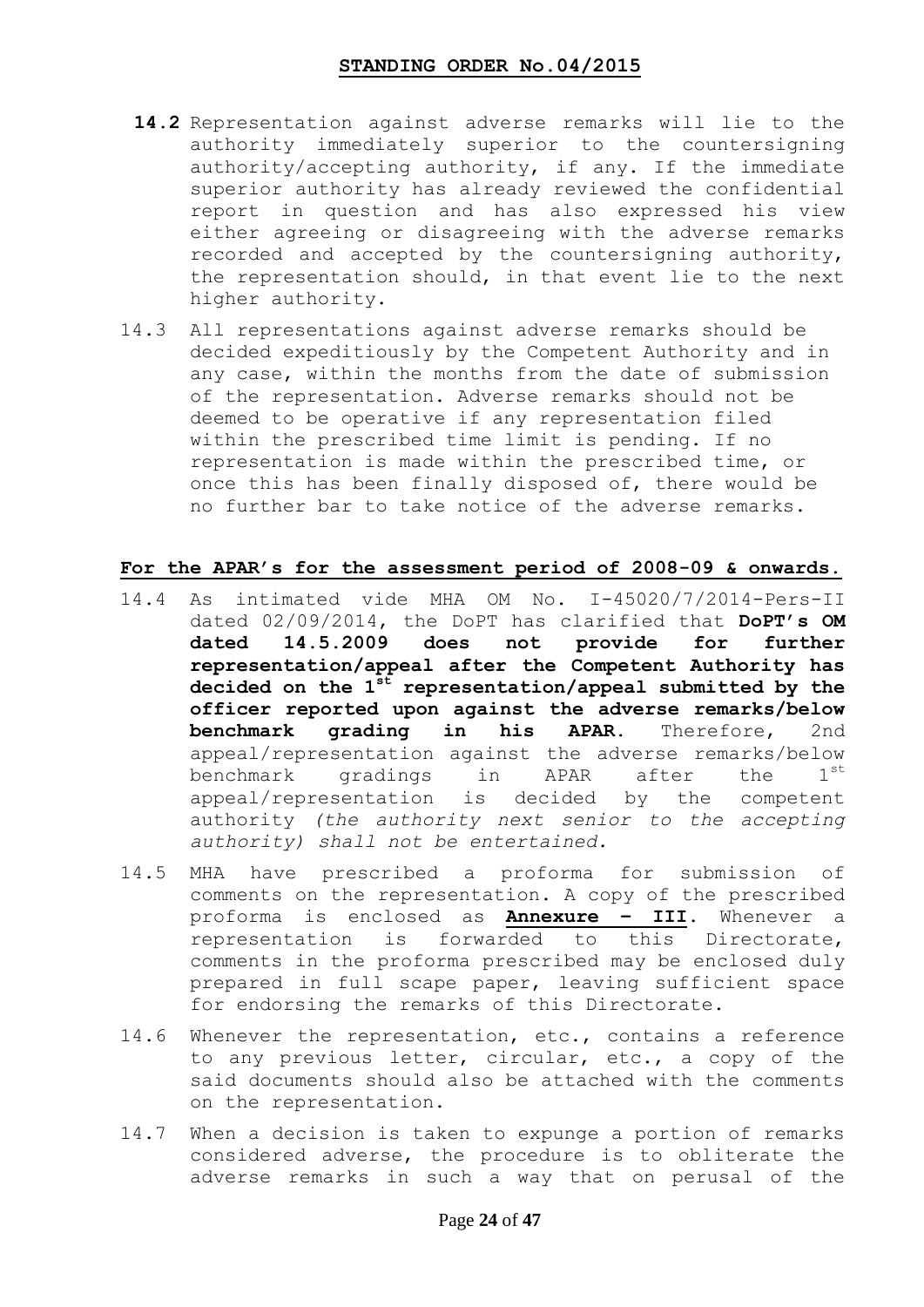APAR folder, no indication is available to anyone who reads it that such an adverse remarks were even recorded against the officer. This being so, not only should the remarks be completely obliterated but all papers / letters reproducing or indicating the nature of the adverse remarks should also be removed from the APAR dossier.

- 14.8 In many cases, officers are sending advance copies of their representation to the Director General / MHA/President without observing the instructions laid down in GOI Decision No.3, below Rule 11 of Appendix-3 of CSR Vol. II. Matter of forwarding advance copies of representation to the higher authorities be meticulously examined in Zonal/Sector offices and necessary action taken against the defaulting officers as envisaged in the GOI Decision referred to above.
- 14.9 It is seen that the officers, in an attempt to substantiate their arguments, often bring in vague and even baseless allegations against the reporting / reviewing officers. The language used by such officers in their representations is also occasionally intemperate bordering on indiscipline.
- 14.10 While every officer has a right to file representation in order to safeguard his legitimate service interests, this right should never be mistaken as an opportunity to malign senior officers or make insinuating remarks against their conduct and integrity. The representation should generally contain all material statements and arguments on which the representation rely and it must not contain any disrespectful or improper language. Every representation, where the representationist are still in the service of the Govt. shall invariably be routed through proper channel.
- 14.11 Whenever a representation is received, the authority competent to forward the same (i.e. Commandant in the case of officers upto the rank of 2IC, DIG in the case of Comdt and IG in the case of DIG) should carefully examine it in the light of the instructions given above. In a disciplined Force, everyone has a right to make representations and these are to be considered objectively. However, the officer should rely on facts and logic and not on intemperate use of words.
- 14.12 The Commandant or the DIG or the IG, as the case may be, must withhold a representation which contains any disrespectful or improper language. However, in every case in which a representation is withheld, the officer preferring the representation, should be informed of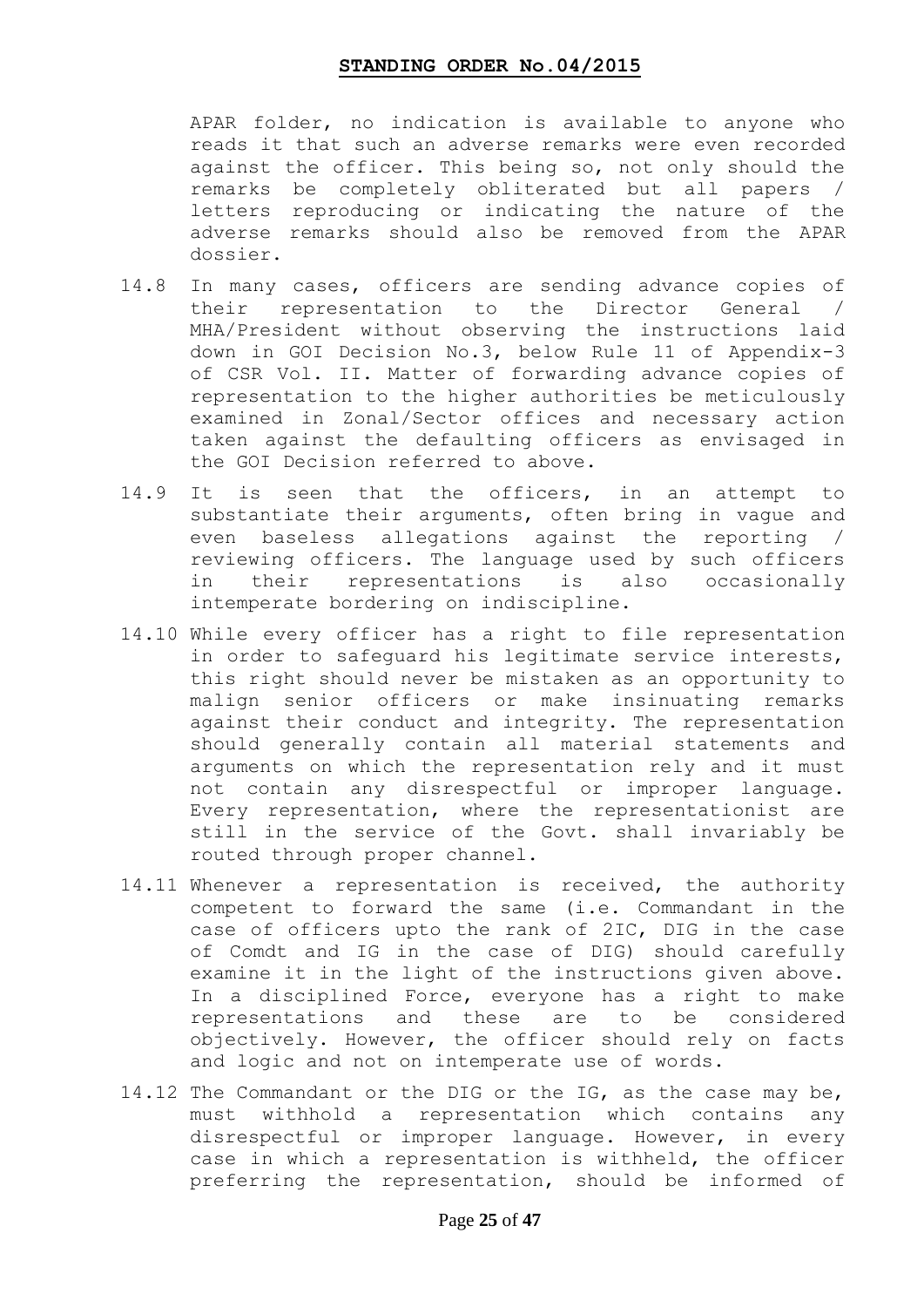reasons for it in writing under intimation to the next higher authority. He may be told that if he redrafts his representation in proper language, it can be considered.

- 14.13 The question arises as to how the representation is to be routed through, especially in the circumstances when the Officer has been posted out from the unit/office during whose tenure the APAR under question belongs to. In order to streamline a uniform procedure and to avoid sending of representations directly to Directorate/MHA/ Hon"ble President of India, the following channel should be followed:
	- a) The Officer concerned should submit his representation against APAR final grading/adverse remarks to his Controlling Officer.
	- b) In case the APAR under question belongs to the same unit/office and initiated by the same officer, he will record his para-wise-comments to the representation in the proforma prescribed and forward it to the then Reviewing Officer alongwith copies of memorandum of service for recording his comments.
	- c) In case the APAR under question though belongs to the same unit/office but the then Reporting Officer has been transferred to other unit, the unit will forward the representation to the then Reporting Officer alongwith copies of memorandum of service of relevant period for recording his comments and onward submission to the then Reviewing Officer for similar action.
	- d) And in the cases where APAR in question belongs to some other unit/office, the present controlling officer will forward the representation to the concerned unit/office for taking further course of action as suggested in sub paras (b) and (c) above.
	- e) Thereby, the then Reviewing Officer on having received the representation shall record his comment there-upon and forward it to the following alongwith copies of memorandum of service for the relevant period:
		- i) Spl. DG/ Addl. DG/ concerned if it is to be decided at Zonal level or,
		- ii) DIG (CR & Vig) with a copy of the same to concerned Zone/Sector if it is to be decided at Dte/MHA level.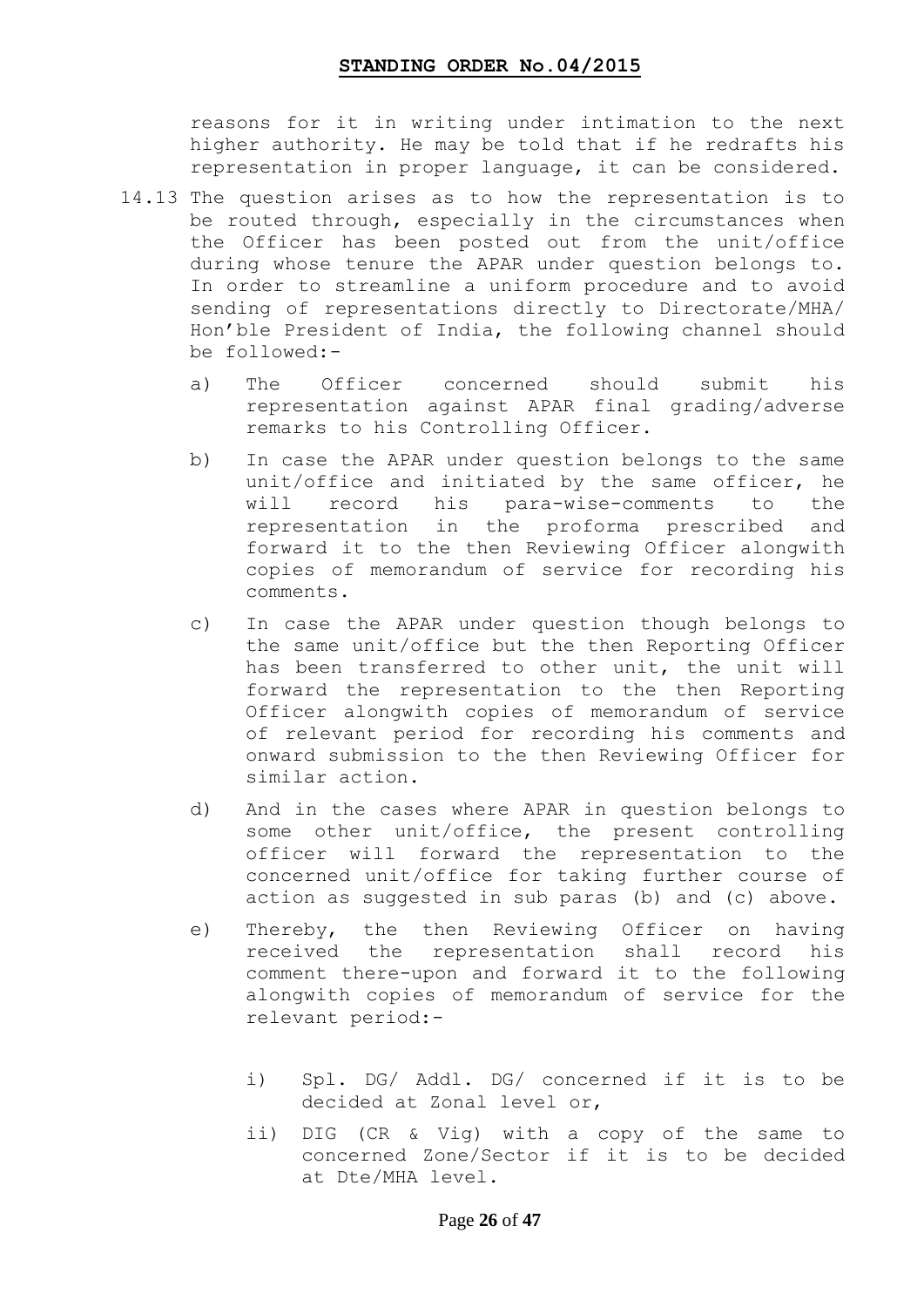### **15. BELOW BENCHMARK GRADINGS IN APARS PRIOR TO THE REPORTING PERIOD 2008-09 AND OBJECTIVE CONSIDERATION OF REPRESENTATION BY THE COMPETENT AUTHORITY AGAINST REMARKS IN THE APAR OR FOR UPGRADATION OF THE FINAL GRADING.**

- 15.1 Prior to the reporting period 2008-09; only the adverse remarks in the APARs had to be communicated to the concerned officer for representation, if any, to be considered by the Competent Authority. The question of treating the grading in the APAR which is below the benchmark for next promotion has been considered in DoPT and it has been decided that if an employee is to be considered for promotion in a future DPC and his APARs prior to the period 2008-09 which would be reckonable for assessment of his fitness in such future DPCs contain final grading which are below the benchmark for his next promotion, before such APARs are placed before the DPC, the concerned employee will be given a copy of the relevant APAR for his representation, if any, within 15 days of such communication. It may be noted that only below benchmark APAR for the period relevant to promotion need be sent. There is no need to send below benchmark APARs of other years.
- 15.2 As per existing instructions, representation against the remarks or for upgradation of the final grading given in the APAR (previously known as APAR) should be examined by the Competent Authority, in consultation, if necessary, with the Reporting and Reviewing Officer, if any. While considering the representation, the Competent Authority should decide the matter objectively in a quasi-judicial manner on the basis of material placed before it. This would imply that the Competent Authority shall take into account the contentions of the officer who has represented against the particular remarks/grading in the APAR and the views of the Reporting and Reviewing Officer if they are still in service on the points raised in the representation *vis-a-vis* the remarks/ gradings given by them in the APAR. The UPSC has informed DoPT that the Commission has observed that while deciding such representations, the competent authorities sometimes do not take into account the views of Reporting/Reviewing Officers if they are still in service. The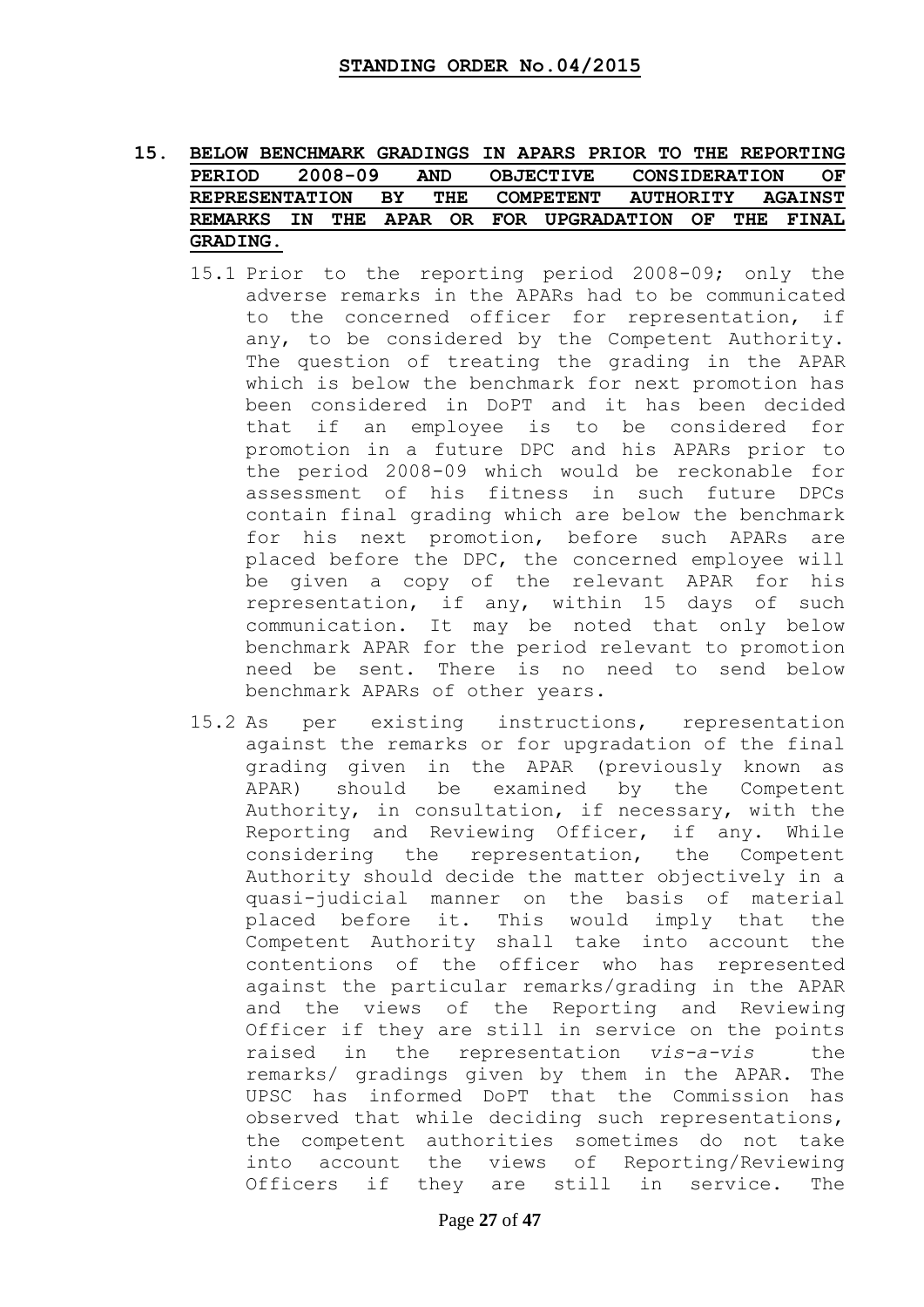Commission has further observed that in a majority of such cases, the Competent Authority does not specify reasons for upgrading the below benchmark APAR gradings at par with the benchmark for next promotion.

- 15.3 Competent authorities are therefore, requested that while forwarding such cases to them to decide on the representations against the remarks or for upgradation of the grading in the APAR that the decision on the representation may be taken objectively after taking into account the views of the concerned Reporting/Reviewing Officers if they are still in service and in case of upgradation of the final grading given in the APAR, specific reasons thereof may also be given in the order of the Competent Authority.
- 15.4 The list of Officers likely to be considered by future DPCs for the above purpose will be circulated by Pers. Dte., amongst all Zones/Sectors and Zone/Sectors will ensure that appropriate action as enumerated at sub paras (1) to (3) above is taken before consideration of cases of such Officers by DPCs.
- 15.5 As per para 6.2.1 (c) of Guidelines for DPCs, if one or more CRs have not been written for any reason during the relevant period, the DPC has to consider the ACRs of the years preceding the period in question and if in any case even these are not available, the DPC should take the CRs of lower grade into account to complete the number of CRs required to be considered. If this is also not possible, all the available CRs should be taken into account.

 Above guidelines should be adhered to while reckoning the APARs to be considered by DPC in the case of NICs for one or more complete APAR years.

15.6 As intimated vide MHA UO No. A-12011/1/2011-Pers-III dated the  $1^{st}$  Aug, 2011, DoPT has clarified that O.M. No.  $21011/1/2010$ -Estt-A dated  $13<sup>th</sup>$  April, 2010 has no provision for further representation beyond the decision of the Competent Authority who decided on the representation, which implies that only one representation can be made against the below benchmark gradings.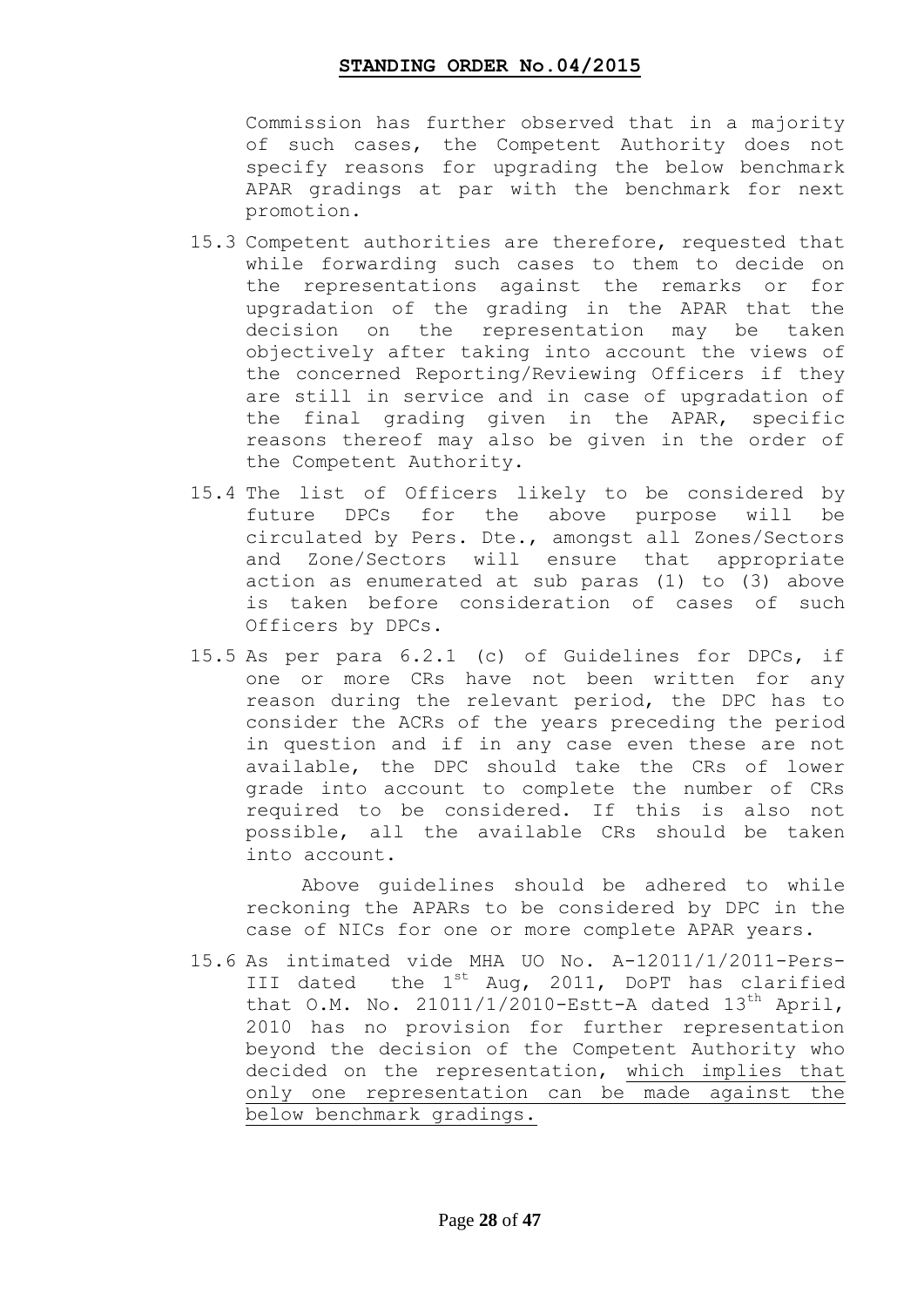15.7 MEMORIAL

As per GI DP & AR OM No.21011/1/77-Estt dated 30/01/1978, no memorial against the rejection of representation against adverse remarks should be allowed after six months of such rejection. In view of the instruction issued as mentioned in para 14 & 14.4 ibid the aggrieved officer may prefer a memorial to the President of India within above time limit.

#### **16. GENERAL**

- 16.1 Though the instructions/guidelines given in the preceding paras are primarily meant for Gazetted Officers, the general principles on writing of APARs be, however, applied mutatis mutandis to other category of officials, including ministerial and hospital staff.
- **16.2** By issue of this/ Order, Standing Order No. 56/2001 and all other instructions / guidelines on the subject issued in the past, would stand superseded.

**(PRAKASH MISHRA)IPS DIRECTOR GENERAL**

No. R.9/Inst-CR(Vol/XVII) Dated, the 22 June, 2015.

#### Copy forwarded to:-

- 1. The Spl DG CZ/JKZ/NEZ at locations.
- 2. The ADG, SZ Hyderabad (AP).
- 3. The All Sector IsGP including Ops IsGP, CRPF.
- 4. The Director / IGP, ISA, CRPF, Mount Abu.
- 5. The Director/IGP,CRPF Academy,Kadarpur,Gurgaon(Hyn).
- 6. The IsG (Medical)/Medical Superintendents Composite Hospitals – I / II / III / Composite Hospital, Jammu.
- 7. The All Range DIsGP, CRPF, including Ops DIsGP.
- 8. The DIsGP, All Group Centers, CRPF including CWS-I/II
- 9. Principal / DIGP, CTC I / II / III /IV, CRPF.
- 10. Principal / DIGP, RTC I / II / III /IV, CRPF.
- 11. Principal / DIGP, CIAT I / II CRPF.
- 12. The DIsGP (Medical) All 50 Bedded Hospitals, CRPF.
- 13. Commandant all Bns, including Signal Bns / SDG / RAF/CoBRA, CRPF.

 $\sqrt{2\pi}$  **(VIVEK VAID) DIG (CR & VIG)**

#### **INTERNAL**

All branches of Dte. Genl.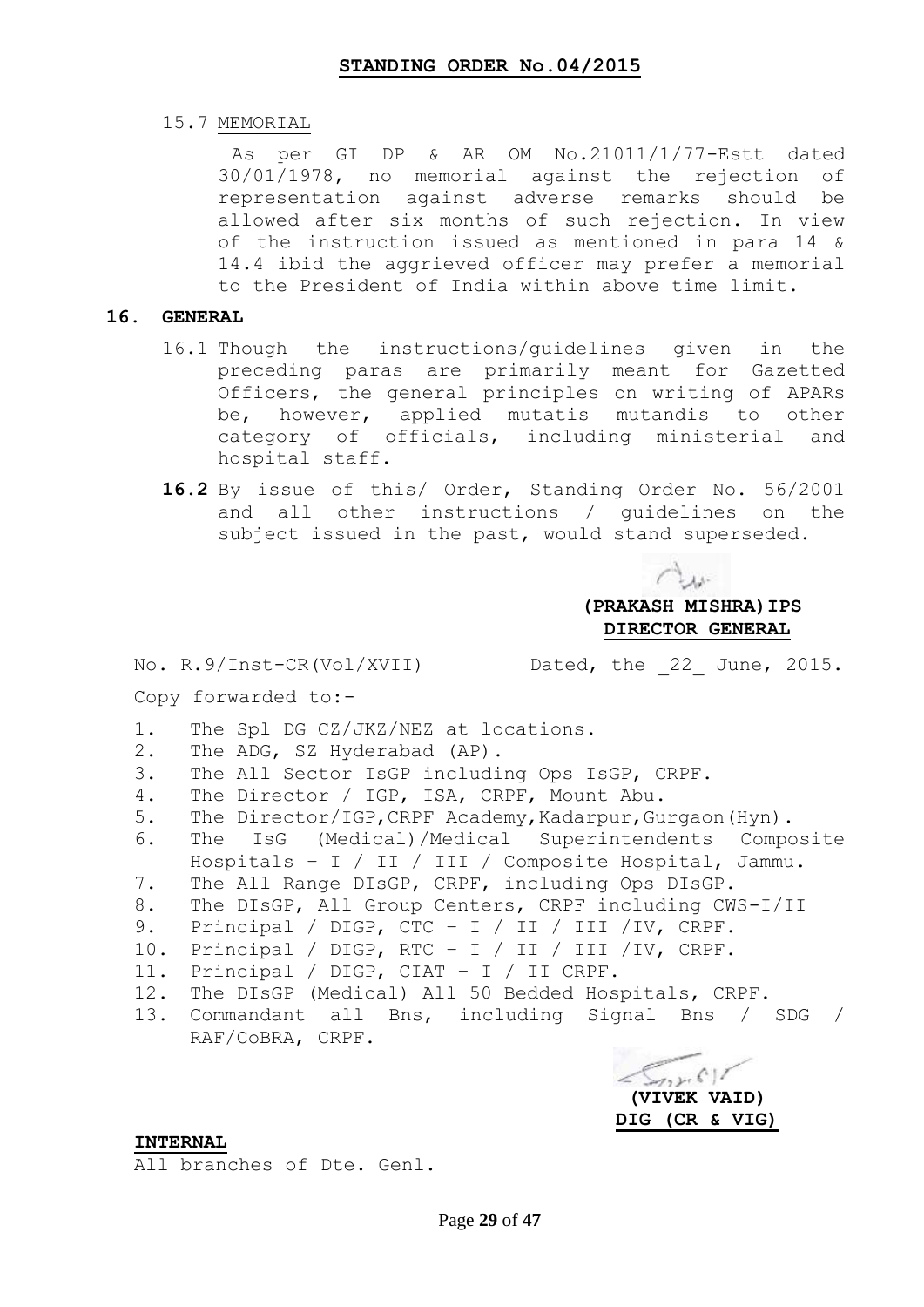## **ANNEXURE - I**

## **MAINTENANCE OF MEMORANDUM OF SERVICE**

### **APPENDIX-"A"**

| MEMORANDUM<br>SERVICE SUGGESTED<br>PROFORMA FOR ASSISTANT<br>ΟF |             |         |                             |                                                        |           |        |  |  |  |  |
|-----------------------------------------------------------------|-------------|---------|-----------------------------|--------------------------------------------------------|-----------|--------|--|--|--|--|
| COMMANDANTS TO BE MAINTAINED BY THE COMMANDANT.                 |             |         |                             |                                                        |           |        |  |  |  |  |
| Name                                                            |             |         |                             |                                                        |           |        |  |  |  |  |
|                                                                 |             |         |                             |                                                        |           |        |  |  |  |  |
| Sl.                                                             | Qualities   | 1st     | 2nd                         | 3rd                                                    | 4th       | Final  |  |  |  |  |
| No.                                                             | observed    |         | quarter   quarter   quarter |                                                        | quarter   | remark |  |  |  |  |
|                                                                 |             |         |                             | $(1/4 \text{ to } 1/7 \text{ to } 1/10 \text{ to } 1)$ | $(1/1$ to | S      |  |  |  |  |
|                                                                 |             | 30/6)   |                             | 30/9)   31/12)                                         | $31/3$ )  |        |  |  |  |  |
|                                                                 |             |         |                             | Observa   Observa   Observa                            | Observa   |        |  |  |  |  |
|                                                                 |             | tions   | tions at                    | tions at                                               | tions at  |        |  |  |  |  |
|                                                                 |             |         | at the   the end            | the end                                                | the end   |        |  |  |  |  |
|                                                                 |             |         | end of of the               | of the                                                 | of the    |        |  |  |  |  |
|                                                                 |             | quarter | quarter                     | quarter                                                | quarter   |        |  |  |  |  |
| 1.                                                              | Integrity   |         |                             |                                                        |           |        |  |  |  |  |
| $\overline{2}$ .                                                | Attitude    |         |                             |                                                        |           |        |  |  |  |  |
|                                                                 | towards     |         |                             |                                                        |           |        |  |  |  |  |
|                                                                 | work        |         |                             |                                                        |           |        |  |  |  |  |
| 3.                                                              | Command     |         |                             |                                                        |           |        |  |  |  |  |
|                                                                 | and         |         |                             |                                                        |           |        |  |  |  |  |
|                                                                 | control     |         |                             |                                                        |           |        |  |  |  |  |
| 4.                                                              | Ability     |         |                             |                                                        |           |        |  |  |  |  |
|                                                                 | build<br>to |         |                             |                                                        |           |        |  |  |  |  |
|                                                                 | and<br>work |         |                             |                                                        |           |        |  |  |  |  |
|                                                                 | in a team   |         |                             |                                                        |           |        |  |  |  |  |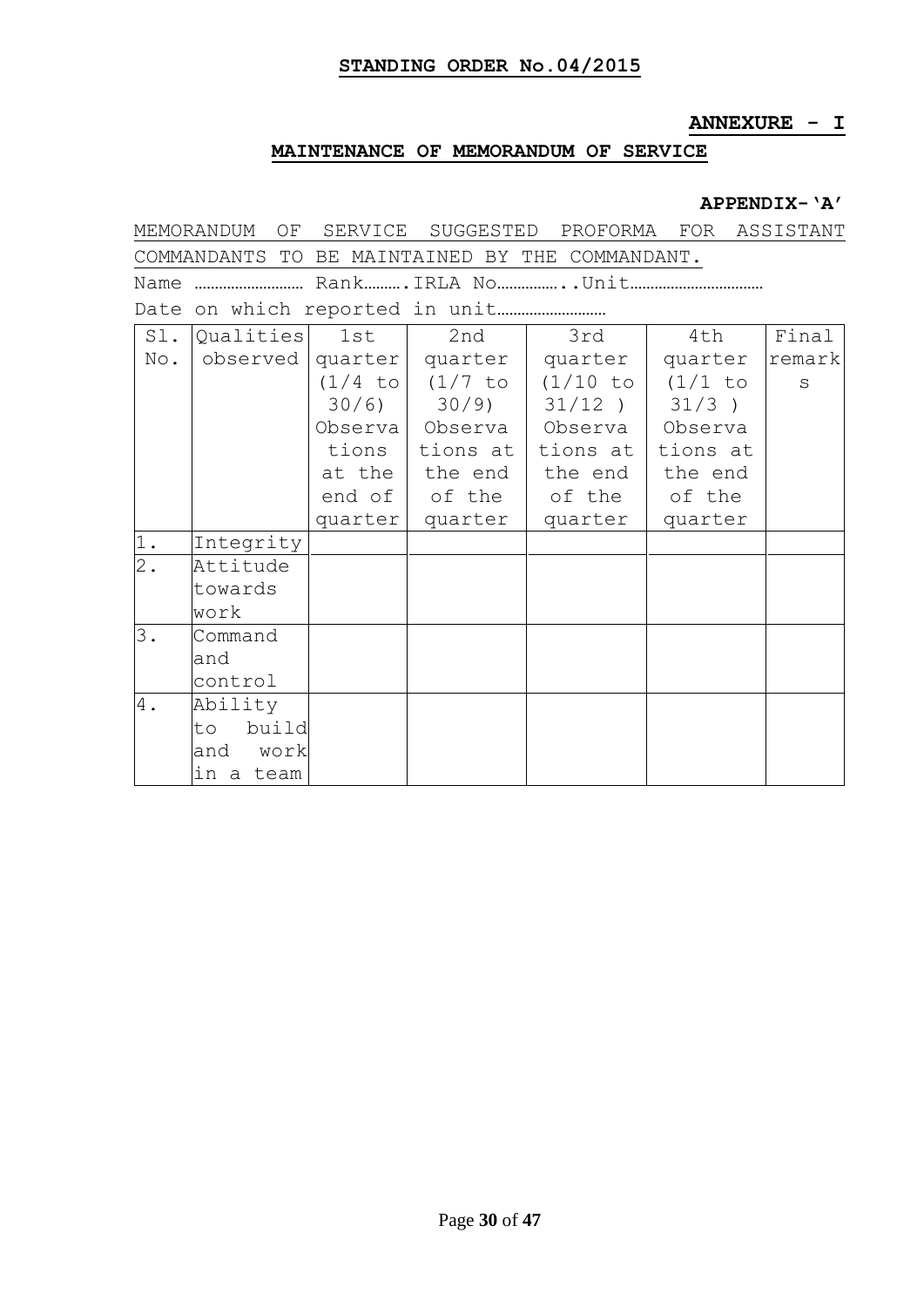### **APPENDIX – "B"**

| MEMORANDUM<br>ΟF<br>SERVICE<br>SUGGESTED<br>PROFORMA<br><b>FOR</b><br>DEPUTY |                                                       |         |                 |           |           |        |  |  |  |  |
|------------------------------------------------------------------------------|-------------------------------------------------------|---------|-----------------|-----------|-----------|--------|--|--|--|--|
|                                                                              | COMMANDANT / 2-IC TO BE MAINTAINED BY THE COMMANDANT. |         |                 |           |           |        |  |  |  |  |
| Name  RankIRLA No . Unit                                                     |                                                       |         |                 |           |           |        |  |  |  |  |
|                                                                              |                                                       |         |                 |           |           |        |  |  |  |  |
| $S1$ .                                                                       | Qualities                                             | 1st     | 2nd             | 3rd       | 4th       | Final  |  |  |  |  |
| No.                                                                          | observed                                              |         | quarter quarter | quarter   | quarter   | remark |  |  |  |  |
|                                                                              |                                                       | (1/4 to | $(1/7$ to       | (1/10 to  | $(1/1$ to | S      |  |  |  |  |
|                                                                              |                                                       | 30/6)   | $30/9$ )        | $31/12$ ) | $31/3$ )  |        |  |  |  |  |
|                                                                              |                                                       |         | Observa Observa | Observa   | Observa   |        |  |  |  |  |
|                                                                              |                                                       | tions   | tions at        | tions at  | tions at  |        |  |  |  |  |
|                                                                              |                                                       |         | at the the end  | the end   | the end   |        |  |  |  |  |
|                                                                              |                                                       | end of  | of the          | of the    | of the    |        |  |  |  |  |
|                                                                              |                                                       | quarter | quarter         | quarter   | quarter   |        |  |  |  |  |
| 1.                                                                           | Integrity                                             |         |                 |           |           |        |  |  |  |  |
| $2$ .                                                                        | Attitude                                              |         |                 |           |           |        |  |  |  |  |
|                                                                              | towards                                               |         |                 |           |           |        |  |  |  |  |
|                                                                              | work                                                  |         |                 |           |           |        |  |  |  |  |
|                                                                              | including                                             |         |                 |           |           |        |  |  |  |  |
|                                                                              | welfare                                               |         |                 |           |           |        |  |  |  |  |
| 3.                                                                           | Inter-                                                |         |                 |           |           |        |  |  |  |  |
|                                                                              | personnel                                             |         |                 |           |           |        |  |  |  |  |
|                                                                              | skills                                                |         |                 |           |           |        |  |  |  |  |
| 4.                                                                           | Ability                                               |         |                 |           |           |        |  |  |  |  |
|                                                                              | build<br>to                                           |         |                 |           |           |        |  |  |  |  |
|                                                                              | and<br>work                                           |         |                 |           |           |        |  |  |  |  |
|                                                                              | in a team                                             |         |                 |           |           |        |  |  |  |  |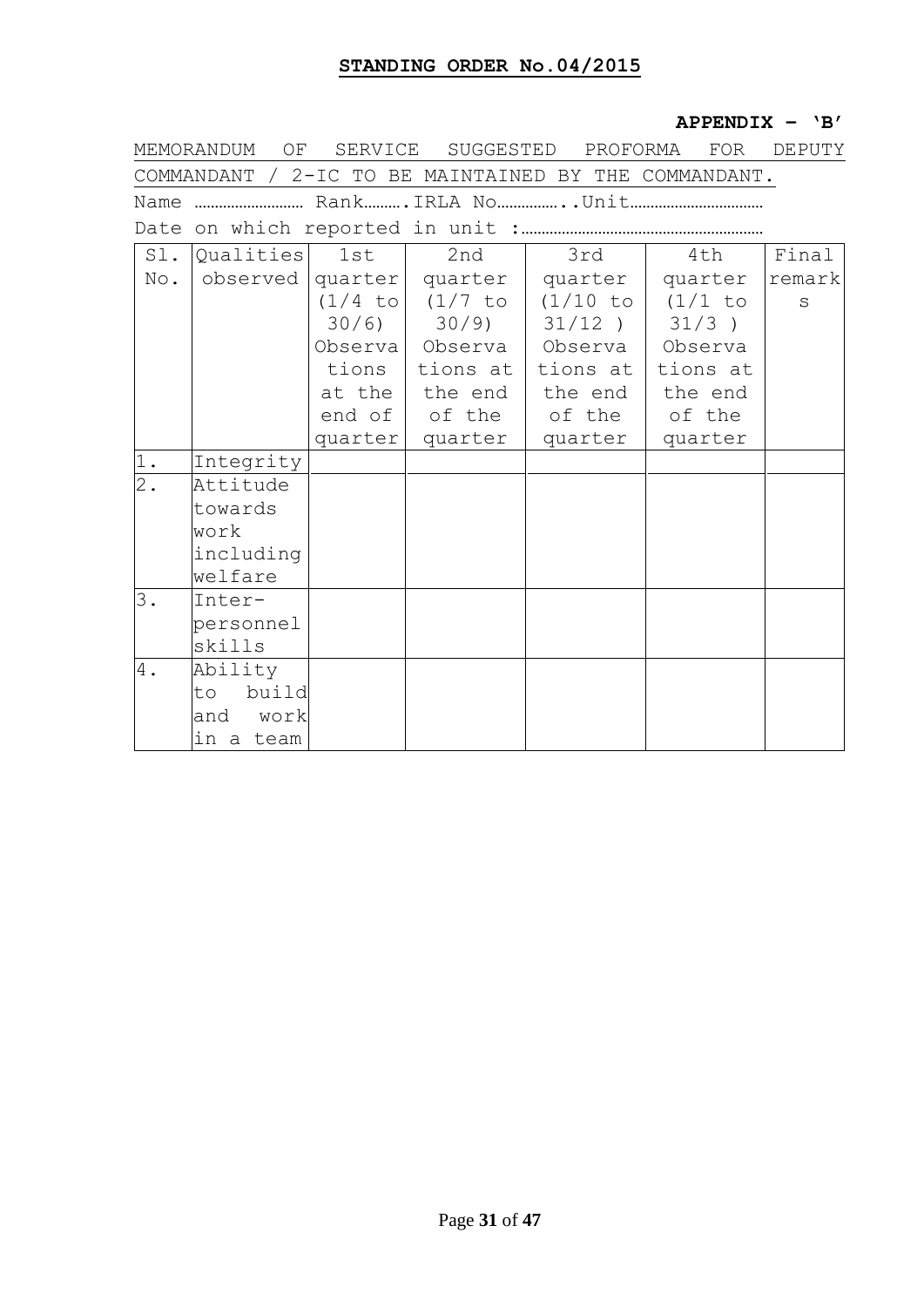#### **APPENDIX – "C"**

## **MEMORANDUM OF SERVICE SUGGESTED PROFORMA FOR COMMANDANT TO BE MAINTAINED BY DIGP.**

Name ……………………… Rank……….IRLA No……………..Unit……………………………

Date on which reported in unit:.....................

| Sl.   | Qualities     | 1st       | 2nd       | 3rd       | 4th      | Final   |
|-------|---------------|-----------|-----------|-----------|----------|---------|
| No.   | observed      | quarter   | quarter   | quarter   | quarter  | remark  |
|       |               | $(1/4$ to | $(1/7$ to | (1/10 to  | (1/1 to  | $\rm S$ |
|       |               | 30/6)     | 30/9)     | $31/12$ ) | $31/3$ ) |         |
|       |               | Observa   | Observa   | Observa   | Observa  |         |
|       |               | tions at  | tions at  | tions at  | tions at |         |
|       |               | the end   | the end   | the end   | the end  |         |
|       |               | оf        | of the    | of the    | of the   |         |
|       |               | quarter   | quarter   | quarter   | quarter  |         |
| 1.    | Integrity     |           |           |           |          |         |
| $2$ . | Ability to    |           |           |           |          |         |
|       | plan,         |           |           |           |          |         |
|       | organize,     |           |           |           |          |         |
|       | execute       |           |           |           |          |         |
|       | and           |           |           |           |          |         |
|       | control       |           |           |           |          |         |
|       | various       |           |           |           |          |         |
|       | tasks         |           |           |           |          |         |
|       | including     |           |           |           |          |         |
|       | welfare       |           |           |           |          |         |
| 3.    | Ability to    |           |           |           |          |         |
|       | build         |           |           |           |          |         |
|       | systems       |           |           |           |          |         |
|       | for           |           |           |           |          |         |
|       | Management    |           |           |           |          |         |
|       | of Unit       |           |           |           |          |         |
| 4.    | Ability to    |           |           |           |          |         |
|       | set,          |           |           |           |          |         |
|       | Monitor,      |           |           |           |          |         |
|       | Control       |           |           |           |          |         |
|       | and           |           |           |           |          |         |
|       | achieve       |           |           |           |          |         |
|       | targets<br>by |           |           |           |          |         |
|       | subordinat    |           |           |           |          |         |
|       | es.           |           |           |           |          |         |
| 5.    | Qualities     |           |           |           |          |         |
|       | of            |           |           |           |          |         |
|       | leadership    |           |           |           |          |         |
| 6.    | Ability to    |           |           |           |          |         |
|       | gather        |           |           |           |          |         |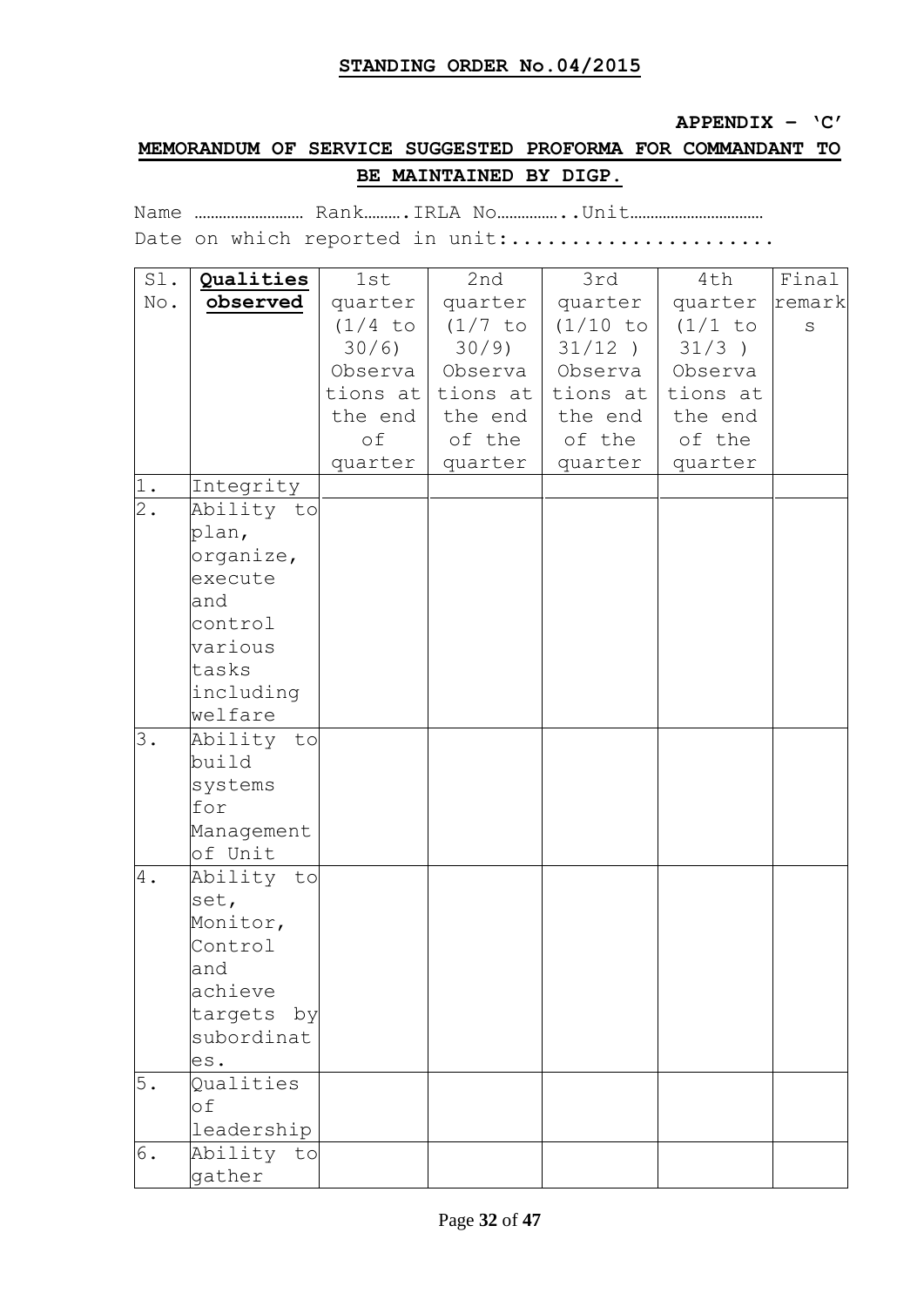| intelligen |     |  |  |
|------------|-----|--|--|
| ce         | and |  |  |
| plan       |     |  |  |
| action.    |     |  |  |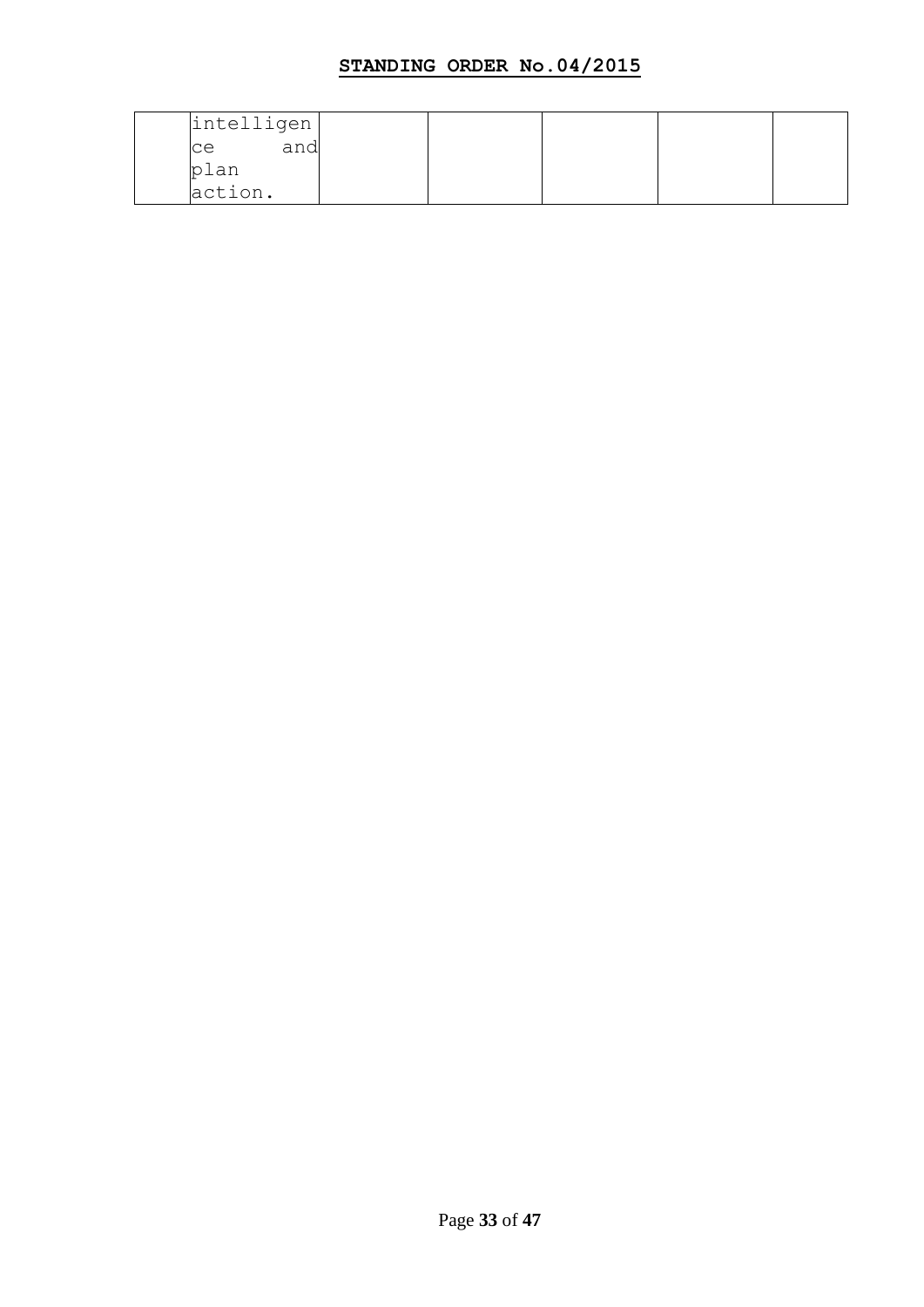#### **APPENDIX – "D"**

# **MEMORANDUM OF SERVICE SUGGESTED PROFORMA FOR DIGP TO BE MAINTAINED BY IGP.**

Name ……………………… Rank……….IRLA No……………..Unit…………………………… Date on which reported in unit:.....................

| Sl.              | Qualities                    | 1st       | 2nd               | 3rd     | 4th               | Final   |
|------------------|------------------------------|-----------|-------------------|---------|-------------------|---------|
| No.              | observed                     | quarter   | quarter           | quarter | quarter remark    |         |
|                  |                              | $(1/4$ to | (1/7 to           | (1/10)  | (1/1 to           | $\rm S$ |
|                  |                              | 30/6)     | 30/9              | to      | $31/3$ )          |         |
|                  |                              |           | Observa   Observa |         | $31/12$ ) Observa |         |
|                  |                              | tions at  | tions at          |         | Observa tions at  |         |
|                  |                              | the end   | the end           | tions   | the end           |         |
|                  |                              | оf        | of the            | at the  | of the            |         |
|                  |                              | quarter   | quarter           |         | end of   quarter  |         |
|                  |                              |           |                   | the     |                   |         |
|                  |                              |           |                   | quarter |                   |         |
| $1$ .            | Integrity                    |           |                   |         |                   |         |
| $\overline{2}$ . | Ability<br>to                |           |                   |         |                   |         |
|                  | plan,                        |           |                   |         |                   |         |
|                  | organise,                    |           |                   |         |                   |         |
|                  | execute<br>and               |           |                   |         |                   |         |
|                  | control                      |           |                   |         |                   |         |
|                  | various tasks                |           |                   |         |                   |         |
|                  | including                    |           |                   |         |                   |         |
|                  | welfare                      |           |                   |         |                   |         |
| 3.               | Ability<br>to                |           |                   |         |                   |         |
|                  | liaise<br>with               |           |                   |         |                   |         |
|                  | State<br>and                 |           |                   |         |                   |         |
|                  | intelligence<br>authorities. |           |                   |         |                   |         |
| 4.               | Ability<br>to                |           |                   |         |                   |         |
|                  | nurture                      |           |                   |         |                   |         |
|                  | officers<br>to               |           |                   |         |                   |         |
|                  | take<br>on                   |           |                   |         |                   |         |
|                  | higher                       |           |                   |         |                   |         |
|                  | responsibilit                |           |                   |         |                   |         |
|                  | ies.                         |           |                   |         |                   |         |
|                  |                              |           |                   |         |                   |         |
|                  |                              |           |                   |         |                   |         |
| 5.               | Ability<br>to                |           |                   |         |                   |         |
|                  | build systems                |           |                   |         |                   |         |
|                  | for                          |           |                   |         |                   |         |
|                  | management of                |           |                   |         |                   |         |
|                  | Range                        |           |                   |         |                   |         |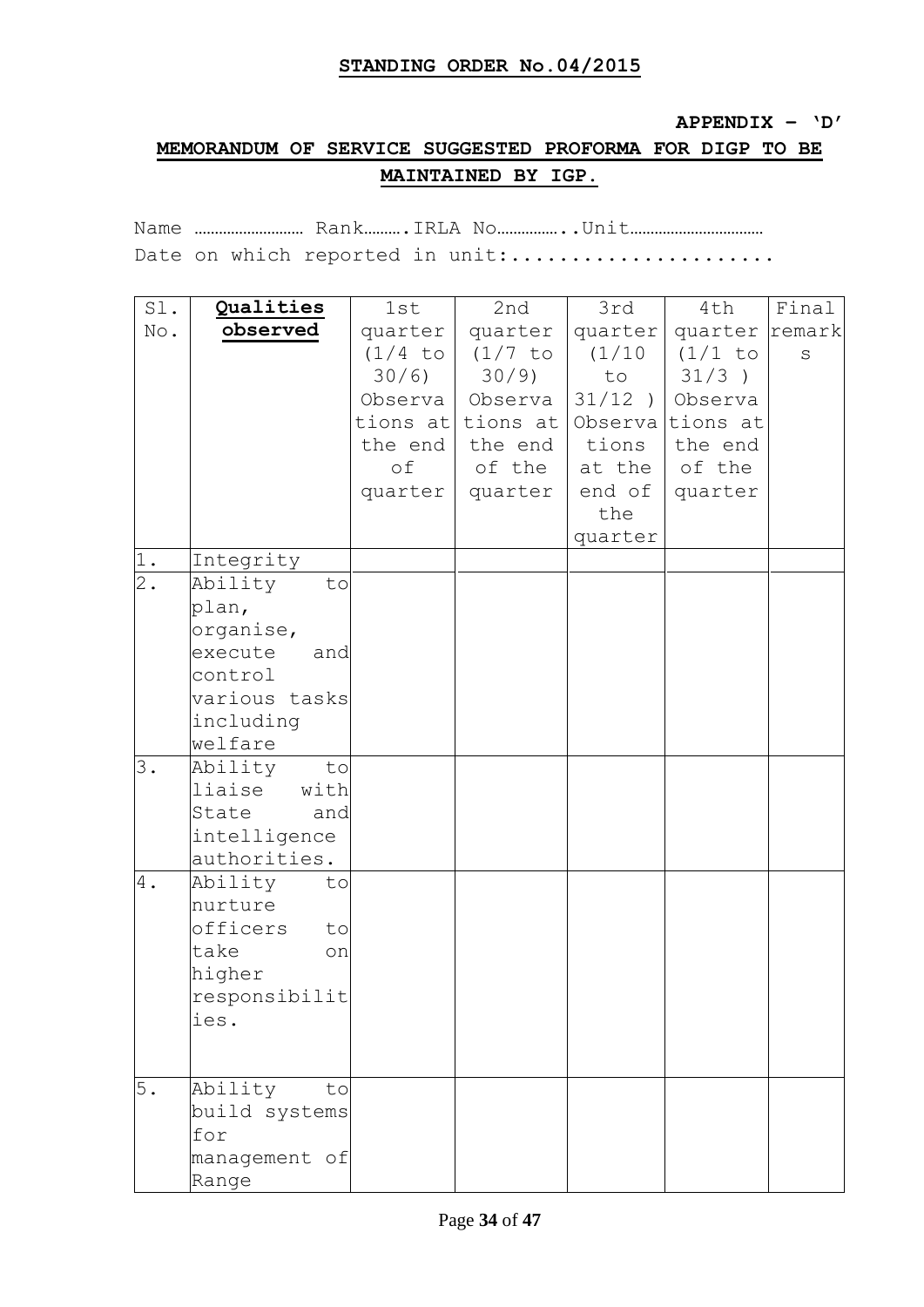| 6. | Ability<br>to |  |  |  |
|----|---------------|--|--|--|
|    | set monitor   |  |  |  |
|    | control and   |  |  |  |
|    | achieve       |  |  |  |
|    | targets<br>by |  |  |  |
|    | subordinates. |  |  |  |
| 7. | Ability<br>to |  |  |  |
|    | gather        |  |  |  |
|    | sensitive     |  |  |  |
|    | linformation  |  |  |  |
|    | intelligence  |  |  |  |
|    | in advance    |  |  |  |
|    | take<br>and   |  |  |  |
|    | precautionary |  |  |  |
|    | measures.     |  |  |  |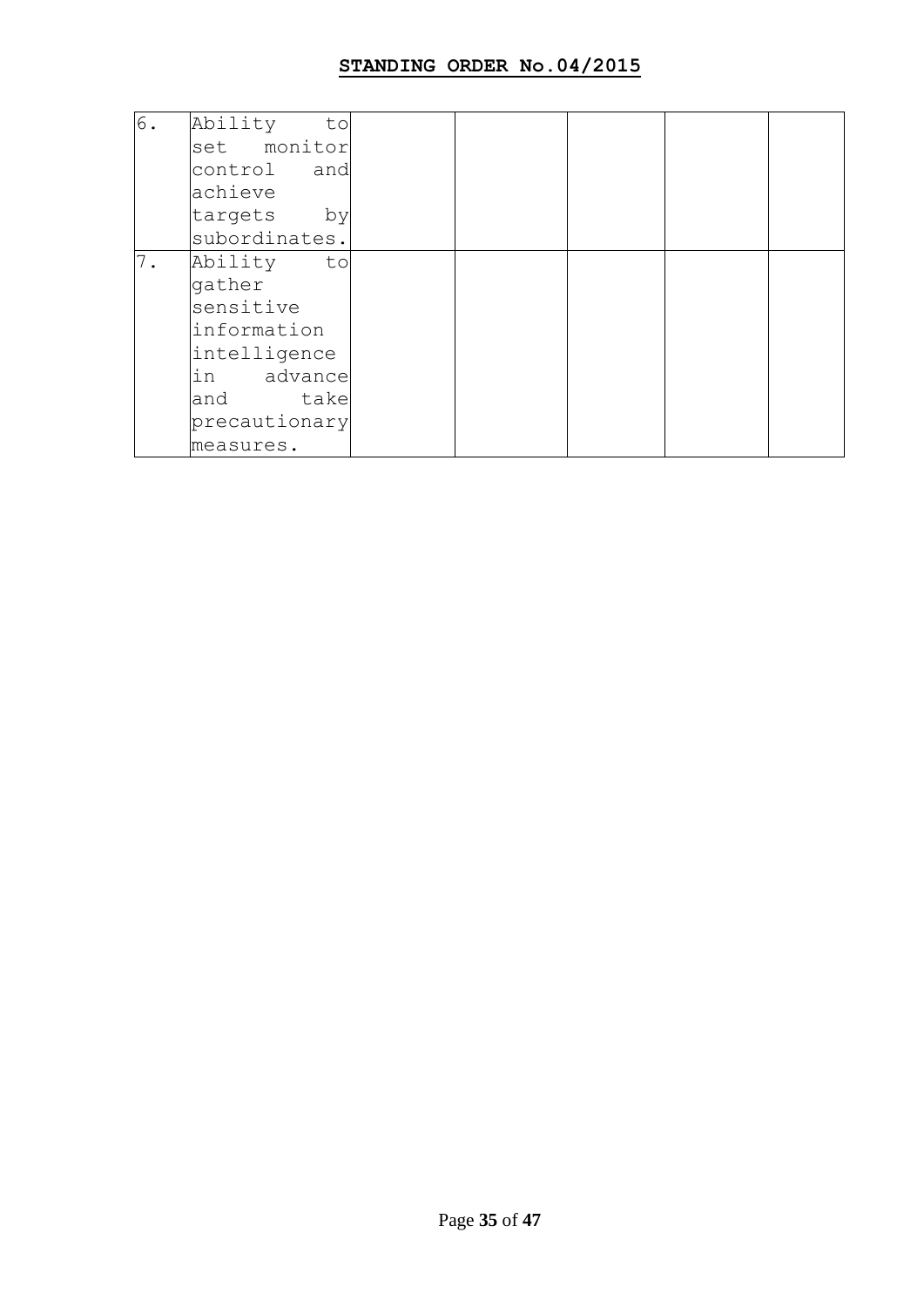#### **APPENDIX – "E"**

# **MEMORANDUM OF SERVICE SUGGESTED PROFORMA FOR ALL MOS INCLUDING SPECIALISTS AND DENTAL SURGEONS BELOW THE RANK OF DIG (MEDICAL) TO BE MAINTAINED BY THE ADM REPORTING AUTHORITIES**

Name ……………………… Rank……….IRLA No……………..Unit…………………………… Date on which reported in unit:.....................

| Sl.   | Qualities        | 1st       | 2nd       | 3rd       | 4th            | Final |
|-------|------------------|-----------|-----------|-----------|----------------|-------|
| No.   | observed         | quarter   | quarter   | quarter   | quarter remark |       |
|       |                  | $(1/4$ to | $(1/7$ to | (1/10)    | $(1/1$ to      | S     |
|       |                  | 30/6)     | $30/9$ )  | to        | 31/3)          |       |
|       |                  | Observa   | Observa   | $31/12$ ) | Observa        |       |
|       |                  | tions     | tions at  | Observal  | tions at       |       |
|       |                  | at the    | the end   | tions     | the end        |       |
|       |                  | end of    | of the    | at the    | of the         |       |
|       |                  | quarter   | quarter   | end of    | quarter        |       |
|       |                  |           |           | the       |                |       |
|       |                  |           |           | quarter   |                |       |
| 1.    | Integrity        |           |           |           |                |       |
| $2$ . | Knowledge<br>of  |           |           |           |                |       |
|       | rules<br>and     |           |           |           |                |       |
|       | regulations/     |           |           |           |                |       |
|       | hospital         |           |           |           |                |       |
|       | administration   |           |           |           |                |       |
|       | and ability to   |           |           |           |                |       |
|       | properly         |           |           |           |                |       |
|       | utilize          |           |           |           |                |       |
|       | available        |           |           |           |                |       |
|       | resources<br>and |           |           |           |                |       |
|       | infrastructure   |           |           |           |                |       |
|       | in medical set   |           |           |           |                |       |
|       | up/ hospitals.   |           |           |           |                |       |
| 3.    | Sense<br>of      |           |           |           |                |       |
|       | responsibility   |           |           |           |                |       |
|       | and              |           |           |           |                |       |
|       | maintenance of   |           |           |           |                |       |
|       | discipline.      |           |           |           |                |       |
| $4$ . | Quality<br>оf    |           |           |           |                |       |
|       | output<br>and    |           |           |           |                |       |
|       | timely           |           |           |           |                |       |
|       | disposal<br>оf   |           |           |           |                |       |
|       | work             |           |           |           |                |       |
| 5.    | Inter personal   |           |           |           |                |       |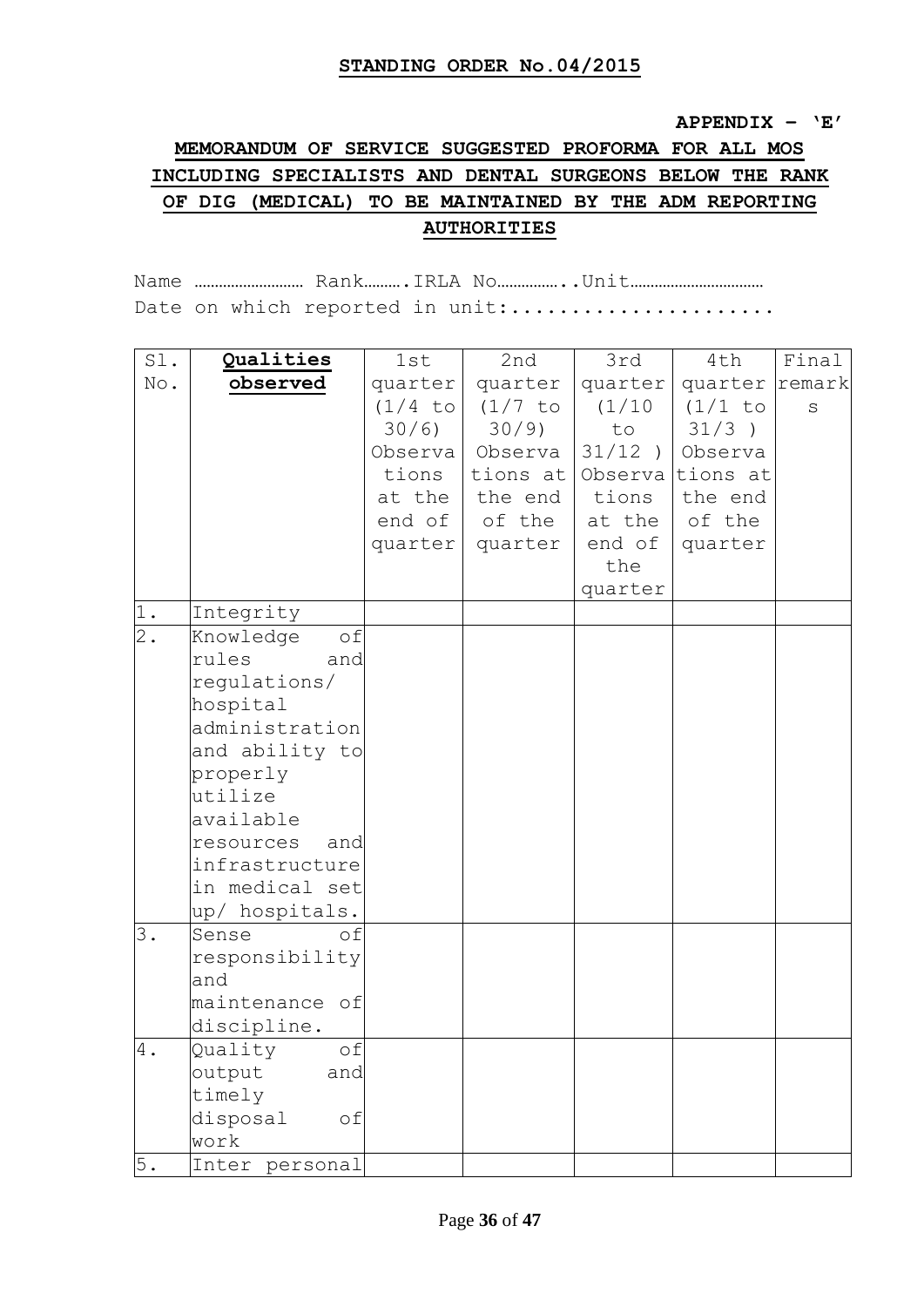|       | relationship   |  |  |  |
|-------|----------------|--|--|--|
| 6.    | Accomplishment |  |  |  |
|       | of exceptional |  |  |  |
|       | work<br>and    |  |  |  |
|       | unforeseen     |  |  |  |
|       | tasks          |  |  |  |
|       | performed.     |  |  |  |
| 7.    | Ability<br>to  |  |  |  |
|       | liaise with    |  |  |  |
|       | local health   |  |  |  |
|       | authorities/   |  |  |  |
|       | chain<br>of    |  |  |  |
|       | referral.      |  |  |  |
| $8$ . | Command<br>and |  |  |  |
|       | control        |  |  |  |
|       | including      |  |  |  |
|       | welfare.       |  |  |  |
| 9.    | Ability<br>to  |  |  |  |
|       | build and work |  |  |  |
|       | in a team.     |  |  |  |
| 10.   | Decision       |  |  |  |
|       | making         |  |  |  |
|       | abilities.     |  |  |  |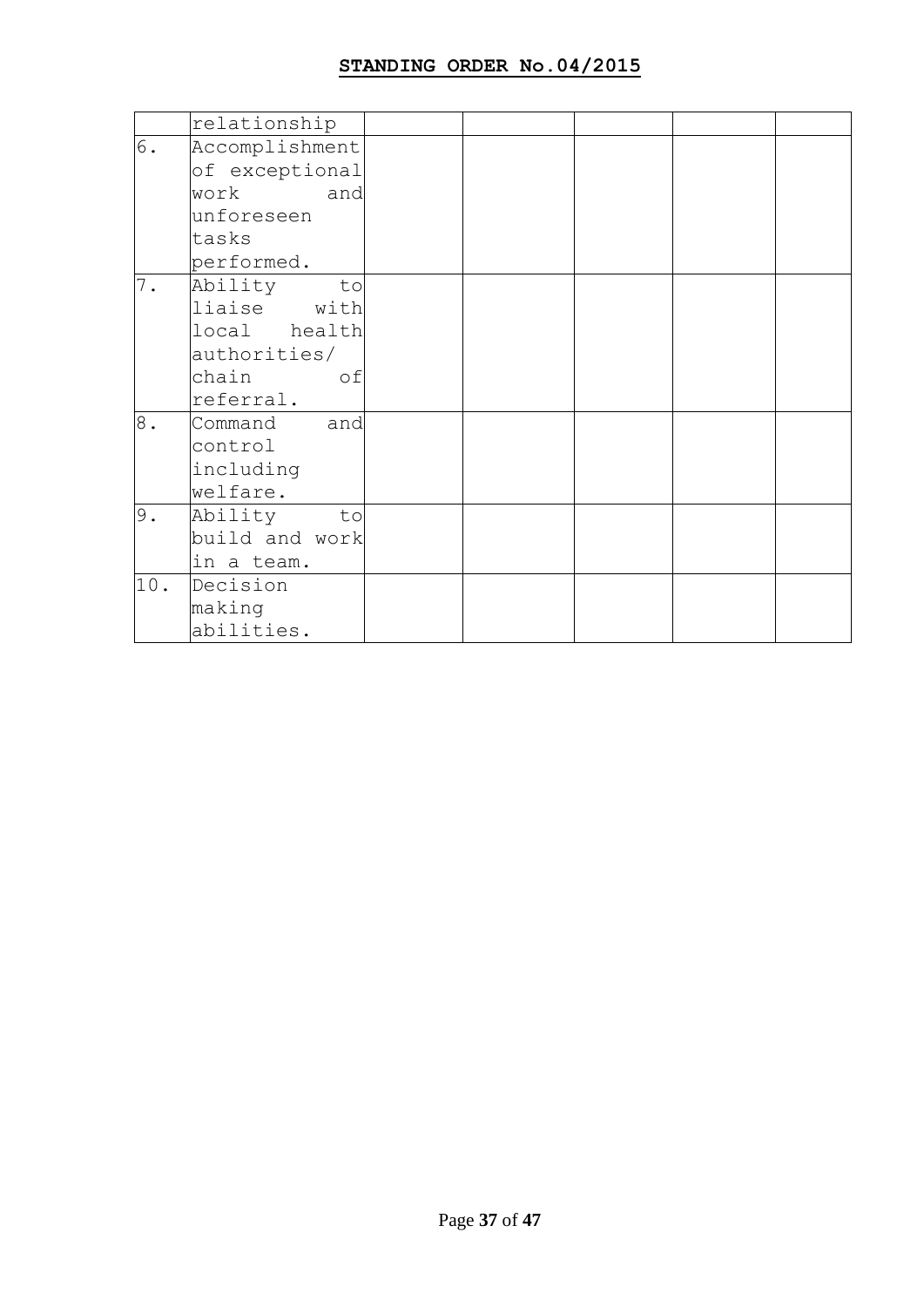#### **APPENDIX – "F"**

# **MEMORANDUM OF SERVICE SUGGESTED PROFORMA FOR ALL MOS INCLUDING SPECIALISTS AND DENTAL SURGEONS BELOW THE RANK OF DIG (MEDICAL) TO BE MAINTAINED BY THE TECHNICAL REPORTING AUTHORITIES**

Name ……………………… Rank……….IRLA No……………..Unit…………………………… Date on which reported in unit:......................

| Sl.   | Qualities                 | 1st       | 2nd              | 3rd       | 4th              | Final |
|-------|---------------------------|-----------|------------------|-----------|------------------|-------|
| No.   | observed                  | quarter   | quarter          | quarter   | quarter remark   |       |
|       |                           | $(1/4$ to | $(1/7$ to        | (1/10)    | $(1/1$ to        | S     |
|       |                           | 30/6)     | $30/9$ )         | to        | $31/3$ )         |       |
|       |                           |           | Observat Observa | $31/12$ ) | Observa          |       |
|       |                           | ions at   | tions at         |           | Observa tions at |       |
|       |                           | the end   | the end          | tions     | the end          |       |
|       |                           | of        | of the           | at the    | of the           |       |
|       |                           | quarter   | quarter          | end of    | quarter          |       |
|       |                           |           |                  | the       |                  |       |
|       |                           |           |                  | quarter   |                  |       |
| 1.    | Professional              |           |                  |           |                  |       |
|       | knowledge,                |           |                  |           |                  |       |
|       | skills<br>and             |           |                  |           |                  |       |
|       | it's                      |           |                  |           |                  |       |
|       | application.              |           |                  |           |                  |       |
| $2$ . | Patient<br>care           |           |                  |           |                  |       |
|       | and clinical              |           |                  |           |                  |       |
|       | accuracy.                 |           |                  |           |                  |       |
| 3.    | Preventive                |           |                  |           |                  |       |
|       | care.                     |           |                  |           |                  |       |
| 4.    | of<br>Quality             |           |                  |           |                  |       |
|       | treatment and             |           |                  |           |                  |       |
|       | timely                    |           |                  |           |                  |       |
|       | disposal<br>of<br>cases / |           |                  |           |                  |       |
|       | professional              |           |                  |           |                  |       |
|       | opinions/                 |           |                  |           |                  |       |
|       | standard<br>of            |           |                  |           |                  |       |
|       | AME/Rectt./               |           |                  |           |                  |       |
|       | RME/others                |           |                  |           |                  |       |
| 5.    | Behaviour/                |           |                  |           |                  |       |
|       | attitude                  |           |                  |           |                  |       |
|       | towards                   |           |                  |           |                  |       |
|       | patients<br>and           |           |                  |           |                  |       |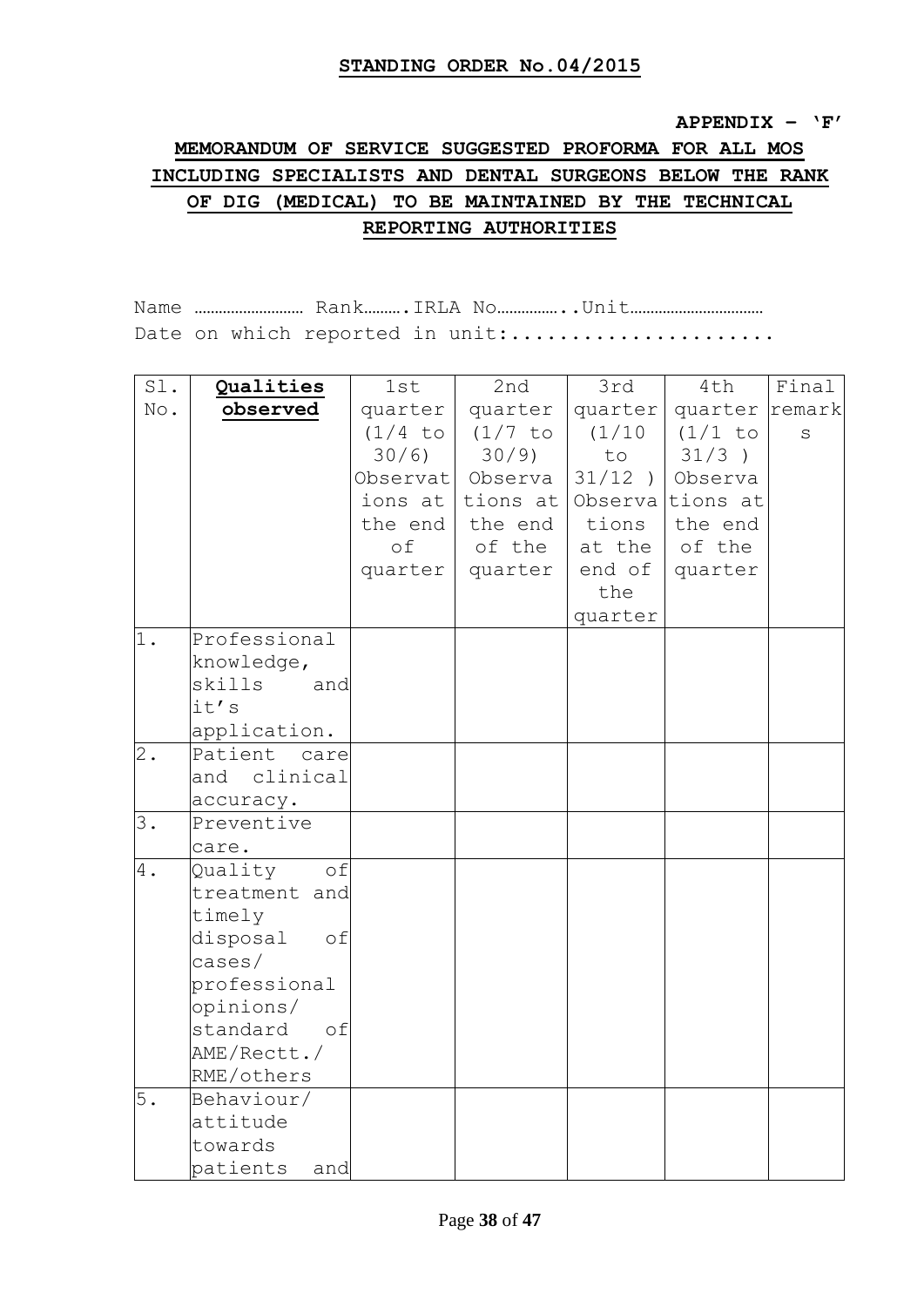|    | capacity<br>to |  |  |  |
|----|----------------|--|--|--|
|    | create         |  |  |  |
|    | confidence in  |  |  |  |
|    | them.          |  |  |  |
| 6. | of<br>Presence |  |  |  |
|    | mind and self  |  |  |  |
|    | confidence in  |  |  |  |
|    | professional   |  |  |  |
|    | matters.       |  |  |  |
| 7. | Documentation  |  |  |  |
|    | 'record        |  |  |  |
|    | keeping        |  |  |  |
|    | capabilities   |  |  |  |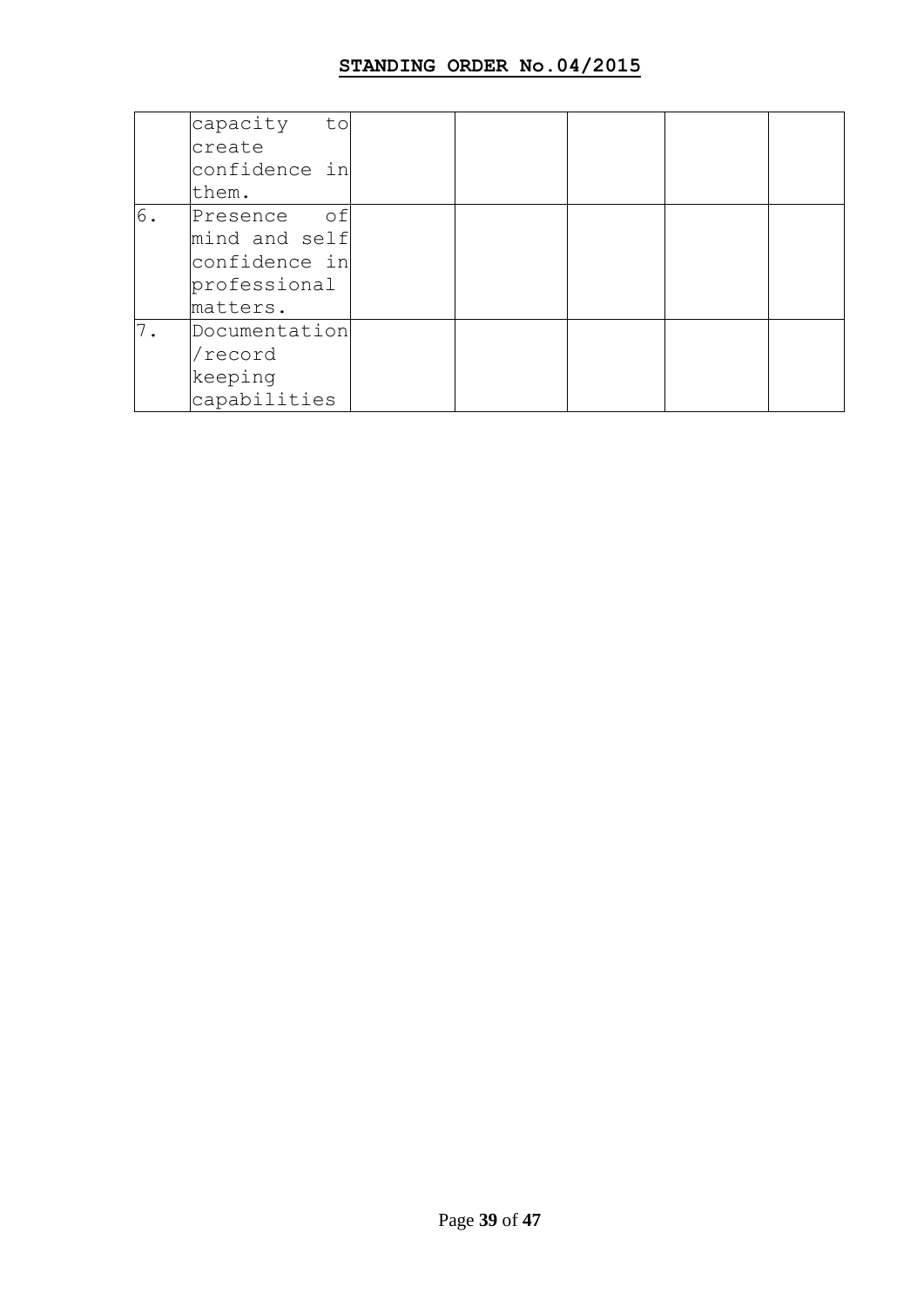#### **APPENDIX – "G"**

# **MEMORANDUM OF SERVICE SUGGESTED PROFORMA FOR IG (MEDICAL) IN 100 BEDDED CH AND DIG (MEDICAL) IN 50 BEDDED CH TO BE MAINTAINED BY THE ADM REPORTING AUTHORITIES**

Name ……………………… Rank……….IRLA No……………..CH…………………………… Date on which reported in CH:.....................

| Sl.   | Qualities                   | 1st       | 2nd               | 3rd     | 4th                   | Final   |
|-------|-----------------------------|-----------|-------------------|---------|-----------------------|---------|
| No.   | observed                    | quarter   | quarter           | quarter | quarter remark        |         |
|       |                             | $(1/4$ to | (1/7 to           |         | (1/10   (1/1 to       | $\rm S$ |
|       |                             | 30/6)     | $30/9$ )          | to      | $31/3$ )              |         |
|       |                             |           | Observa   Observa |         | $31/12$ ) Observa     |         |
|       |                             |           | tions at tions at |         | Observa tions at      |         |
|       |                             | the end   | the end           | tions   | the end               |         |
|       |                             | оf        | of the            |         | at the $\circ$ of the |         |
|       |                             | quarter   | quarter           | end of  | quarter               |         |
|       |                             |           |                   | the     |                       |         |
|       |                             |           |                   | quarter |                       |         |
| 1.    | Integrity                   |           |                   |         |                       |         |
| $2$ . | Knowledge of                |           |                   |         |                       |         |
|       | rules<br>and                |           |                   |         |                       |         |
|       | regulations/                |           |                   |         |                       |         |
|       | hospital                    |           |                   |         |                       |         |
|       | administra                  |           |                   |         |                       |         |
|       | tion<br>and                 |           |                   |         |                       |         |
|       | ability<br>to               |           |                   |         |                       |         |
|       | properly                    |           |                   |         |                       |         |
|       | utilize                     |           |                   |         |                       |         |
|       | available                   |           |                   |         |                       |         |
|       | resources                   |           |                   |         |                       |         |
|       | infras<br>and               |           |                   |         |                       |         |
|       | tructure<br>in              |           |                   |         |                       |         |
|       | medical<br>set              |           |                   |         |                       |         |
| 3.    | up/hospitals<br>of<br>Sense |           |                   |         |                       |         |
|       | responsibili                |           |                   |         |                       |         |
|       | ty<br>and                   |           |                   |         |                       |         |
|       | maintenance                 |           |                   |         |                       |         |
|       | оf                          |           |                   |         |                       |         |
|       | discipline.                 |           |                   |         |                       |         |
| 4.    | Quality<br>of               |           |                   |         |                       |         |
|       | output<br>and               |           |                   |         |                       |         |
|       | timely                      |           |                   |         |                       |         |
|       | disposal<br>оf              |           |                   |         |                       |         |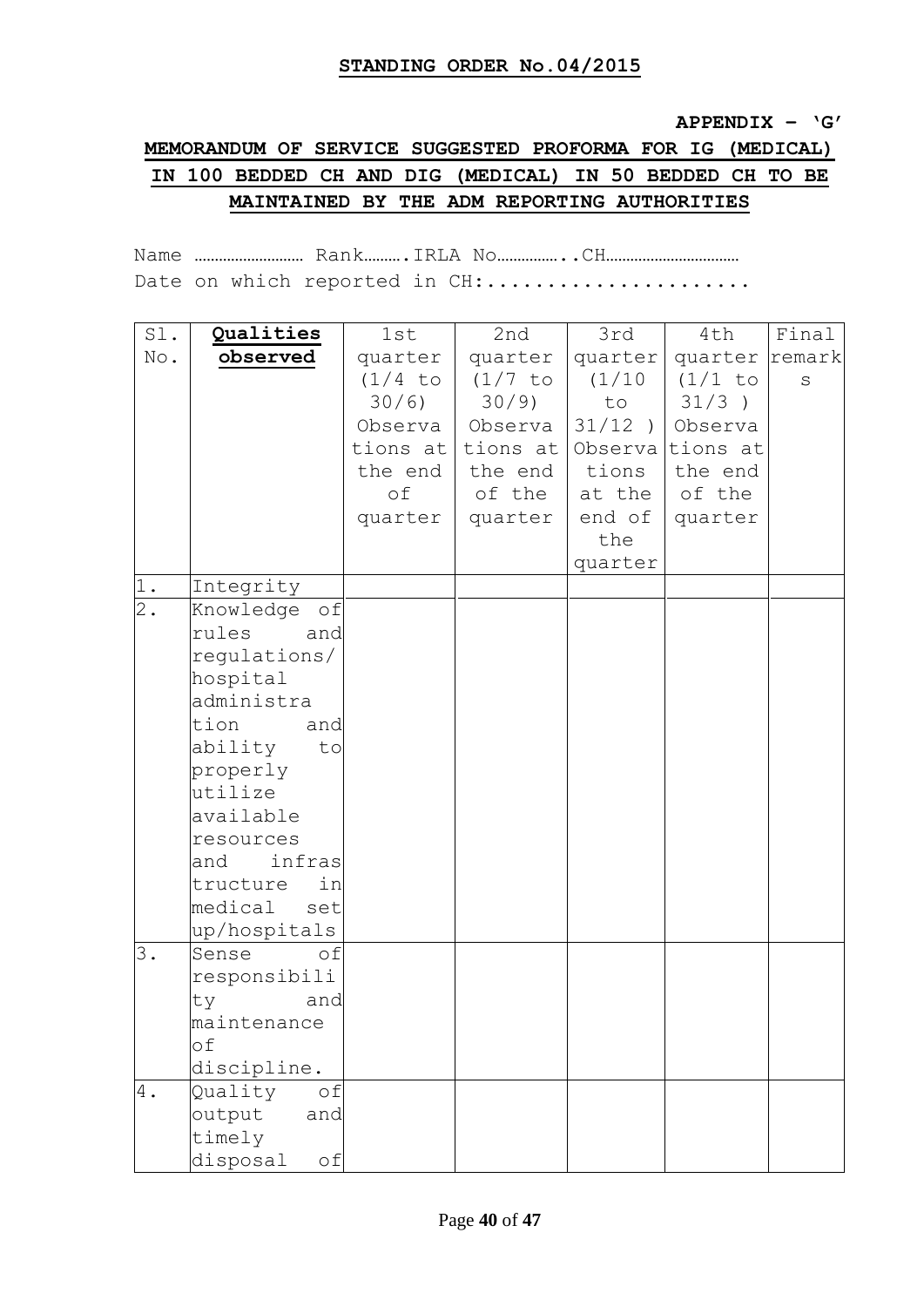|       | work                       |  |  |  |
|-------|----------------------------|--|--|--|
| 5.    | Inter                      |  |  |  |
|       | personal                   |  |  |  |
|       | relationship               |  |  |  |
| 6.    | Accomplish                 |  |  |  |
|       | ment<br>of                 |  |  |  |
|       | exceptional                |  |  |  |
|       | work<br>and                |  |  |  |
|       | unforeseen                 |  |  |  |
|       | tasks                      |  |  |  |
|       | performed.                 |  |  |  |
| $7$ . | Command<br>and             |  |  |  |
|       | control                    |  |  |  |
|       | including                  |  |  |  |
|       | welfare.                   |  |  |  |
| 8.    | to<br>Ability              |  |  |  |
|       | nurture                    |  |  |  |
|       | officers<br>to             |  |  |  |
|       | take higher                |  |  |  |
|       | responsibili               |  |  |  |
|       | ties<br>and                |  |  |  |
|       | work<br>as<br>$\mathsf{a}$ |  |  |  |
|       | team                       |  |  |  |
| 9.    | Ability<br>to              |  |  |  |
|       | set, monitor               |  |  |  |
|       | control<br>and             |  |  |  |
|       | achieve                    |  |  |  |
|       | targets<br>by              |  |  |  |
|       | subordinates               |  |  |  |
| 10.   | Ability<br>to              |  |  |  |
|       | built system               |  |  |  |
|       | for                        |  |  |  |
|       | management                 |  |  |  |
|       | of<br>unit/                |  |  |  |
|       | institutions               |  |  |  |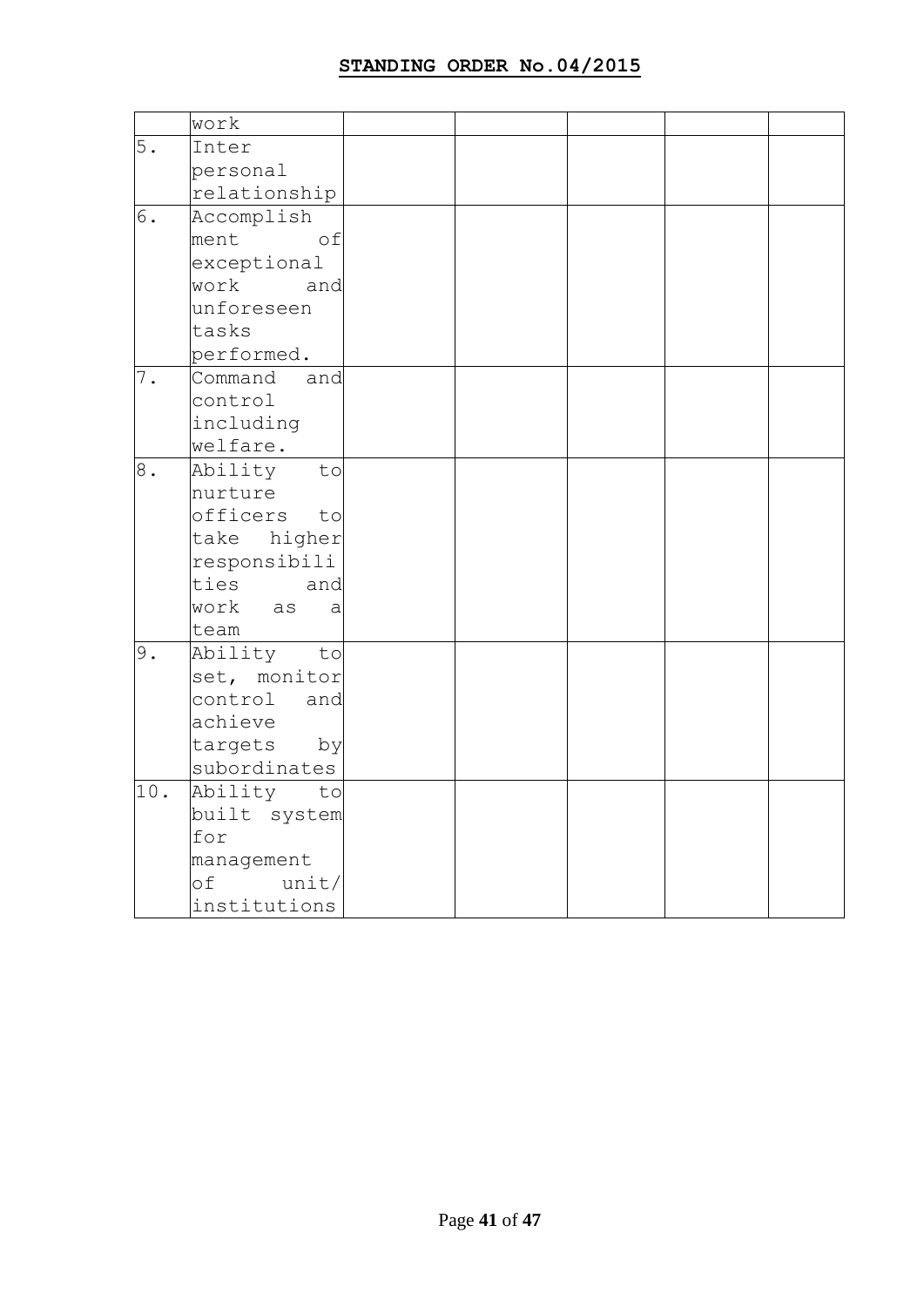#### **APPENDIX – "G"**

# **MEMORANDUM OF SERVICE SUGGESTED PROFORMA FOR IG (MEDICAL) IN 100 BEDDED CH AN D DIG (MEDICAL) IN 50 BEDDED CH TO BE MAINTAINED BY THE TECHNICAL REPORTING AUTHORITIES**

Name ……………………… Rank……….IRLA No……………..CH…………………………… Date on which reported in CH:.....................

| Sl.   | Qualities      | 1st       | 2nd               | 3rd     | 4th                    | Final   |
|-------|----------------|-----------|-------------------|---------|------------------------|---------|
| No.   | observed       | quarter   | quarter           | quarter | quarter remark         |         |
|       |                | $(1/4$ to | (1/7 to           |         | (1/10   (1/1 to        | $\rm S$ |
|       |                | 30/6)     | $30/9$ )          | to      | $31/3$ )               |         |
|       |                |           | Observa   Observa |         | $31/12$ ) Observa      |         |
|       |                |           | tions at tions at |         | Observa tions at       |         |
|       |                | the end   | the end           | tions   | the end                |         |
|       |                | оf        | of the            |         | at the   of the        |         |
|       |                | quarter   | quarter           |         | end of $\vert$ quarter |         |
|       |                |           |                   | the     |                        |         |
|       |                |           |                   | quarter |                        |         |
| 1.    | Professional   |           |                   |         |                        |         |
|       | knowledge,     |           |                   |         |                        |         |
|       | skills<br>and  |           |                   |         |                        |         |
|       | it's           |           |                   |         |                        |         |
|       | application.   |           |                   |         |                        |         |
| $2$ . | Ability<br>to  |           |                   |         |                        |         |
|       | monitor        |           |                   |         |                        |         |
|       | patient care   |           |                   |         |                        |         |
|       | and clinical   |           |                   |         |                        |         |
|       | accuracy of    |           |                   |         |                        |         |
|       | subordinate    |           |                   |         |                        |         |
|       | officers.      |           |                   |         |                        |         |
| 3.    | Ability<br>to  |           |                   |         |                        |         |
|       | monitor        |           |                   |         |                        |         |
|       | preventive     |           |                   |         |                        |         |
|       | care.          |           |                   |         |                        |         |
| 4.    | Ability<br>to  |           |                   |         |                        |         |
|       | monitor        |           |                   |         |                        |         |
|       | quality<br>оf  |           |                   |         |                        |         |
|       | treatment      |           |                   |         |                        |         |
|       | timely<br>and  |           |                   |         |                        |         |
|       | disposal<br>of |           |                   |         |                        |         |
|       | cases /        |           |                   |         |                        |         |
|       | professional   |           |                   |         |                        |         |
|       | opinions/      |           |                   |         |                        |         |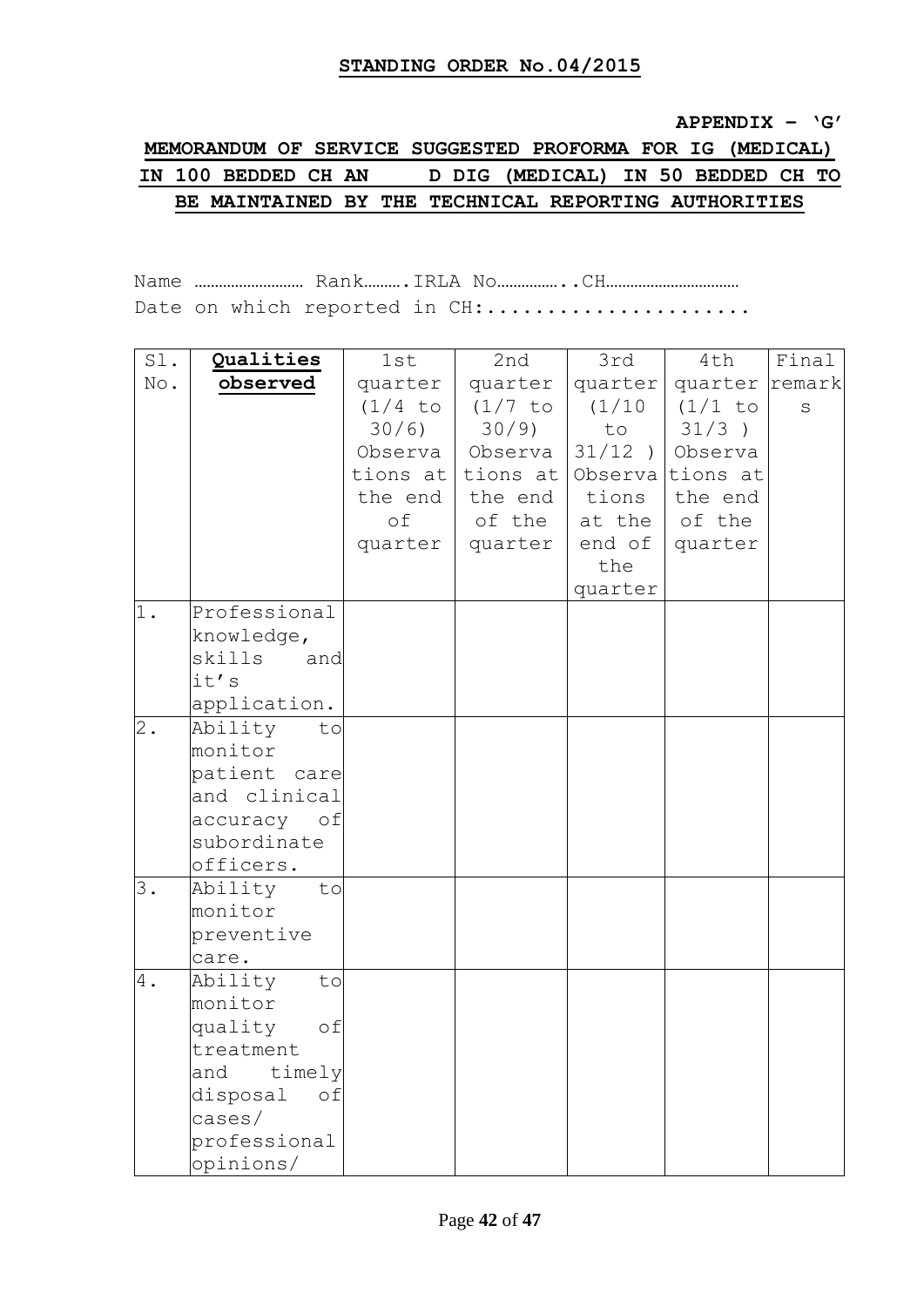| AME/Rectt./  |                         |                                                                                     |  |  |
|--------------|-------------------------|-------------------------------------------------------------------------------------|--|--|
| RME/others.  |                         |                                                                                     |  |  |
| Behaviour/   |                         |                                                                                     |  |  |
| attitude     |                         |                                                                                     |  |  |
| towards      |                         |                                                                                     |  |  |
|              |                         |                                                                                     |  |  |
|              |                         |                                                                                     |  |  |
| create       |                         |                                                                                     |  |  |
| confidence   |                         |                                                                                     |  |  |
| in them.     |                         |                                                                                     |  |  |
| Presence     |                         |                                                                                     |  |  |
| mind         |                         |                                                                                     |  |  |
| self         |                         |                                                                                     |  |  |
| confidence   |                         |                                                                                     |  |  |
| in           |                         |                                                                                     |  |  |
| professional |                         |                                                                                     |  |  |
| matters.     |                         |                                                                                     |  |  |
| Documenta    |                         |                                                                                     |  |  |
| tion/record  |                         |                                                                                     |  |  |
|              |                         |                                                                                     |  |  |
|              |                         |                                                                                     |  |  |
| Knowledge    |                         |                                                                                     |  |  |
| and          |                         |                                                                                     |  |  |
| implementati |                         |                                                                                     |  |  |
| on           |                         |                                                                                     |  |  |
|              |                         |                                                                                     |  |  |
| related      |                         |                                                                                     |  |  |
| hospital.    |                         |                                                                                     |  |  |
|              | keeping<br>capabilities | standard of<br>patients and<br>capacity to<br>of<br>and<br>of<br>various laws<br>to |  |  |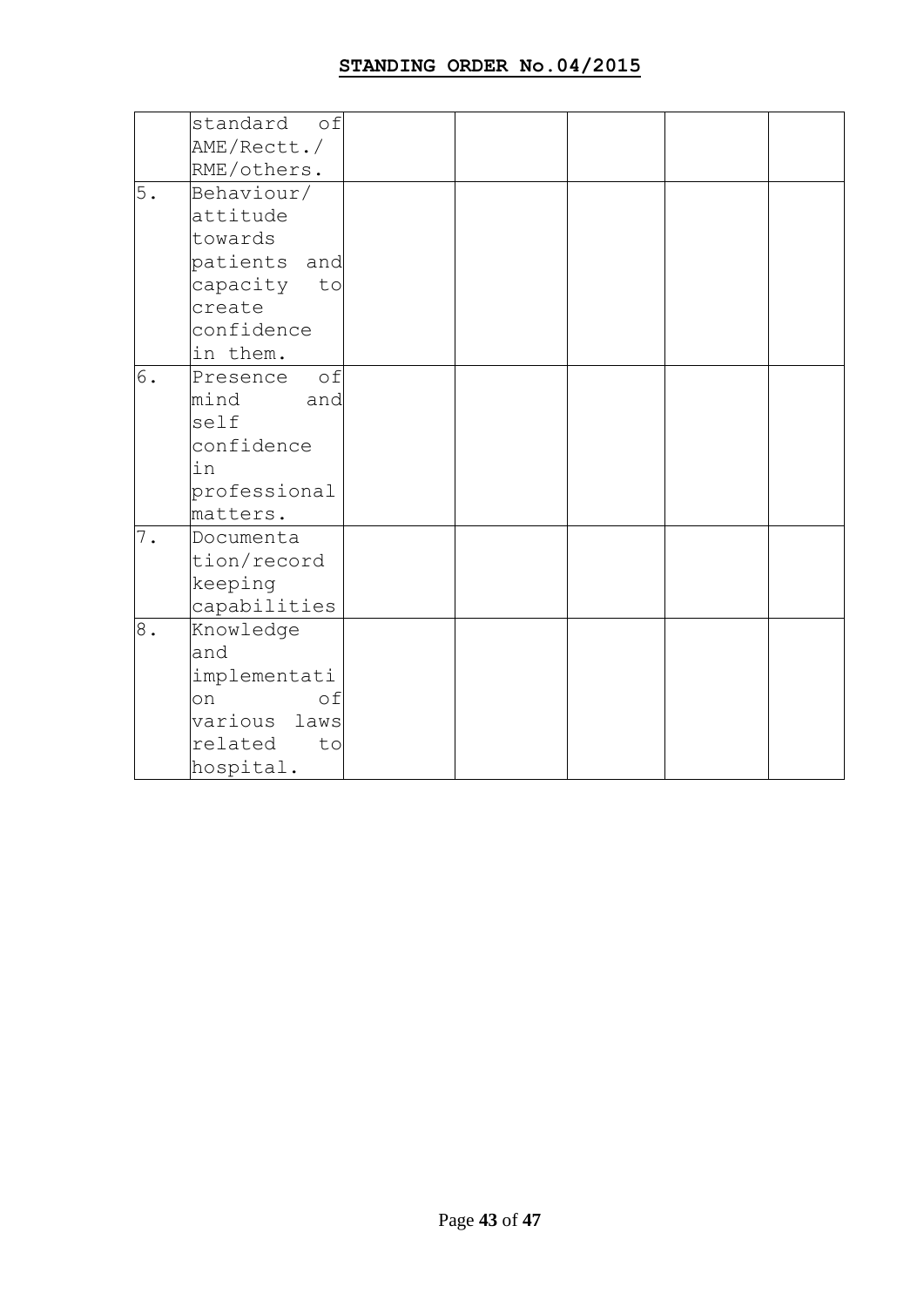### **ANNEXURE – II**

### **REVISED RENDITION CHANNEL OF ASSISTANT COMMANDANT AND ABOVE**

| Description/           | Authority to      | Reviewing                | Counter                |
|------------------------|-------------------|--------------------------|------------------------|
| Designation            | initiate/         | Authority                | signing                |
| of the post            | Reporting Officer |                          | Authority              |
| Directorate            |                   |                          |                        |
| DG                     | HS                | $\overline{\phantom{0}}$ | HМ                     |
| Spl.DG/Addl.DG         | DG                | HS                       | HM                     |
| Financial Advisor      | DG/ADG            | SS/HS (if SS             | HM                     |
|                        |                   | not                      |                        |
|                        |                   | available)               |                        |
| IsGP                   | ADG Concerned     | DG                       | <b>HS</b>              |
| Dy.FA                  | FA                | DG                       | SS/HS (if              |
|                        |                   |                          | SS not                 |
|                        |                   |                          | available)             |
| <b>DIsG</b>            | IG Concerned      | SDG/ADG                  | DG                     |
|                        |                   | Concerned                |                        |
| Commandants            | DIG Concerned     | IG Concerned             | SDG/ADG                |
|                        |                   |                          | Concerned              |
| $2-I/C$ , D/C, A/C     | Comdt/DIG         | DIG/IG                   | IG/ADG                 |
| <b>Zones</b>           |                   |                          |                        |
| Addl. DG/Spl. DG       | DG                | HS                       | HM                     |
| IsGP                   | Spl. DG/Addl. DG  | DG                       | HS                     |
|                        | heading Zone      |                          |                        |
| <b>DISGP</b>           | <b>IG</b>         | SDG/ADG                  | $\mathbb{D}\mathbb{G}$ |
|                        |                   | concerned                |                        |
|                        |                   | zone                     |                        |
| Law Officer Grade-1/   | DIG concerned     | IG concerned             | SDG/ADG                |
| Commandants            | of Zone Hqr       | of Zone Hqr              | zone                   |
|                        |                   |                          | concerned              |
| Sectors                |                   |                          |                        |
| IsG                    | Spl. DG/Addl. DG  | <b>DG</b>                | HS                     |
|                        | concerned zone    |                          |                        |
| <b>DISG</b>            | IG                | Spl.DG/ADG               | $\mathbb{D}\mathbb{G}$ |
|                        |                   | (Concerned)              |                        |
| Commandant (Int)       | DIG(Adm) Sector   | Sector IG                | SDG/ADG                |
| Sector Hqr             | Hqr               |                          | concerned              |
|                        |                   |                          | Zone                   |
| 2 IC/DC (Intelligence) | DIG(Adm) Sector   | Sector IG                |                        |
| Sector Hqr             | Hqr               |                          |                        |
| DC(Legal) Sector Hqr   | DIG(Adm) Sector   | Sector IG                | $- -$                  |
|                        | Hqr               |                          |                        |
| Range                  |                   |                          |                        |
| <b>DIG</b>             | ΙG                | Spl. DG/ADG              | DG                     |
|                        |                   | (Concerned)              |                        |
| $2-T/C$                | <b>DIG</b>        | IG                       | --                     |
| DC (Intelligence)      | Range DIG         | Concerned                |                        |
| Range Hqrs             |                   | Ops Sector               |                        |
|                        |                   | IG                       |                        |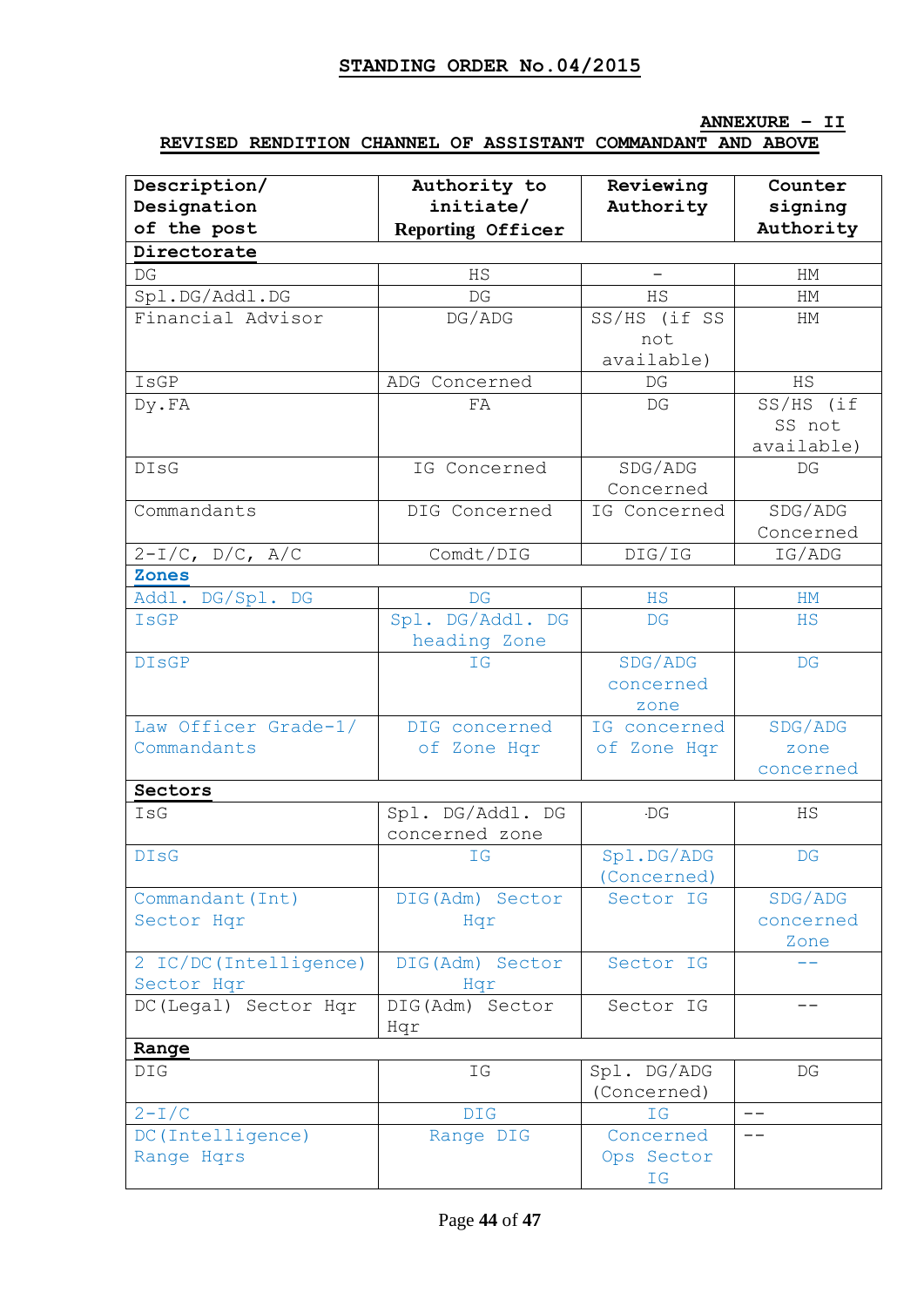| GCs/CWS                    |                  |                    |                          |
|----------------------------|------------------|--------------------|--------------------------|
| DIG of GCs/CWS             | ΙG               | Spl.DG/ADG         | DG                       |
|                            |                  | concerned          |                          |
|                            |                  | zone               |                          |
| Commandants of GCs         | <b>DIG</b>       | IG                 | Spl.DG/ADG               |
|                            |                  |                    | Concerned                |
| $D/C$ , $A/C$ of $GCs$     | Comdt            | DIG GC/ CWS        | ΙG                       |
|                            |                  | concerned          |                          |
| Units (Except CoBRA Units) |                  |                    |                          |
| Commandants                | DIG (Ops         | IG (Ops            | Spl.DG/ADG               |
|                            | concerned Range) | concerned          | Concerned                |
|                            |                  | Sector)            | Zone                     |
| $2-I/C$ , DC, AC           | Unit Commandant  | DIG (Ops           | IG (Ops                  |
|                            |                  | concerned          | concerned                |
|                            |                  | Range)             | Sector)                  |
| <b>COBRA Units</b>         |                  |                    |                          |
| Commandant                 | i) DIG (Ops      | i) IG (Ops)        | Addl. DG                 |
|                            | concerned Range  | concerned          | (Incharge)               |
|                            | (Ops part) &     | Sector (Ops)       | CoBRA                    |
|                            | ii) DIG (Adm)    | part) &            | (viz., ADG               |
|                            | CoBRA (Adm part) | ii) IG CoBRA       | Ops Dte)                 |
|                            |                  | Sector (Adm        |                          |
|                            |                  | part)              |                          |
| $2-I/C$ , DC, AC           | Unit Commandant  | <b>DIG</b><br>(Ops | IG (OPS)                 |
|                            |                  | concerned          | Sector                   |
|                            |                  |                    | Concerned                |
| ISA/CRPF ACADEMY           |                  |                    |                          |
| Director/IG                | Spl. DG/ADG(Trg) | DG                 | <b>HS</b>                |
| DIG                        | ΙG               | Spl.DG/ADG         | DG                       |
|                            |                  | (Trg)              |                          |
| Commandant                 | DIG              | ΙG                 | Spl.DG/ADG               |
|                            |                  |                    | (Trq)                    |
| $2-I/C$ , DC, AC           | Commandant       | DIG                | $\mathbb{I}\,\mathbb{G}$ |
| CTCs/RTCs/Other Trg        | Centres          |                    |                          |
| DIG                        | i) IG Concerned  | i) SDG/ADG         | DG                       |
|                            | Sector for Adm   | concerned          |                          |
|                            | APAR             | zone for Adm       |                          |
|                            | ii) IG (Trg)     | APAR               |                          |
|                            | Dte., for Trg    | ii) ADG (Trg)      |                          |
|                            | APAR             | for Trg APAR       |                          |
| Commandant                 | DIG(Principal)   | i) IG              | (Trq)<br>ADG             |
|                            | of concerned     | concerned          | Dte                      |
|                            | Trg. Institute   | Sector for         |                          |
|                            | for Adm APAR as  | Adm APAR           |                          |
|                            | well as Trg APAR | ii) IG (Trg) Dte   |                          |
|                            |                  | for Trg APAR       |                          |
|                            |                  |                    |                          |
| $2 I/C$ , DC & AC          | Commandant of    | DIG/Principal      | IG                       |
|                            | Trg. Institution | of Trg. Inst       | Concerned                |
|                            | concerned        | concerned          | Sector                   |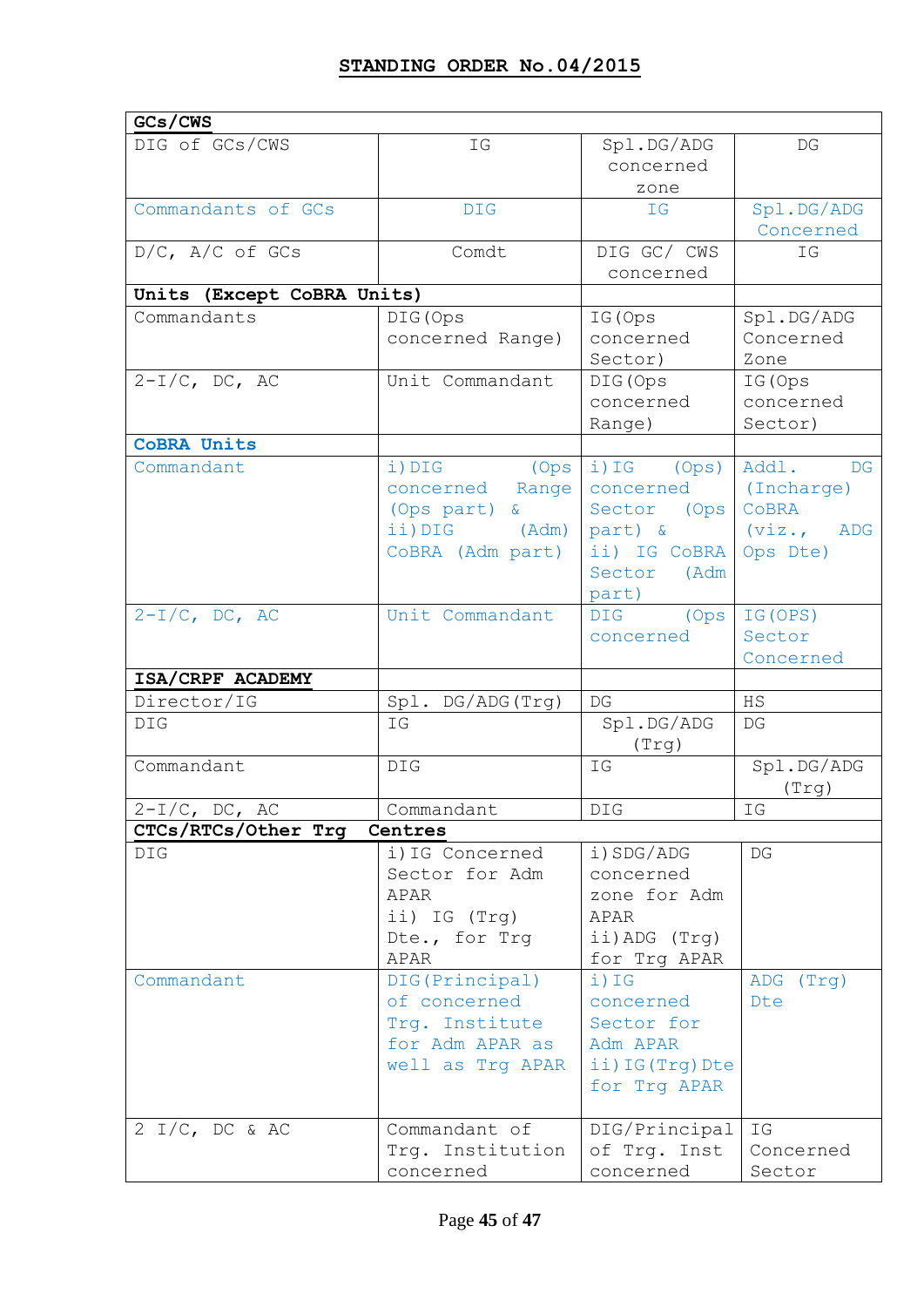## **RENDITION CHANNEL OF APAR OF DOCTORS IN CPFs**

(Implemented w.e.f. 01/08/2006 issued vide MHA UO No.I-45024/7/2005-Pers-II dated 19/07/2006 & circulated vide this Dte. ltr. No.R.9/Instn-CR Cell (Vol-XIII) dated 01/08/2006)

| Hospital              | Grade/Post      |                                                  | Reporting Authy. |                      | Reviewing Authy   |                  | SRO /                  |
|-----------------------|-----------------|--------------------------------------------------|------------------|----------------------|-------------------|------------------|------------------------|
| /Estt.                |                 | Tech.                                            | Adm.             |                      | Tech.             | Adm.             | Acceptin<br>g Authy.   |
| 200                   | ADG (Med)       |                                                  |                  | SS/IS                |                   | HS               | HM                     |
| Bedded                | IG (Med)        | ADG                                              |                  | ADG (Med)            |                   | DG               | HS                     |
| CH & ADG              |                 | (Med)                                            |                  |                      |                   |                  |                        |
| (Med)                 | DIG (Med)       | $\operatorname{\mathsf{I}}\nolimits{\mathsf{G}}$ |                  | IG (Med)             | ADG (Med)         | ADG (Med)        | DG                     |
| Set-up                |                 | (Med)                                            |                  |                      |                   |                  |                        |
|                       | CMO (SG)        | IG (Med)                                         |                  | IG (Med)             | ADG (Med)         | ADG (Med)        | $\mathbb{D}\mathbb{G}$ |
|                       | CMO/SMO/MO      | IG (Med)                                         |                  | IG (Med)             | ADG (Med)         | ADG (Med)        | ADG (Med)              |
| Dte.                  | Director/IG     | ADG                                              |                  | ADG (HQ)<br>оf       |                   | DG               | HS                     |
| Genl /                | (Med)           | (Med)                                            |                  | respective           |                   |                  |                        |
| FHQ                   | DIG(Med)(AR/    | ADG                                              | Force            | ADG (HQ)             |                   | DG               | DG                     |
|                       | CISF/ NSG       | (Med)                                            | IG               | (HQ)                 |                   |                  |                        |
|                       |                 |                                                  | where            |                      |                   |                  |                        |
|                       |                 |                                                  |                  | ADG (HQ) not         |                   |                  |                        |
|                       |                 |                                                  |                  | available            |                   |                  |                        |
|                       |                 |                                                  | of               |                      |                   |                  |                        |
|                       |                 |                                                  |                  | respective           |                   |                  |                        |
|                       |                 |                                                  | Force            |                      |                   |                  |                        |
|                       | $DD(Med)$ /     |                                                  |                  | Director/ IG(Med) of | ADG (Med)         | ADG (HQ)         | DG                     |
|                       | CMO (SG)        |                                                  | same Force       |                      |                   | of same<br>Force |                        |
| 100                   | IG (Med)        | ADG (Med)                                        |                  | $(**)$ SDG           |                   | DG               | <b>HS</b>              |
| <b>Bedded</b>         |                 |                                                  |                  | /ADG of              |                   |                  |                        |
| <b>CH<sub>s</sub></b> |                 |                                                  |                  | respect              |                   |                  |                        |
|                       |                 |                                                  |                  | ive                  |                   |                  |                        |
|                       |                 |                                                  |                  | zone                 |                   |                  |                        |
|                       | CMO (SG) / CMO/ |                                                  |                  | IG (Med) of same CH  | ADG (Med)         | $(**)$ SDG/      | DG                     |
|                       | SMO/MO          |                                                  |                  |                      |                   | ADG<br>οf        |                        |
|                       |                 |                                                  |                  |                      |                   | respecti         |                        |
|                       |                 |                                                  |                  |                      |                   | ve zone.         |                        |
| 50                    | DIG (Med)       | Director/                                        |                  | Sector/              | ADG (Med)         | $(**)$ SDG/      | DG                     |
| <b>Bedded</b>         |                 | IG (Med)                                         | of               | FTR/                 |                   | ADG<br>оf        |                        |
| <b>CHS</b>            |                 | concerned                                        |                  | Zone IG              |                   | respecti         |                        |
|                       |                 | Force.                                           | A                | of                   |                   | ve zone.         |                        |
|                       |                 | Note                                             | оf               | concern              |                   |                  |                        |
|                       |                 | functioning<br>οf                                | <b>DIG</b>       | ed<br>Force.         |                   |                  |                        |
|                       |                 | (Med)                                            | will             |                      |                   |                  |                        |
|                       |                 | also                                             | be               |                      |                   |                  |                        |
|                       |                 | given by IG                                      |                  |                      |                   |                  |                        |
|                       |                 | nearest<br>оf                                    |                  |                      |                   |                  |                        |
|                       |                 | referral                                         |                  |                      |                   |                  |                        |
|                       |                 | 100                                              | Bed              |                      |                   |                  |                        |
|                       |                 | Hospital.                                        |                  |                      |                   |                  |                        |
|                       | $CMO(SG)$ /     |                                                  |                  | Dig (Med) of same CH | Director          | IG (Secto        | $(**)$ SDG/            |
|                       | CMO/SMO/ MO     |                                                  |                  |                      | (Med) of<br>Force | $r/$ FTR)        | ADG<br>of<br>respecti  |
|                       |                 |                                                  |                  |                      |                   |                  | ve zone.               |
| 20                    | CMO (SG)        | DIG(Med) of                                      |                  | Adm DIG              | Director          | Sector/F         | $(**)$ SDG/            |
| Bedded/G              |                 | nearest CH                                       |                  |                      | (Med)             | TR/Zone          | ADG<br>of              |
| C/Trq                 |                 |                                                  |                  |                      |                   | ΙG               | respecti               |
| Centre/               |                 |                                                  |                  |                      |                   |                  | ve zone.               |